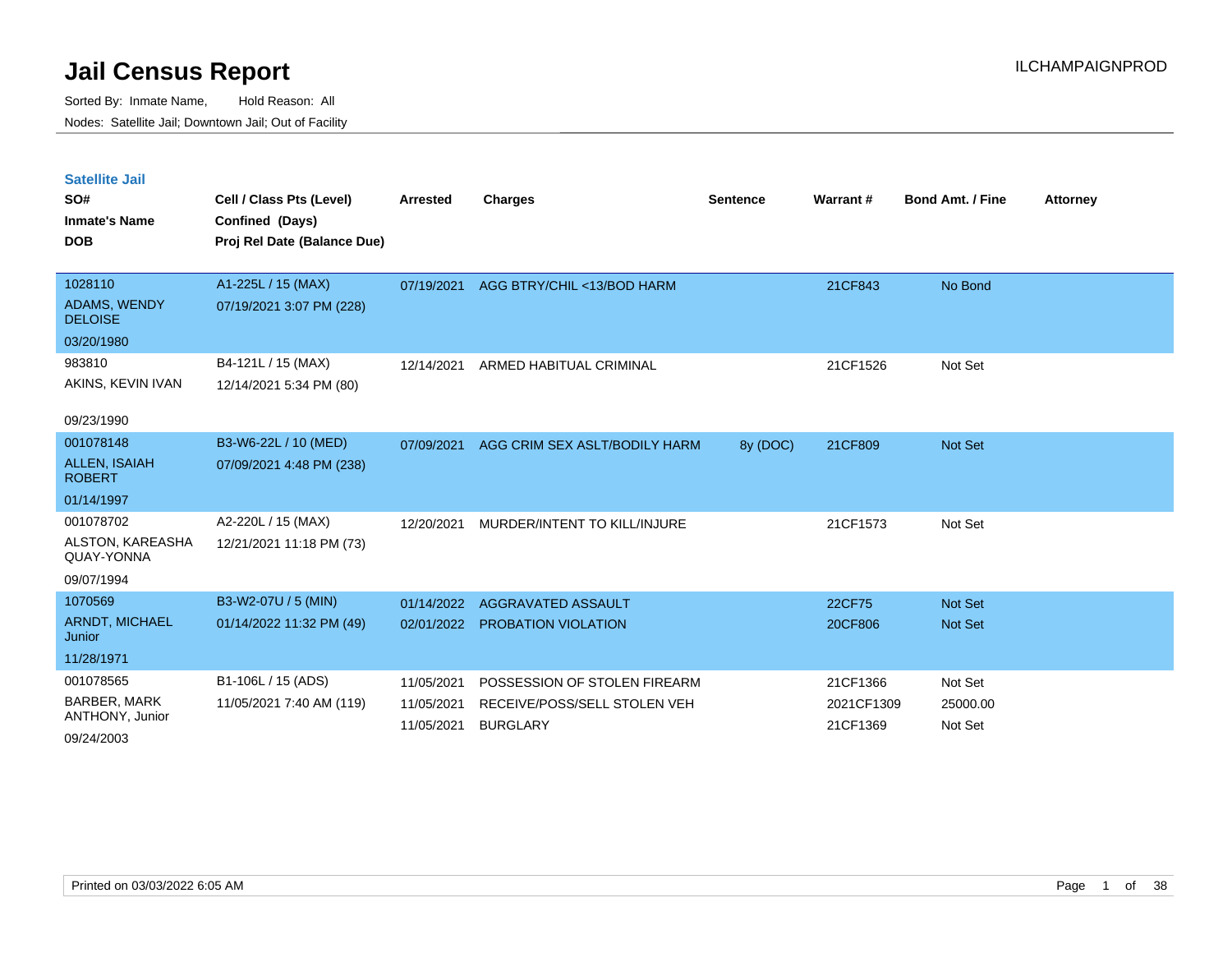| SO#<br><b>Inmate's Name</b><br><b>DOB</b><br>518851<br><b>MASSIE</b><br>09/24/1986 | Cell / Class Pts (Level)<br>Confined (Days)<br>Proj Rel Date (Balance Due)<br>B1-105U / 10 (MED)<br>BARKER, ALEXANDER  01/11/2022 2:37 PM (52) | <b>Arrested</b><br>01/11/2022<br>01/11/2022<br>01/11/2022<br>01/11/2022 | <b>Charges</b><br><b>FELON POSS/USE WEAPON/FIREARM</b><br>POSS AMT CON SUB EXCEPT(A)/(D)<br><b>BAD CHK/OBTAIN CON PROP/&gt;150</b><br><b>BAD CHK/OBTAIN CON PROP/&gt;150</b><br>01/11/2022 METH DELIVERY/15<100 GRAMS | <b>Sentence</b><br>20y (DOC) | Warrant#<br>20CF361<br>2020CF863<br>20CF192<br>19CF1686<br>20CF1383 | <b>Bond Amt. / Fine</b><br>15000.00<br>15000.00<br>15000.00<br>15000.00<br>No Bond | <b>Attorney</b> |
|------------------------------------------------------------------------------------|------------------------------------------------------------------------------------------------------------------------------------------------|-------------------------------------------------------------------------|-----------------------------------------------------------------------------------------------------------------------------------------------------------------------------------------------------------------------|------------------------------|---------------------------------------------------------------------|------------------------------------------------------------------------------------|-----------------|
|                                                                                    |                                                                                                                                                | 01/11/2022<br>01/11/2022                                                | DRIVING ON REVOKED LICENSE<br>OBSTRUCTING IDENTIFICATION                                                                                                                                                              |                              | 2020TR16539<br>2020CM222                                            | 1500.00<br>1500.00                                                                 |                 |
| 001078891<br>BARR, JOHN D<br>01/25/1995                                            | A3-111L / 10 (MED)<br>02/28/2022 6:38 PM (4)                                                                                                   | 02/28/2022<br>02/28/2022                                                | AGGRAVATED BATTERY<br><b>WARRANT OUT OF COUNTY</b>                                                                                                                                                                    |                              | 22CF242<br>21-725                                                   | Not Set<br>5000.00                                                                 |                 |
| 969121<br><b>BECKLEY, ANTHONY</b><br><b>PATRICK</b><br>06/30/1989                  | A4-206L / 15 (MAX)<br>11/25/2021 7:16 PM (99)                                                                                                  | 11/25/2021                                                              | <b>CRIM TRESPASS TO RESIDENCE</b>                                                                                                                                                                                     |                              | 21CF1444                                                            | Not Set                                                                            |                 |
| 33993<br><b>BOOKER, STEPHON</b><br><b>MONTELL</b><br>06/11/1971                    | A3-114L / 10 (MED)<br>06/14/2021 7:42 PM (263)                                                                                                 | 06/14/2021<br>06/14/2021<br>06/14/2021                                  | AGGRAVATED DOMESTIC BATTERY<br>POSSESSING A CONTROLLED SUBSTANC<br>PAROLE REVOCATION                                                                                                                                  |                              | 21CF688<br>21CF657<br>CH2103612                                     | Not Set<br>Not Set<br>No Bond                                                      |                 |
| 517915<br><b>BOXLEY, CHARLES</b><br><b>OMAR</b><br>01/10/1985                      | B3-W1-01U / 5 (MIN)<br>08/03/2021 2:18 PM (213)                                                                                                | 08/03/2021<br>08/03/2021<br>08/03/2021                                  | <b>BURGLARY</b><br><b>BURGLARY</b><br>FORGERY/ISSUE/DELIVER DOCUMENT                                                                                                                                                  |                              | 21CF289<br>21CF679                                                  | 20000.00<br>20000.00<br>No Bond                                                    |                 |
| 923208<br>BREADY, ANDREW<br><b>NICHOLAS</b><br>06/08/1988                          | B3-W3-12L / 10 (MED)<br>01/22/2022 7:43 PM (41)                                                                                                | 01/22/2022                                                              | <b>CRIM TRES TO RES/PERS PRESENT</b>                                                                                                                                                                                  |                              | 22CF92                                                              | Not Set                                                                            |                 |
| 001078880<br><b>BROACH, CAREU</b><br>02/27/2003                                    | A3-211U / 15 (ADS)<br>02/25/2022 3:58 PM (7)                                                                                                   | 02/25/2022<br>02/25/2022<br>02/25/2022                                  | ARMED VIOLENCE/CATEGORY I<br>AGG DISCHARGE FIREARM/BLDG/SCH<br><b>PAROLE REVOCATION</b>                                                                                                                               |                              | 22CF237<br>22600096201<br>HN-2200660                                | Not Set<br>No Bond<br>No Bond                                                      |                 |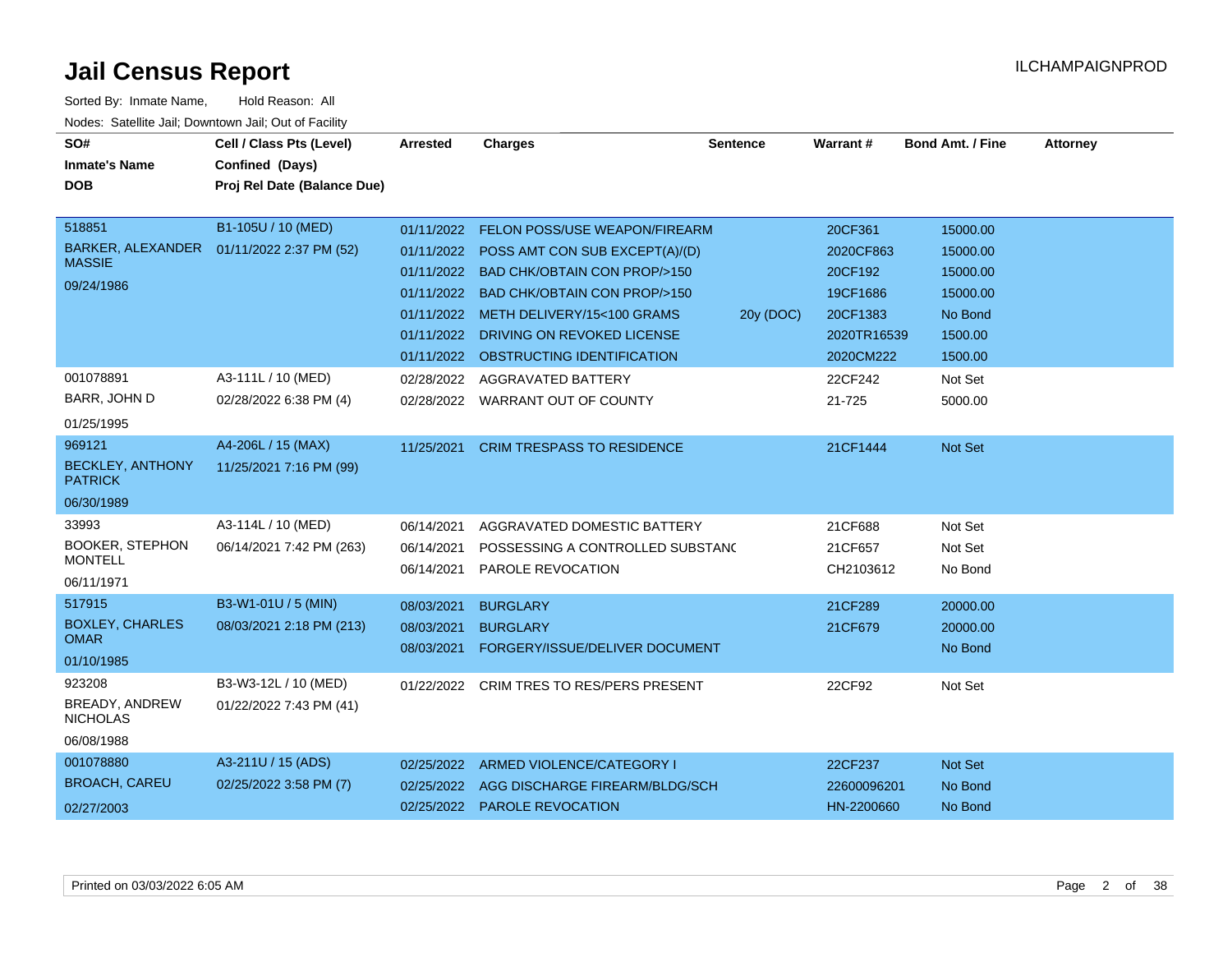Sorted By: Inmate Name, Hold Reason: All Nodes: Satellite Jail; Downtown Jail; Out of Facility

| SO#                                          | Cell / Class Pts (Level)    | <b>Arrested</b>   | <b>Charges</b>                              | <b>Sentence</b> | Warrant#   | <b>Bond Amt. / Fine</b> | <b>Attorney</b> |
|----------------------------------------------|-----------------------------|-------------------|---------------------------------------------|-----------------|------------|-------------------------|-----------------|
| <b>Inmate's Name</b>                         | Confined (Days)             |                   |                                             |                 |            |                         |                 |
| <b>DOB</b>                                   | Proj Rel Date (Balance Due) |                   |                                             |                 |            |                         |                 |
|                                              |                             |                   |                                             |                 |            |                         |                 |
| 61675                                        | B1-202L / 10 (MED)          |                   | 02/10/2022 AGG DISCHARGE FIREARM/OCC BLDG   |                 | 20CF374    | 100000.00               |                 |
| <b>BROWN, ANTONIO</b><br><b>BURNETT</b>      | 02/10/2022 3:28 PM (22)     |                   |                                             |                 |            |                         |                 |
| 03/04/1983                                   |                             |                   |                                             |                 |            |                         |                 |
| 1018137                                      | A2-222U / 5 (ADS)           |                   | 02/23/2022 POSSESSING A CONTROLLED SUBSTANC |                 | 20 CF 1009 | No Bond                 |                 |
| <b>BROWN, ASHLEY</b><br><b>SHAUNTRELL</b>    | 02/23/2022 3:25 PM (9)      |                   |                                             |                 |            |                         |                 |
| 09/08/1993                                   | 3/24/2022 (0.00)            |                   |                                             |                 |            |                         |                 |
| 001078008                                    | A4-207U / 15 (ADS)          |                   | 02/15/2022 AGG BATTERY/DISCHARGE FIREARM    |                 | 21CF1090   | 500000.00               |                 |
| <b>BROWN, CODY</b><br><b>RUSSELL</b>         | 02/15/2022 9:17 AM (17)     |                   |                                             |                 |            |                         |                 |
| 02/15/2004                                   |                             |                   |                                             |                 |            |                         |                 |
| 51247                                        | B1-202U / 10 (MED)          | 04/15/2021        | FELON POSS/USE WEAPON/FIREARM               |                 | 21CF411    | Not Set                 |                 |
| BROWN, DANTE<br><b>MAURICE</b>               | 04/15/2021 6:24 PM (323)    |                   |                                             |                 |            |                         |                 |
| 04/19/1979                                   |                             |                   |                                             |                 |            |                         |                 |
| 990921                                       | B4-122L / 15 (MAX)          | 01/20/2022        | MFG/DEL 1<15 GR COCAINE/ANLG                |                 | 19CF369    | 25000.00                |                 |
| <b>BROWN, QUINTIN</b><br><b>MARSHAUN</b>     | 01/20/2022 7:19 PM (43)     |                   | 01/20/2022 ARMED HABITUAL CRIMINAL          |                 | 21CF935    | 750000.00               |                 |
| 09/26/1991                                   |                             |                   |                                             |                 |            |                         |                 |
| 29957                                        | B4-222L / 15 (MAX)          | 11/13/2021        | FELON POSS/USE WEAPON/FIREARM               |                 | 21CF1390   | Not Set                 |                 |
| BROWN, RODNEY<br>LOUIS                       | 11/13/2021 8:57 PM (111)    | 11/13/2021        | AGG CRIM SX AB/>5 YR OLDER VIC              |                 | 2019CF0718 | 250000.00               |                 |
| 01/07/1968                                   |                             |                   |                                             |                 |            |                         |                 |
| 981645                                       | B4-224L / 15 (MAX)          | 01/27/2022 MURDER |                                             |                 | 22CF114    | 1000000.00              |                 |
| <b>BRUMFIELD.</b><br><b>JONATHAN EZEKEIL</b> | 01/27/2022 8:15 PM (36)     |                   |                                             |                 |            |                         |                 |
| 08/03/1989                                   |                             |                   |                                             |                 |            |                         |                 |
| 001078739                                    | A2-122L / 5 (ADS)           | 01/05/2022        | <b>CRIMINAL TRESPASS BUILDING</b>           |                 | 2020CM392  | 1000.00                 |                 |
| BRYANT, JUDITH ANN                           | 01/05/2022 6:36 PM (58)     |                   |                                             |                 |            |                         |                 |

10/22/1957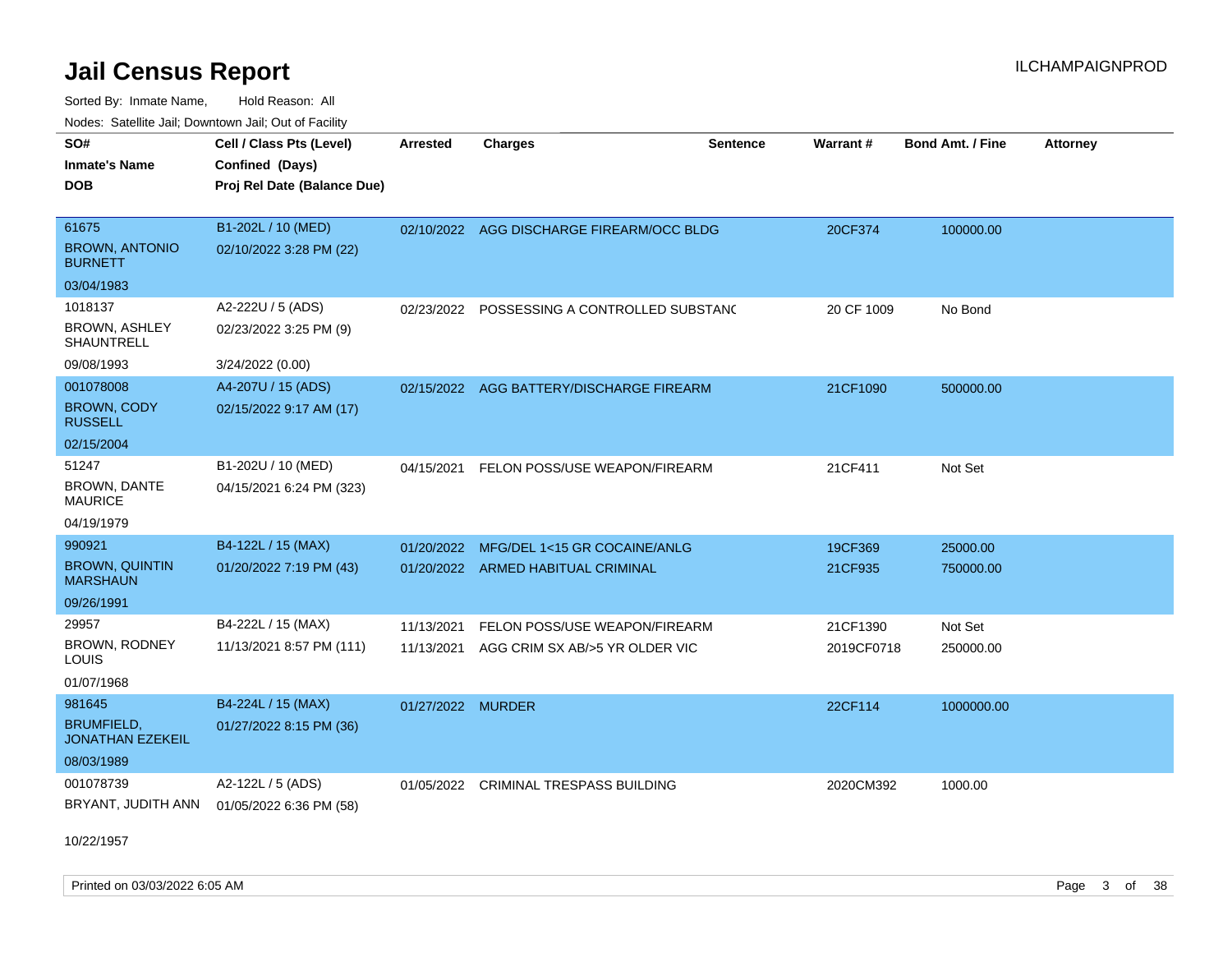| roaco. Catolino dall, Downtown dall, Out of Fability |                             |            |                                          |                 |                 |                         |                 |
|------------------------------------------------------|-----------------------------|------------|------------------------------------------|-----------------|-----------------|-------------------------|-----------------|
| SO#                                                  | Cell / Class Pts (Level)    | Arrested   | <b>Charges</b>                           | <b>Sentence</b> | <b>Warrant#</b> | <b>Bond Amt. / Fine</b> | <b>Attorney</b> |
| <b>Inmate's Name</b>                                 | Confined (Days)             |            |                                          |                 |                 |                         |                 |
| <b>DOB</b>                                           | Proj Rel Date (Balance Due) |            |                                          |                 |                 |                         |                 |
|                                                      |                             |            |                                          |                 |                 |                         |                 |
| 1047579                                              | A2-223U / 10 (ADS)          |            | 02/24/2022 ARMED ROBBERY/NO FIREARM      |                 | 22CF232         | Not Set                 |                 |
| <b>BUTLER, TAMYRA</b><br><b>COSHAWN</b>              | 02/24/2022 5:40 AM (8)      |            |                                          |                 |                 |                         |                 |
| 07/06/1988                                           |                             |            |                                          |                 |                 |                         |                 |
| 001078900                                            | BOOKH-5 / 15 (MAX)          | 03/02/2022 | MURDER/INTENT TO KILL/INJURE             |                 | 2022CFAWOW      | Not Set                 |                 |
| BYRD, ANDREW<br>DARNELL                              | 03/02/2022 11:59 PM (2)     |            |                                          |                 |                 |                         |                 |
| 12/30/2003                                           |                             |            |                                          |                 |                 |                         |                 |
| 001077954                                            | B3-W7-28L / 10 (MED)        | 12/21/2021 | <b>RESIDENTIAL BURGLARY</b>              |                 | 21CF1570        | <b>Not Set</b>          |                 |
| CALKINS, STEVEN RAY 12/21/2021 6:35 AM (73)          |                             |            |                                          |                 |                 |                         |                 |
|                                                      |                             |            |                                          |                 |                 |                         |                 |
| 01/01/1992                                           |                             |            |                                          |                 |                 |                         |                 |
| 39474                                                | B1-101U / 10 (ADS)          | 07/06/2021 | MFG/DEL 15<100 GR HEROIN/ANLG            |                 | 21CF792         | Not Set                 |                 |
| CAMPBELL, AARON<br>JACOB                             | 07/06/2021 11:56 PM (241)   |            |                                          |                 |                 |                         |                 |
| 07/18/1974                                           |                             |            |                                          |                 |                 |                         |                 |
| 1060436                                              | B1-106U / 10 (MED)          | 01/06/2022 | AGGRAVATED UNLAWFUL RESTRAINT            |                 | 22CF29          | <b>Not Set</b>          |                 |
| <b>CARTER, DERESHEO</b><br><b>DEWAYNE</b>            | 01/06/2022 8:43 PM (57)     | 01/06/2022 | <b>FELON ESCAPE/PEACE OFFICER</b>        |                 | 22CF28          | <b>Not Set</b>          |                 |
| 09/10/1991                                           |                             |            |                                          |                 |                 |                         |                 |
| 001077353                                            | B1-104U / 15 (MAX)          | 02/12/2022 | FELON POSS/USE WEAPON/FIREARM            |                 | 22CF173         | No Bond                 |                 |
| CARTER, JAMES<br><b>IVORY</b>                        | 02/13/2022 1:19 AM (19)     |            | 02/12/2022 ALCOHOL SALES - MINOR 19-20   |                 | 2020OV127       | 1000.00                 |                 |
| 08/12/2000                                           |                             |            |                                          |                 |                 |                         |                 |
| 1029088                                              | B1-201U / 10 (MED)          | 12/21/2021 | <b>FELON POSS/USE FIREARM PRIOR</b>      |                 | 21CF1338        | 250000.00               |                 |
| <b>CHAPPLE, MALIK</b><br><b>BIANCO</b>               | 12/22/2021 10:02 AM (72)    |            |                                          |                 |                 |                         |                 |
| 10/25/1994                                           |                             |            |                                          |                 |                 |                         |                 |
| 001078812                                            | B1-206U / 15 (MAX)          |            | 02/01/2022 ARMED ROBBERY/ARMED W/FIREARM |                 | 22CF145         | Not Set                 |                 |
| COBB, SINTRAE<br><b>SANCHEZ</b>                      | 02/01/2022 8:33 PM (31)     |            |                                          |                 |                 |                         |                 |
| 07/05/2002                                           |                             |            |                                          |                 |                 |                         |                 |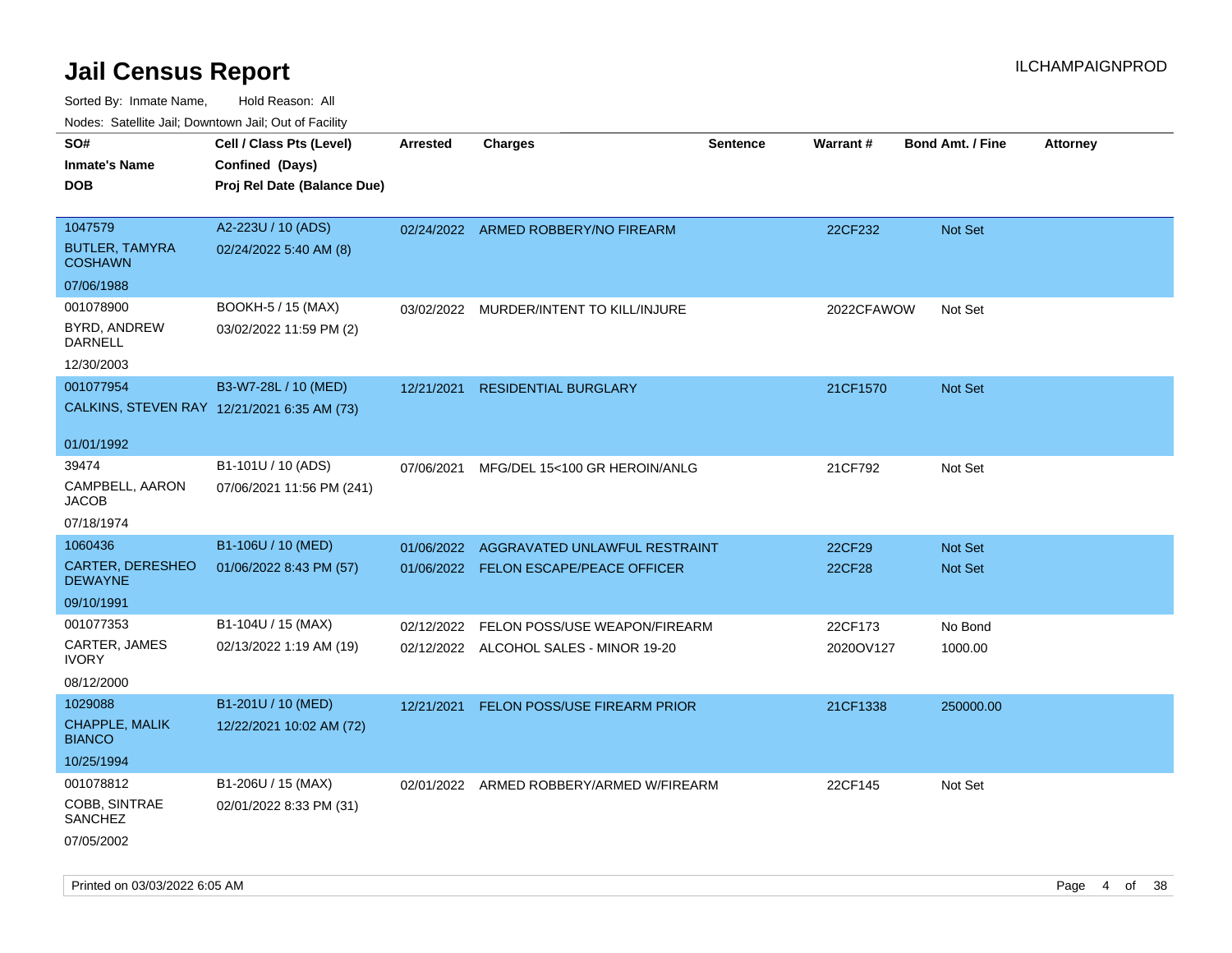Sorted By: Inmate Name, Hold Reason: All Nodes: Satellite Jail; Downtown Jail; Out of Facility

| SO#                                       | Cell / Class Pts (Level)                     | <b>Arrested</b>   | <b>Charges</b>                           | <b>Sentence</b> | <b>Warrant#</b> | Bond Amt. / Fine | <b>Attorney</b> |
|-------------------------------------------|----------------------------------------------|-------------------|------------------------------------------|-----------------|-----------------|------------------|-----------------|
| <b>Inmate's Name</b>                      | Confined (Days)                              |                   |                                          |                 |                 |                  |                 |
| <b>DOB</b>                                | Proj Rel Date (Balance Due)                  |                   |                                          |                 |                 |                  |                 |
|                                           |                                              |                   |                                          |                 |                 |                  |                 |
| 001077485                                 | A1-227U / 15 (MAX)                           | 12/21/2021        | MURDER/INTENT TO KILL/INJURE             |                 | 2021CF1282      | 1000000.00       |                 |
| <b>COLBERT, ARIEANA</b><br><b>FELICIA</b> | 12/21/2021 2:08 PM (73)                      |                   |                                          |                 |                 |                  |                 |
| 12/13/2000                                |                                              |                   |                                          |                 |                 |                  |                 |
| 34805                                     | B4-227U / 15 (MAX)                           | 10/01/2021        | <b>DOMESTIC BATTERY</b>                  |                 | 21CF1183        | Not Set          |                 |
|                                           | CONERLY, KIN JOSEPH 10/01/2021 1:53 AM (154) | 10/01/2021        | ARMED HABITUAL CRIMINAL                  |                 | 21CF1184        | Not Set          |                 |
|                                           |                                              | 10/06/2021        | POSS STOLEN VEHICLE > \$25,000           |                 | 19CF1786        | Not Set          |                 |
| 11/16/1971                                |                                              |                   |                                          |                 |                 |                  |                 |
| 1074319                                   | B1-104L / 15 (MAX)                           | 10/12/2021        | AGGRAVATED CRUELTY TO ANIMALS            |                 | 21CF1238        | Not Set          |                 |
| CRAIG, DAVUCCI<br><b>DAVION</b>           | 10/12/2021 11:36 AM (143)                    | 10/14/2021 MURDER |                                          |                 | 21CF1239        | Not Set          |                 |
| 08/02/2001                                |                                              |                   |                                          |                 |                 |                  |                 |
| 001078832                                 | B1-201L / 10 (MED)                           |                   | 02/10/2022 FELON POSS/USE WEAPON/FIREARM | 3y (DOC)        | 21CF350         | No Bond          |                 |
| CRAWFORD,<br><b>LAMARKUS LAVELL</b>       | 02/10/2022 2:32 PM (22)                      |                   |                                          |                 |                 |                  |                 |
| 07/04/1989                                |                                              |                   |                                          |                 |                 |                  |                 |
| 001077549                                 | B2-T3-10L / 10 (SPH)                         | 12/22/2020        | PRED CRIM SEX ASLT/VICTIM <13            |                 | 2020CF1469      | Not Set          |                 |
| CRISTOBAL-MATEO,<br><b>CRISTOBAL</b>      | 12/22/2020 1:17 PM (437)                     |                   |                                          |                 |                 |                  |                 |
| 12/02/1988                                |                                              |                   |                                          |                 |                 |                  |                 |
| 25022                                     | B3-W2-05U / 10 (ADS)                         |                   | 02/17/2022 AGG DUI/2/PASS<16             |                 | 2021CF560       | No Bond          |                 |
| <b>CRUMP, ROBERT</b><br><b>ANTHONY</b>    | 02/17/2022 11:48 AM (15)                     |                   |                                          |                 |                 |                  |                 |
| 02/06/1966                                | 3/3/2022 (0.00)                              |                   |                                          |                 |                 |                  |                 |
| 988538                                    | B3-W7-27U / 10 (MED)                         | 12/21/2021        | AGGRAVATED DOMESTIC BATTERY              |                 | 21CF1564        | Not Set          |                 |
| DAVIDSON, HARLEY<br><b>KYLE SCOTT</b>     | 12/21/2021 5:45 AM (73)                      |                   |                                          |                 |                 |                  |                 |
| 08/05/1990                                | 4/18/2022 (0.00)                             |                   |                                          |                 |                 |                  |                 |
| 1023587                                   | A4-105U / 15 (MAX)                           | 09/24/2021        | MFG/DEL CANNABIS/2.5-10 GRAMS            |                 | 21CF1155        | Not Set          |                 |
| DAVIS, MARTIN<br><b>DENNIS</b>            | 09/24/2021 9:38 PM (161)                     | 09/24/2021        | ARMED HABITUAL CRIMINAL                  |                 | 2021-CF681      | 500000.00        |                 |
| 12/02/1994                                |                                              |                   |                                          |                 |                 |                  |                 |

Printed on 03/03/2022 6:05 AM Page 5 of 38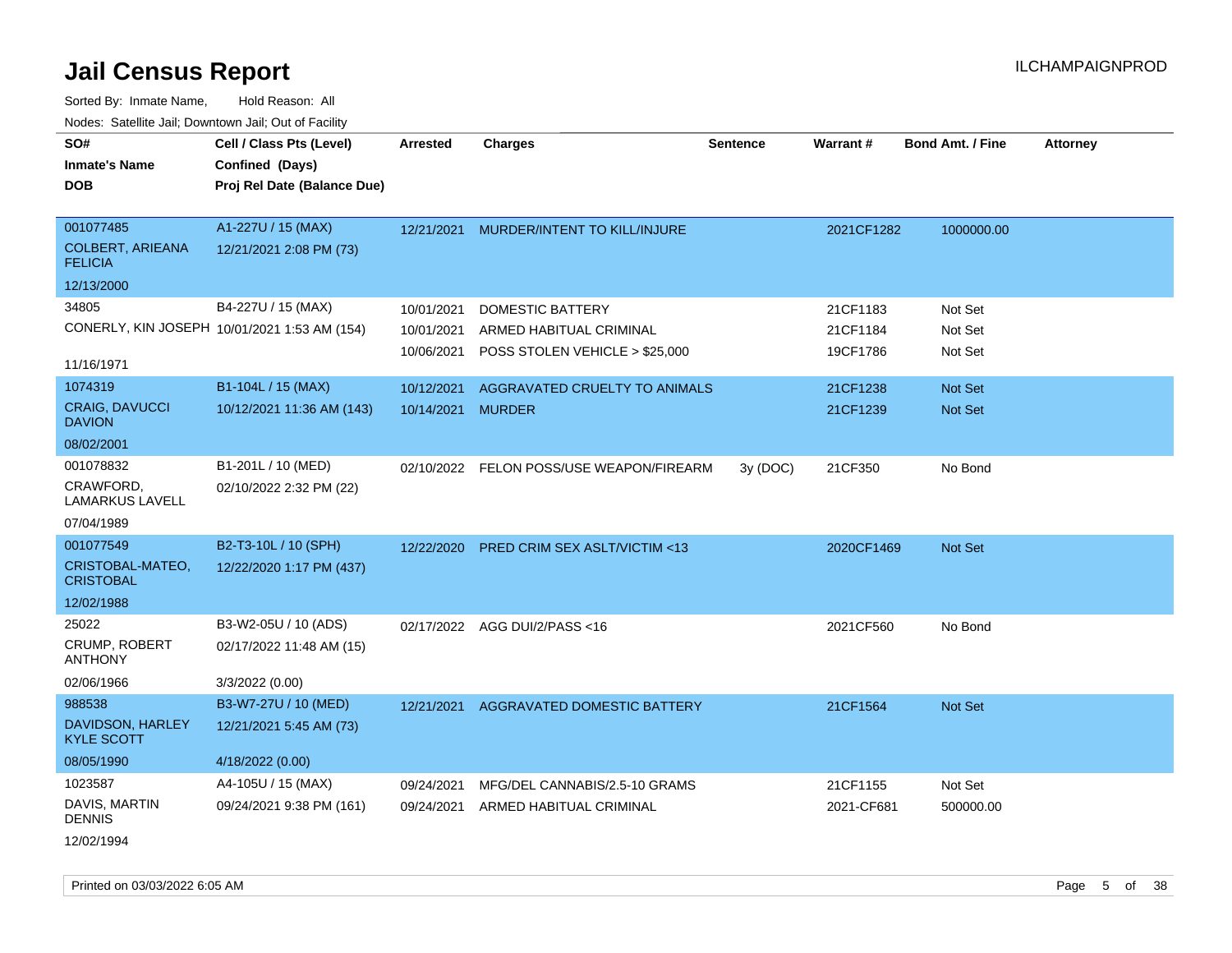| SO#<br><b>Inmate's Name</b><br><b>DOB</b>                             | Cell / Class Pts (Level)<br>Confined (Days)<br>Proj Rel Date (Balance Due) | <b>Arrested</b>          | <b>Charges</b>                                            | Sentence               | Warrant#             | <b>Bond Amt. / Fine</b> | <b>Attorney</b> |
|-----------------------------------------------------------------------|----------------------------------------------------------------------------|--------------------------|-----------------------------------------------------------|------------------------|----------------------|-------------------------|-----------------|
| 001078538<br><b>DAWKINS, LEN</b><br>03/23/1987                        | A4-107L / 10 (MED)<br>10/26/2021 8:18 PM (129)                             |                          | 10/26/2021 CRIM SEX ASSAULT/FORCE                         |                        | 21CF1301             | Not Set                 |                 |
| 56972<br>DAY, DANIEL JOSEPH<br>10/16/1982                             | B3-W8-32L / 10 (MED)<br>08/30/2021 3:07 PM (186)                           | 08/30/2021<br>09/04/2021 | POSS STOLEN VEHICLE > \$25,000<br><b>BURGLARY</b>         |                        | 21CF1044<br>21CF1054 | Not Set<br>Not Set      |                 |
| 64070<br>DECKER, ANTHONY V                                            | A3-112L / 10 (ADS)<br>02/18/2022 6:52 PM (14)                              | 02/18/2022               | <b>BURGLARY</b><br>02/18/2022 POSSESSION OF METH<5 GRAMS  |                        | 21CF1176<br>21CF1205 | 20000.00<br>15000.00    |                 |
| 11/27/1982<br>64463<br>DOOLEY, CALVIN<br><b>DARWOOD</b><br>05/13/1982 | B4-226L / 15 (MAX)<br>02/11/2022 11:24 AM (21)                             | 02/11/2022               | AGG DUI/3/BAC 0.16+<br>02/11/2022 AGG DUI/3/BAC 0.16+     | 14m (DOC)<br>18m (DOC) | 21CF676<br>20CF1326  | No Bond<br>No Bond      |                 |
| 1024895<br><b>EDWARDS, GEORGE</b><br><b>CORTEZ</b><br>06/19/1994      | B1-107U / 10 (MED)<br>12/15/2021 12:26 PM (79)                             | 12/15/2021<br>12/15/2021 | MFG/DEL 100<400 GR COCA/ANLG<br><b>AGGRAVATED BATTERY</b> |                        | 21CF1535<br>21CF1536 | Not Set<br>Not Set      |                 |
| 1074720<br>ELVIR-REYES, JORGE<br><b>LEONARDO</b><br>06/03/1988        | B2-T4-13U / 15 (SPH)<br>01/19/2022 1:43 PM (44)                            |                          | 01/19/2022 PRED CRIM SEX ASLT/VICTIM <13                  |                        | 21CF1414             | 500000.00               |                 |
| 32162<br><b>EMERY, HIRON</b><br>EDWARD, Senior<br>10/31/1970          | A3-212L / 5 (ADS)<br>02/26/2022 1:30 AM (6)                                |                          | 02/26/2022 DOMESTIC BATTERY/OTHER PRIOR                   |                        | 22CF235              | No Bond                 |                 |
| 43977<br><b>EMKES, DOUGLAS</b><br><b>ALAN</b><br>06/08/1959           | B2-T1-02L / 5 (SPH)<br>12/20/2021 9:59 AM (74)                             | 12/20/2021<br>12/20/2021 | AGG FLEEING POLICE/21 MPH OVER<br>PAROLE REVOCATION       |                        | 21CF1566             | Not Set<br>No Bond      |                 |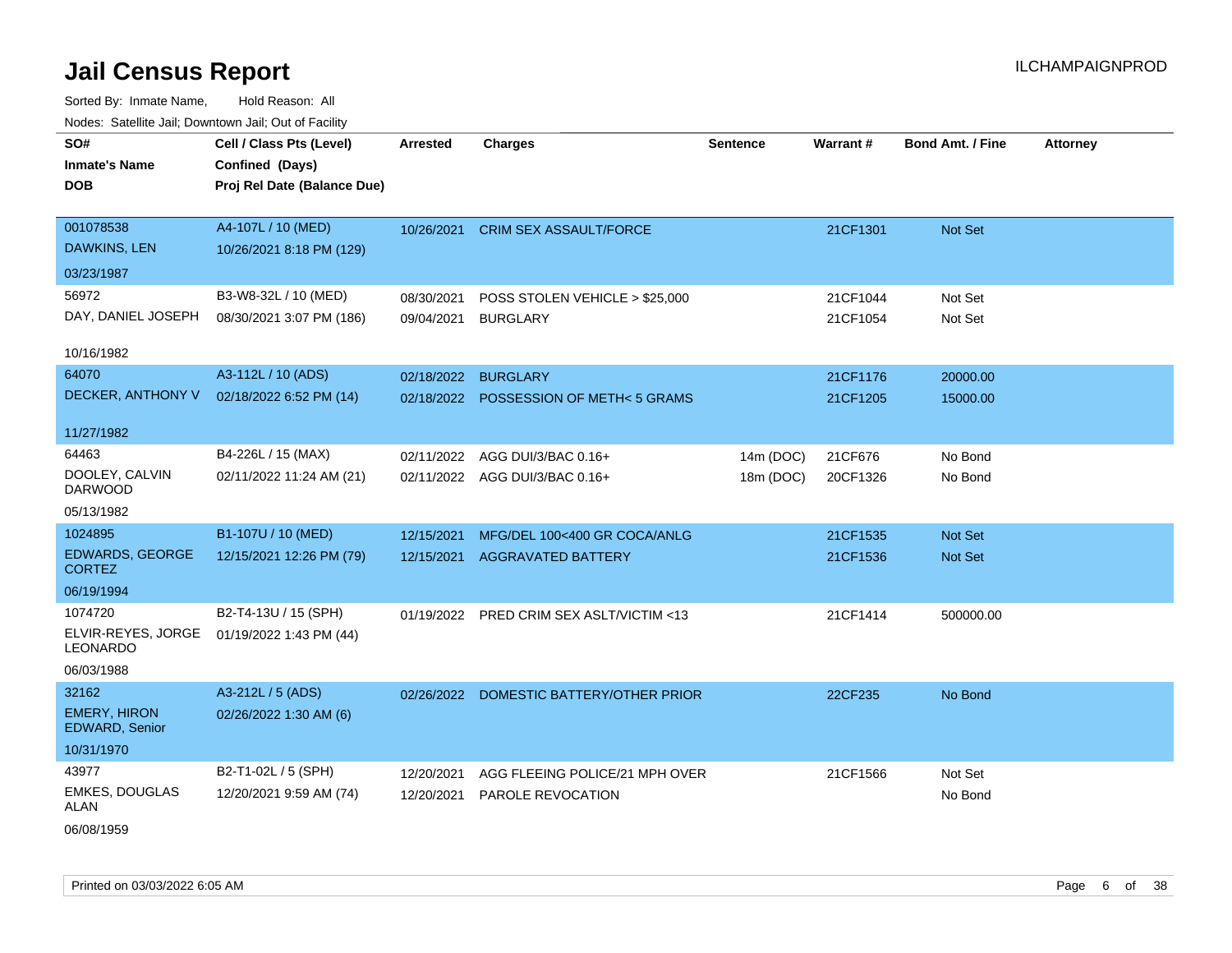Sorted By: Inmate Name, Hold Reason: All Nodes: Satellite Jail; Downtown Jail; Out of Facility

| SO#                                                        | Cell / Class Pts (Level)                     | <b>Arrested</b> | <b>Charges</b>                          | <b>Sentence</b> | <b>Warrant#</b> | <b>Bond Amt. / Fine</b> | <b>Attorney</b> |
|------------------------------------------------------------|----------------------------------------------|-----------------|-----------------------------------------|-----------------|-----------------|-------------------------|-----------------|
| <b>Inmate's Name</b>                                       | Confined (Days)                              |                 |                                         |                 |                 |                         |                 |
|                                                            |                                              |                 |                                         |                 |                 |                         |                 |
| <b>DOB</b>                                                 | Proj Rel Date (Balance Due)                  |                 |                                         |                 |                 |                         |                 |
| 987328                                                     |                                              |                 |                                         |                 |                 |                         |                 |
|                                                            | A2-123L / 10 (MED)                           | 12/11/2021      | AGG ASLT PEACE OFF/FIRE/ER WRK          |                 | 21CF1515        | Not Set                 |                 |
| ERVIN, DEIDRA ANN<br>RUTH                                  | 12/11/2021 8:48 PM (83)                      |                 |                                         |                 |                 |                         |                 |
| 04/15/1991                                                 |                                              |                 |                                         |                 |                 |                         |                 |
| 1026175                                                    | B4-127U / 10 (MED)                           | 02/06/2022      | FELON FAIL/RETURN FRM FURLOUGH          |                 | 21CF1554        | No Bond                 |                 |
| FALCONER, AVERY                                            | 02/06/2022 4:49 AM (26)                      | 02/06/2022      | CITY OV ARREST                          |                 | 2021-OV-65      | 1000.00                 |                 |
| FOX                                                        |                                              |                 | 02/07/2022 MFG/DEL 1<15 GR COCAINE/ANLG | 6y (DOC)        | 2019CF1617      | No Bond                 |                 |
| 04/07/1989                                                 |                                              |                 |                                         |                 |                 |                         |                 |
| 527081                                                     | B3-W5-20L / 10 (MED)                         | 09/06/2021      | ARSON/REAL/PERSONAL PROP>\$150          |                 | 2021 CF 797     | 25000.00                |                 |
| FERGUSON,<br><b>CHRISTOPHER</b>                            | 09/06/2021 1:18 PM (179)                     |                 |                                         |                 |                 |                         |                 |
| 12/21/1981                                                 |                                              |                 |                                         |                 |                 |                         |                 |
| 962759                                                     | B2-T1-01U / 15 (SPH)                         | 07/16/2021      | <b>METH DELIVERY&lt;5 GRAMS</b>         |                 | 21CF833         | Not Set                 |                 |
|                                                            | FINLEY, KEVIN DANTE 07/16/2021 9:44 PM (231) | 07/29/2021      | AGG CRIM SEX ASSAULT/FELONY             |                 | 21CF891         | No Bond                 |                 |
|                                                            |                                              |                 |                                         |                 |                 |                         |                 |
| 12/28/1988                                                 |                                              |                 |                                         |                 |                 |                         |                 |
| 49914                                                      | <b>BOOKF-2 / 5 (MIN)</b>                     |                 | 03/02/2022 MFG UNAUTHD SUBSTANCE/1ST    |                 | 2022CFAWOW      | No Bond                 |                 |
| FITZSIMMONS, BOBBIE 03/02/2022 8:39 AM (2)<br><b>MARIE</b> |                                              |                 |                                         |                 |                 |                         |                 |
| 07/30/1977                                                 |                                              |                 |                                         |                 |                 |                         |                 |
| 1039744                                                    | B4-122U / 15 (MAX)                           | 12/06/2021      | <b>MURDER</b>                           |                 | 20CF959         | 1000000.00              |                 |
| FONVILLE, TREVOY                                           | 12/06/2021 10:52 AM (88)                     |                 |                                         |                 |                 |                         |                 |
| <b>JERMAINE</b>                                            |                                              |                 |                                         |                 |                 |                         |                 |
| 01/13/1996                                                 |                                              |                 |                                         |                 |                 |                         |                 |
| 001078863                                                  | A3-216U / 15 (ADS)                           | 02/19/2022      | POSSESSION OF STOLEN FIREARM            |                 | 22CF203         | <b>Not Set</b>          |                 |
| <b>FOSTER, JOHN</b><br><b>CARELL</b>                       | 02/19/2022 6:01 AM (13)                      |                 |                                         |                 |                 |                         |                 |
| 03/13/1981                                                 |                                              |                 |                                         |                 |                 |                         |                 |
| 518395                                                     | B2-T3-12L / 15 (SPH)                         | 07/07/2020      | <b>CRIMINAL SEXUAL ASSAULT</b>          |                 | 2020-CF735      | 250000.00               |                 |
|                                                            | FRANDLE, MARK RYAN 07/07/2020 3:42 PM (605)  |                 |                                         |                 |                 |                         |                 |

09/10/1985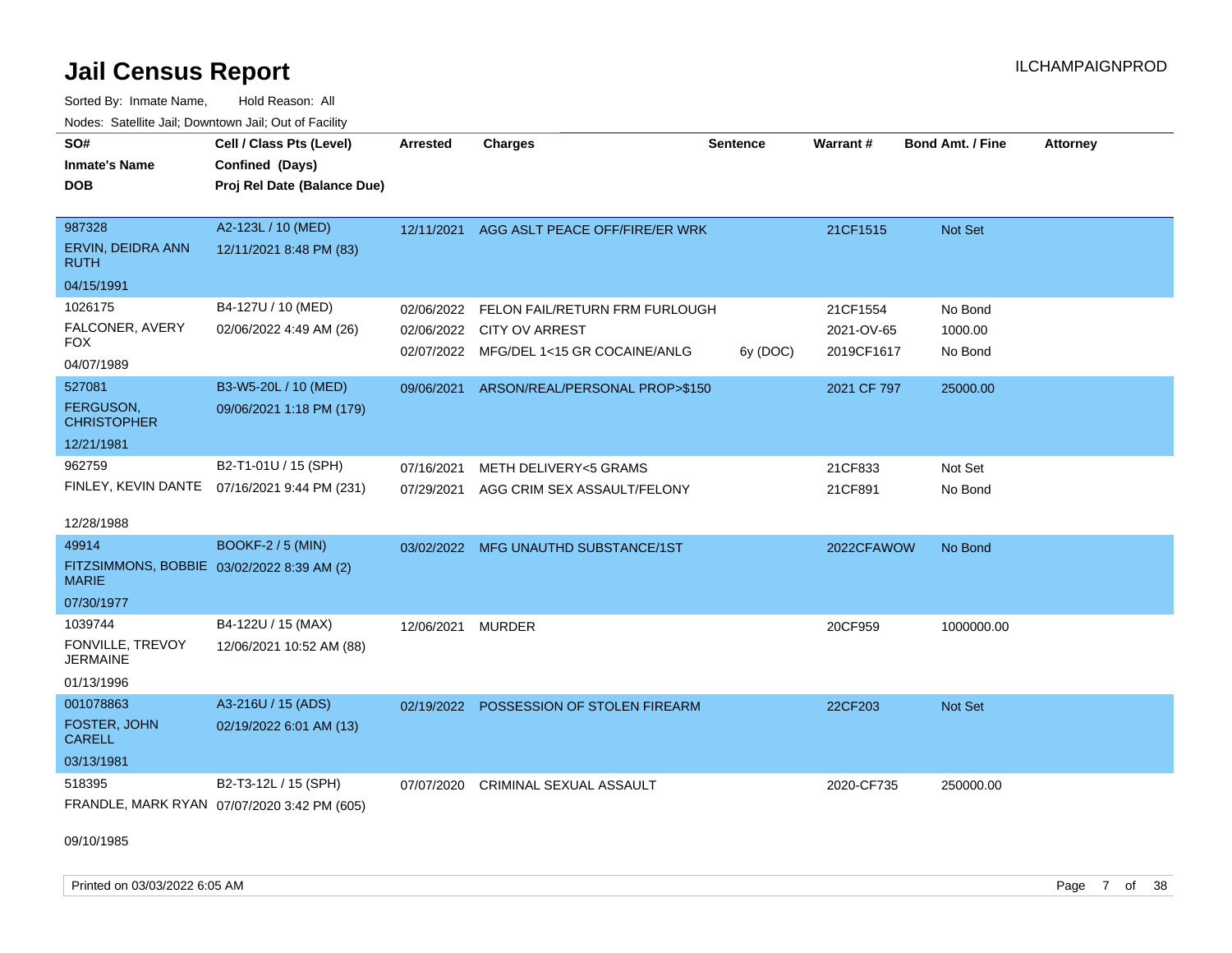Sorted By: Inmate Name, Hold Reason: All Nodes: Satellite Jail; Downtown Jail; Out of Facility

| SO#<br><b>Inmate's Name</b><br><b>DOB</b> | Cell / Class Pts (Level)<br>Confined (Days)<br>Proj Rel Date (Balance Due) | <b>Arrested</b> | <b>Charges</b>                            | <b>Sentence</b> | Warrant#     | <b>Bond Amt. / Fine</b> | <b>Attorney</b> |
|-------------------------------------------|----------------------------------------------------------------------------|-----------------|-------------------------------------------|-----------------|--------------|-------------------------|-----------------|
| 001077934<br><b>FREED, LOGAN</b>          | A1-125L / 10 (MED)<br>08/22/2021 11:45 PM (194)                            | 08/22/2021      | AGG DUI/ACCIDENT/DEATH                    |                 | 21CF1024     | Not Set                 |                 |
| <b>SUZANNE</b>                            |                                                                            | 08/22/2021      | <b>DOMESTIC BATTERY</b>                   |                 | 21 CM 172    | 10000.00                |                 |
| 08/18/1996                                |                                                                            |                 |                                           |                 |              |                         |                 |
| 001078290                                 | A1-224L / 10 (ADS)                                                         | 08/19/2021      | MACHINE GUN/AUTO WEAPON/VEH               |                 | 21CF1012     | Not Set                 |                 |
| FREEMAN, ANGEL<br>JANILA KAY              | 08/19/2021 1:26 AM (197)                                                   |                 |                                           |                 |              |                         |                 |
| 12/25/1995                                |                                                                            |                 |                                           |                 |              |                         |                 |
| 591514                                    | A3-215L / 10 (ADS)                                                         |                 | 02/25/2022 AGG CRIM SEX ABUSE/VIC 13-17   |                 | 22CF230      | 100000.00               |                 |
| GAMBLE, SCOTT PAUL 02/25/2022 6:08 PM (7) |                                                                            |                 |                                           |                 |              |                         |                 |
| 09/06/1968                                |                                                                            |                 |                                           |                 |              |                         |                 |
| 1068917                                   | <b>BOOKF-1 / 5 (MIN)</b>                                                   | 08/11/2021      | VIO ORDER/PRIOR VIO OF ORDER              |                 | 21CF965      | Not Set                 |                 |
| <b>GARCIA, JUAN</b><br>CARLOS             | 08/11/2021 9:24 PM (205)                                                   |                 |                                           |                 |              |                         |                 |
| 10/21/1997                                |                                                                            |                 |                                           |                 |              |                         |                 |
| 001078154                                 | B4-121U / 10 (MED)                                                         | 01/09/2022      | DRVG UNDER INFLU OF ALCOHOL               |                 | 2021 DT 182  | 5000.00                 |                 |
| <b>GENTRY, DAMON</b><br><b>LIONEL</b>     | 01/09/2022 4:41 PM (54)                                                    |                 | 01/09/2022 AGG DOMESTIC BATTERY/STRANGLE  |                 | 2021 CF 1396 | 50000.00                |                 |
| 12/25/1971                                |                                                                            |                 |                                           |                 |              |                         |                 |
| 001078633                                 | B2-T4-15U / 25 (SPH)                                                       | 12/01/2021      | PRED CRIM SEX ASLT/VICTIM <13             |                 | 21CF1416     | 250000.00               |                 |
| GONZALEZ-GUILLEN,<br>EDWARD               | 12/01/2021 12:08 PM (93)                                                   |                 |                                           |                 |              |                         |                 |
| 08/25/2002                                |                                                                            |                 |                                           |                 |              |                         |                 |
| 001078607                                 | B4-221L / 15 (MAX)                                                         | 11/22/2021      | <b>FELON POSS/USE FIREARM/PAROLE</b>      |                 | 21CF1437     | <b>Not Set</b>          |                 |
| <b>GRAY, WILLIAM</b><br>DA'VON            | 11/22/2021 2:57 PM (102)                                                   | 11/22/2021      | ATTEMPT (FIRST DEGREE MURDER)             |                 | 21CF1435     | Not Set                 |                 |
| 04/18/1984                                |                                                                            |                 |                                           |                 |              |                         |                 |
| 1069726                                   | A3-113L / 5 (ADS)                                                          |                 | 02/21/2022 POSS AMT CON SUB EXCEPT(A)/(D) | 18m (DOC)       | 2021CF472    | No Bond                 |                 |
| GREER, CONNOR JAY                         | 02/21/2022 1:41 PM (11)                                                    |                 |                                           |                 |              |                         |                 |

02/22/1994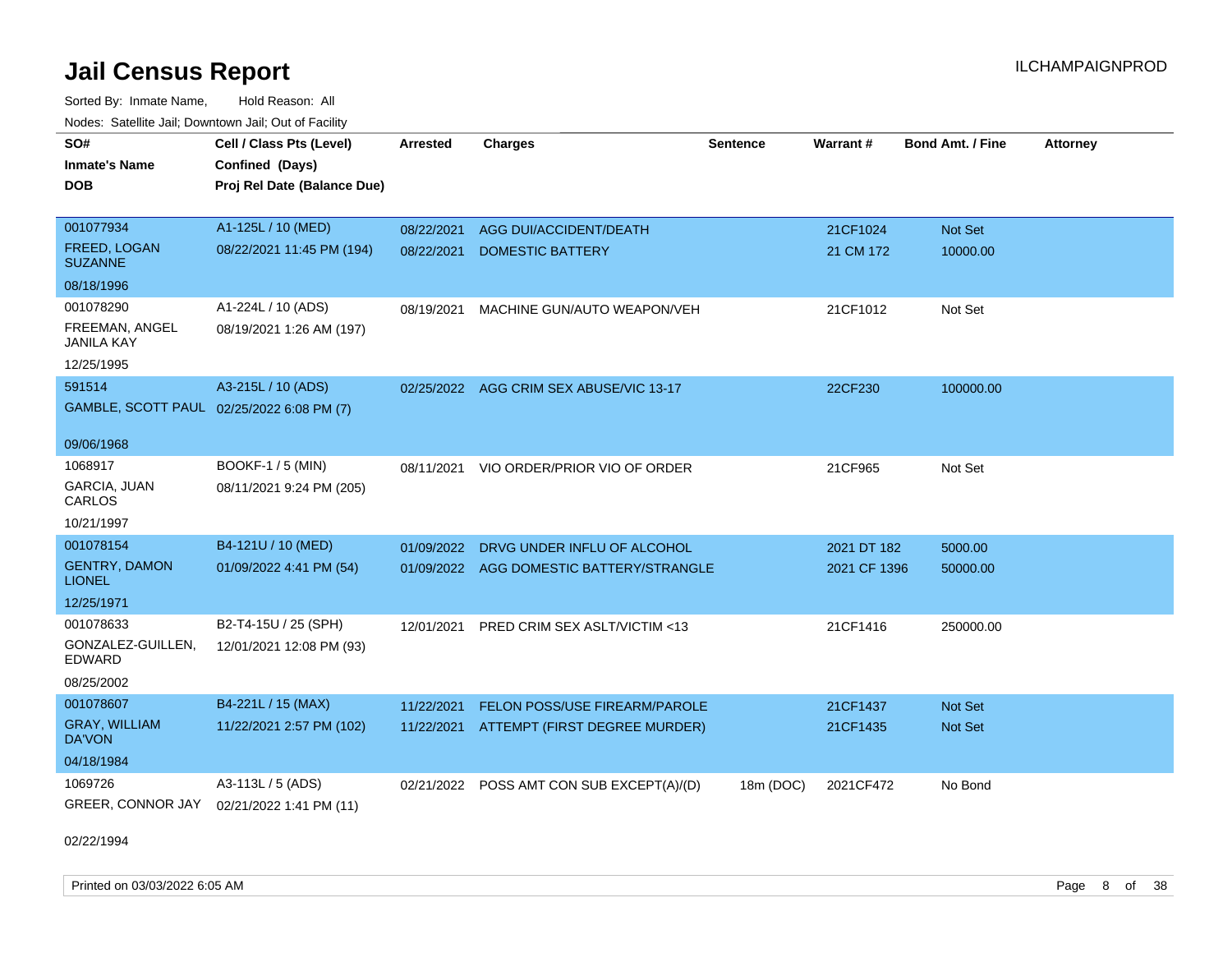| SO#<br><b>Inmate's Name</b>                       | Cell / Class Pts (Level)<br>Confined (Days)        | <b>Arrested</b>                        | <b>Charges</b>                                                                 | <b>Sentence</b> | <b>Warrant#</b>                  | <b>Bond Amt. / Fine</b>       | <b>Attorney</b> |
|---------------------------------------------------|----------------------------------------------------|----------------------------------------|--------------------------------------------------------------------------------|-----------------|----------------------------------|-------------------------------|-----------------|
| <b>DOB</b>                                        | Proj Rel Date (Balance Due)                        |                                        |                                                                                |                 |                                  |                               |                 |
| 56342<br><b>GRIFFIN, NATHAN</b>                   | B1-206L / 10 (MED)<br>10/21/2021 4:20 PM (134)     | 10/21/2021<br>10/21/2021               | THEFT CONTROL INTENT <\$500<br>DRIVING ON REVOKED LICENSE                      |                 | 17CF1451<br>20TR1979             | 10000.00<br>3000.00           |                 |
| <b>EUGENE</b><br>02/24/1969                       |                                                    | 10/21/2021                             | <b>ARMED HABITUAL CRIMINAL</b>                                                 |                 | 21CF1279                         | Not Set                       |                 |
| 001078879<br><b>GROSS, STEVEN RAY</b>             | <b>BOOKH-8 / 5 (ADS)</b><br>02/25/2022 9:03 AM (7) |                                        | 02/25/2022 RET THEFT/DISP MERCH/>\$300                                         |                 | 22CF236                          | No Bond                       |                 |
| 01/09/1991<br>001078871<br><b>HARRIS, MARTELL</b> | A3-115L / 5 (ADS)<br>02/22/2022 3:44 PM (10)       | 02/22/2022<br>02/22/2022               | RETAIL THEFT/DISP MERCH/<\$300<br><b>RESIDENTIAL BURGLARY</b>                  |                 | 2018JD182<br>2020JD14            | No Bond<br>No Bond            |                 |
| <b>TE'SHAWN</b><br>07/02/2003                     |                                                    |                                        | 02/22/2022 INDIRECT CRIMINAL CONTEMPT                                          |                 | 2020CC9                          | 20000.00                      |                 |
| 001078868<br>HARRIS-MINER,<br><b>NICHOLAS</b>     | <b>BOOKH-4 / 5 (MIN)</b><br>02/24/2022 3:56 PM (8) |                                        | 02/24/2022 STALKING/CAUSE FEAR FOR SAFETY                                      |                 | 22CF227                          | 150000.00                     |                 |
| 07/08/1998<br>001078488                           | B2-T3-09U / 15 (SPH)                               | 10/14/2021                             | PRED CRIM SEX ASLT/VICTIM <13                                                  |                 | 2021CF1232                       | 500000.00                     |                 |
| HERNANDEZ-LOPEZ,<br><b>ERNESTO</b>                | 10/14/2021 3:15 PM (141)                           |                                        | 10/14/2021 FUGITIVE FROM JUSTICE                                               | 25y (DOC)       | 21CF1246                         | <b>Not Set</b>                |                 |
| 11/28/1975                                        |                                                    |                                        |                                                                                |                 |                                  |                               |                 |
| 975293<br>HILL, JACOB MILES                       | B2-T4-14L / 10 (SPH)<br>07/21/2021 8:43 PM (226)   | 07/21/2021<br>07/21/2021               | <b>STALKING</b><br>VIO ORDER/PRIOR VIO OF ORDER                                |                 | 2021CF863<br>21CF914             | Not Set<br>No Bond            |                 |
| 02/06/1988                                        |                                                    | 07/25/2021<br>08/18/2021<br>09/09/2021 | PAROLE REVOCATION<br>HARASS WITNESS/FAMILY MBR/REP<br>AGG STALKING/BODILY HARM |                 | CH2104646<br>21CF992<br>21CF1073 | Not Set<br>Not Set<br>Not Set |                 |
| 48471<br><b>HILL, RAMESH</b><br><b>JERMAINE</b>   | B1-207L / 15 (MAX)<br>08/08/2021 4:45 AM (208)     | 08/08/2021                             | AGG BATTERY/DISCHARGE FIREARM                                                  |                 | 21CF946                          | Not Set                       |                 |
| 12/11/1978                                        |                                                    |                                        |                                                                                |                 |                                  |                               |                 |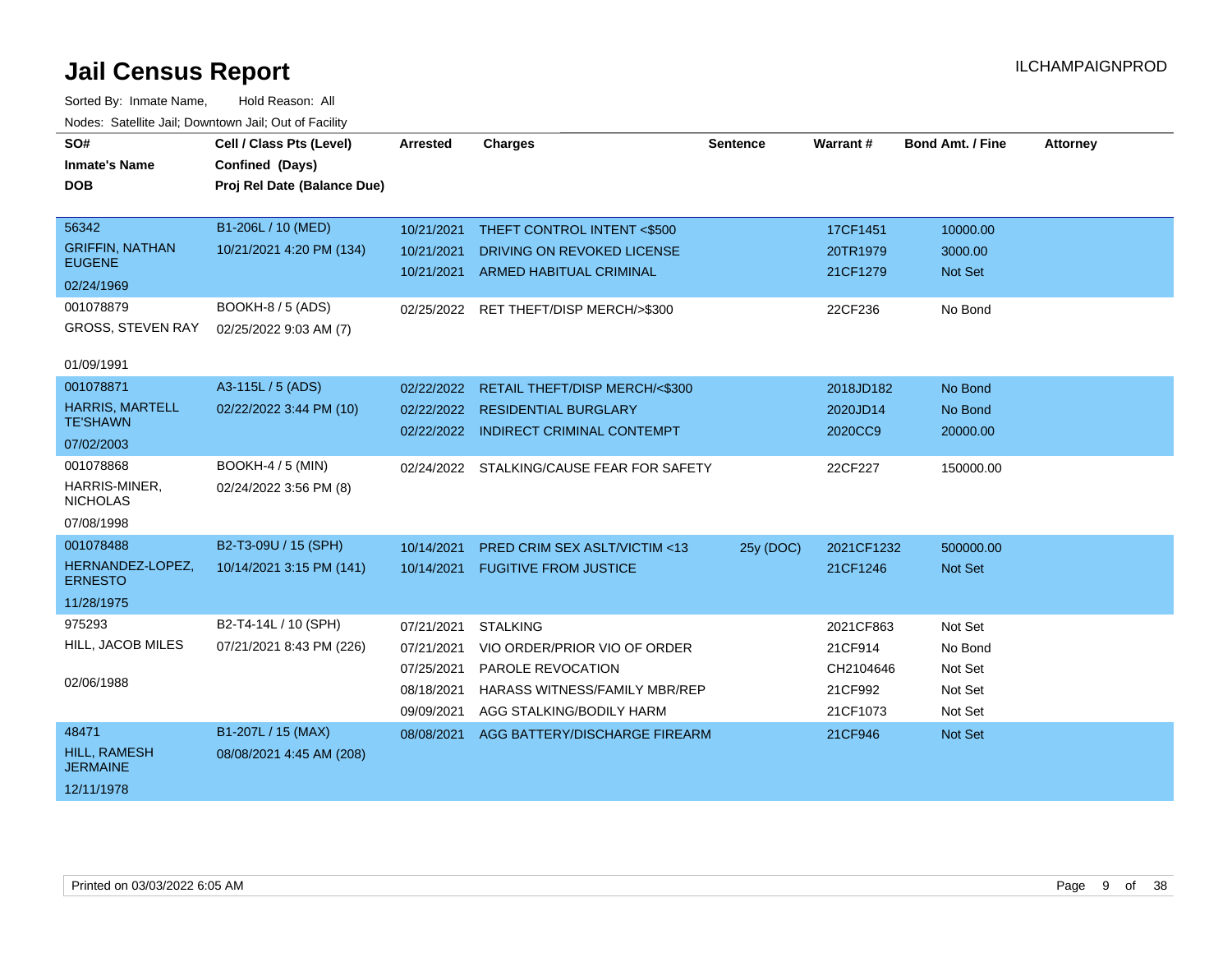Sorted By: Inmate Name, Hold Reason: All Nodes: Satellite Jail; Downtown Jail; Out of Facility

| ivuutis. Galtiillit Jall, Duwilluwii Jall, Oul of Facility |                                            |                 |                                          |                 |                 |                         |          |
|------------------------------------------------------------|--------------------------------------------|-----------------|------------------------------------------|-----------------|-----------------|-------------------------|----------|
| SO#                                                        | Cell / Class Pts (Level)                   | <b>Arrested</b> | <b>Charges</b>                           | <b>Sentence</b> | <b>Warrant#</b> | <b>Bond Amt. / Fine</b> | Attorney |
| <b>Inmate's Name</b>                                       | Confined (Days)                            |                 |                                          |                 |                 |                         |          |
| <b>DOB</b>                                                 | Proj Rel Date (Balance Due)                |                 |                                          |                 |                 |                         |          |
|                                                            |                                            |                 |                                          |                 |                 |                         |          |
| 1072876                                                    | A1-124L / 5 (MIN)                          |                 | 02/10/2022 METH DELIVERY/5<15 GRAMS      | 4y (DOC)        | 21CF143         | No Bond                 |          |
| HOUTCHINS, SAVANNA 02/10/2022 5:10 PM (22)<br><b>BELL</b>  |                                            |                 |                                          |                 |                 |                         |          |
| 07/10/1996                                                 | 2/17/2022 (0.00)                           |                 |                                          |                 |                 |                         |          |
| 999198                                                     | B4-225L / 15 (MAX)                         | 11/30/2021      | FELON POSS/USE FIREARM PRIOR             |                 | 21CF1377        | 500000.00               |          |
| HOWARD, BRION LIN                                          | 11/30/2021 10:41 AM (94)                   |                 |                                          |                 |                 |                         |          |
|                                                            |                                            |                 |                                          |                 |                 |                         |          |
| 06/10/1992                                                 |                                            |                 |                                          |                 |                 |                         |          |
| 001078884                                                  | A3-211L / 15 (ADS)                         |                 | 02/27/2022 ARMED VIOLENCE/CATEGORY I     |                 | 22CF234         | Not Set                 |          |
| HOWARD, TREVON<br><b>TITRESS</b>                           | 02/27/2022 5:07 AM (5)                     |                 |                                          |                 |                 |                         |          |
| 03/20/1999                                                 |                                            |                 |                                          |                 |                 |                         |          |
| 51028                                                      | A3-113U / 10 (ADS)                         |                 | 02/23/2022 AGG FLEEING/2+ CON DEVICES    |                 | 19CF1839        | 50000.00                |          |
| HUFFMAN, MICHAEL<br><b>LEONARD</b>                         | 02/23/2022 3:14 AM (9)                     |                 |                                          |                 |                 |                         |          |
| 07/24/1980                                                 |                                            |                 |                                          |                 |                 |                         |          |
| 38993                                                      | B4-126L / 15 (MAX)                         |                 | 02/13/2021 ATTEMPT (FIRST DEGREE MURDER) |                 | 21CF181         | Not Set                 |          |
| <b>JACKSON, LAMONT</b><br><b>JEREMIE</b>                   | 02/13/2021 7:45 AM (384)                   |                 |                                          |                 |                 |                         |          |
| 07/31/1973                                                 |                                            |                 |                                          |                 |                 |                         |          |
| 001077487                                                  | B3-W8-30L / 10 (MED)                       | 12/03/2020      | FELON POSS/USE WEAPON/FIREARM            |                 | 20CF1377        | Not Set                 |          |
| <b>JACKSON, TERRELL</b><br><b>DANDRE</b>                   | 12/03/2020 10:18 AM (456)                  | 11/09/2021      | AGG DISCHARGE FIREARM/OCC VEH            |                 | 21CR0331401     | No Bond                 |          |
| 08/11/1990                                                 |                                            |                 |                                          |                 |                 |                         |          |
| 001077864                                                  | B1-103L / 15 (MAX)                         | 04/18/2021      | FELON POSS/USE WEAPON/FIREARM            |                 | 21CF428         | Not Set                 |          |
| D                                                          | JAMERSON, ANTHONY 04/18/2021 7:21 PM (320) |                 |                                          |                 |                 |                         |          |
| 01/26/1990                                                 |                                            |                 |                                          |                 |                 |                         |          |
| 001078703                                                  | A1-225U / 15 (ADS)                         | 12/20/2021      | MURDER/INTENT TO KILL/INJURE             |                 | 21CF1574        | Not Set                 |          |
| <b>JOHNS, SHANIQUH</b>                                     | 12/22/2021 6:41 AM (72)                    |                 |                                          |                 |                 |                         |          |

**THERESA** 

04/03/1992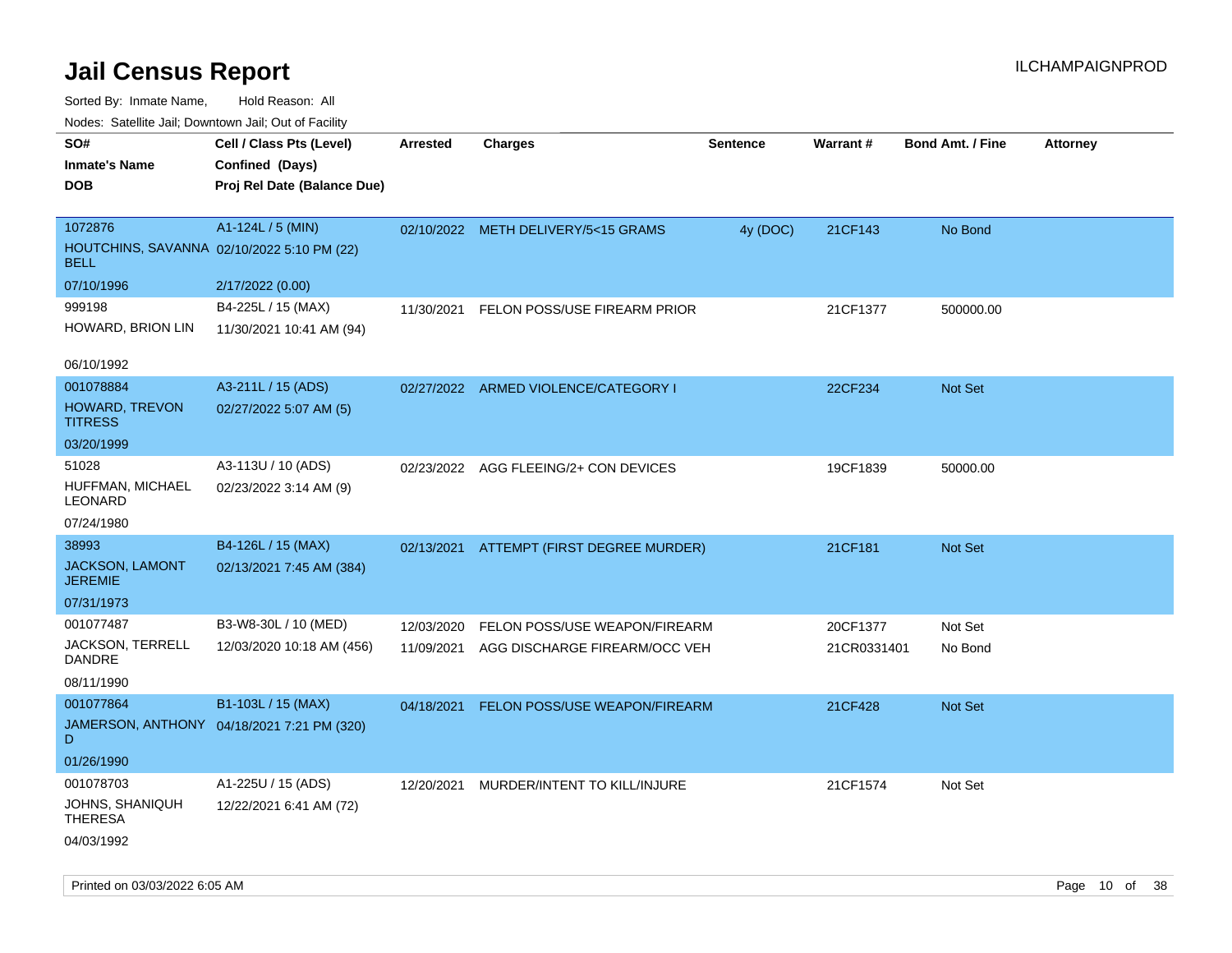| SO#                                        | Cell / Class Pts (Level)    | <b>Arrested</b> | <b>Charges</b>                          | <b>Sentence</b> | Warrant#               | <b>Bond Amt. / Fine</b> | <b>Attorney</b> |
|--------------------------------------------|-----------------------------|-----------------|-----------------------------------------|-----------------|------------------------|-------------------------|-----------------|
| <b>Inmate's Name</b>                       | Confined (Days)             |                 |                                         |                 |                        |                         |                 |
| <b>DOB</b>                                 | Proj Rel Date (Balance Due) |                 |                                         |                 |                        |                         |                 |
|                                            |                             |                 |                                         |                 |                        |                         |                 |
| 001078901                                  | <b>BOOKH-3 / 10 (MED)</b>   | 03/03/2022      | AGG UNLAWFUL USE WEAPON/PERSON          |                 | 22CFAWOW               | Not Set                 |                 |
| <b>JOHNSON, NICHOLAS</b><br><b>DEWAYNE</b> | 03/03/2022 1:48 AM (1)      | 03/03/2022      | DRIVING/NEVER ISSUED LICENSE            |                 | 22TRAWOW               | Not Set                 |                 |
| 01/24/2000                                 |                             |                 |                                         |                 |                        |                         |                 |
| 001078645                                  | B4-222U / 10 (MED)          | 12/02/2021      | AGG DISCHARGE FIREARM                   |                 | 21CF1478               | No Bond                 |                 |
| JONES, KELVIN<br><b>KHYRIC</b>             | 12/02/2021 6:56 PM (92)     |                 |                                         |                 |                        |                         |                 |
| 02/27/2001                                 |                             |                 |                                         |                 |                        |                         |                 |
| 956822                                     | A4-107U / 15 (MAX)          | 11/25/2021      | AGGRAVATED DOMESTIC BATTERY             |                 | 21CF1442               | Not Set                 |                 |
| <b>JONES, MARIO</b>                        | 11/25/2021 10:37 AM (99)    | 11/25/2021      | <b>PAROLE REVOCATION</b>                |                 | CH2106361              | No Bond                 |                 |
| <b>NATHANIEL</b>                           |                             | 11/25/2021      | <b>UNLAWFUL RESTRAINT</b>               |                 | 21CF1443               | Not Set                 |                 |
| 10/27/1987                                 |                             |                 |                                         |                 |                        |                         |                 |
| 59668                                      | B2-T1-04L / 10 (SPH)        | 02/11/2022      | FAIL TO RPT CHNG ADDRESS/EMPL           |                 | 20 CF 1241             | 75000.00                |                 |
| JONES, MARTELL<br><b>DEANGELO</b>          | 02/11/2022 3:19 PM (21)     |                 | 02/11/2022 AGGRAVATED ARSON/BODILY HARM |                 | 22 CF 169              | 75000.00                |                 |
| 07/11/1983                                 |                             |                 |                                         |                 |                        |                         |                 |
| 1008468                                    | B4-125L / 10 (MED)          | 12/01/2021      | FELON POSS/USE WEAPON/FIREARM           |                 | 21CF1472               | Not Set                 |                 |
| JONES, MARTEZ<br><b>LAMONTE</b>            | 12/01/2021 1:28 PM (93)     | 12/02/2021      | PROBATION VIOLATION                     |                 | 20CF1151               | <b>Not Set</b>          |                 |
| 06/22/1993                                 |                             |                 |                                         |                 |                        |                         |                 |
| 506244                                     | B1-204L / 15 (MAX)          | 07/15/2021      | ARMED ROBBERY/ARMED W/FIREARM           |                 | 19y/6m (DOC) 2021CF791 | 250000.00               |                 |
| JOSLIN, JASON LEE                          | 07/15/2021 4:38 AM (232)    |                 |                                         |                 |                        |                         |                 |
|                                            |                             |                 |                                         |                 |                        |                         |                 |
| 12/22/1985                                 |                             |                 |                                         |                 |                        |                         |                 |
| 001078818                                  | B1-203U / 10 (MED)          | 02/04/2022      | DOMESTIC BATTERY/OTHER PRIOR            |                 | 22CF148                | Not Set                 |                 |
| KINSEL, EVERAL<br><b>MICHAEL WILLIAM</b>   | 02/04/2022 7:37 PM (28)     |                 |                                         |                 |                        |                         |                 |
| 10/16/1985                                 |                             |                 |                                         |                 |                        |                         |                 |
| 527447                                     | A3-117L / 10 (ADS)          | 02/22/2022      | <b>BURGLARY</b>                         |                 | 22CF224                | Not Set                 |                 |
| KIRKWOOD, TYLER                            | 02/22/2022 10:47 AM (10)    | 02/22/2022      | AGG BATTERY/GREAT BODILY HARM           |                 | 22CF223                | Not Set                 |                 |
| JAMES                                      |                             | 02/23/2022      | <b>BURGLARY</b>                         |                 | 22CF152                | Not Set                 |                 |
| 10/04/1985                                 |                             |                 |                                         |                 |                        |                         |                 |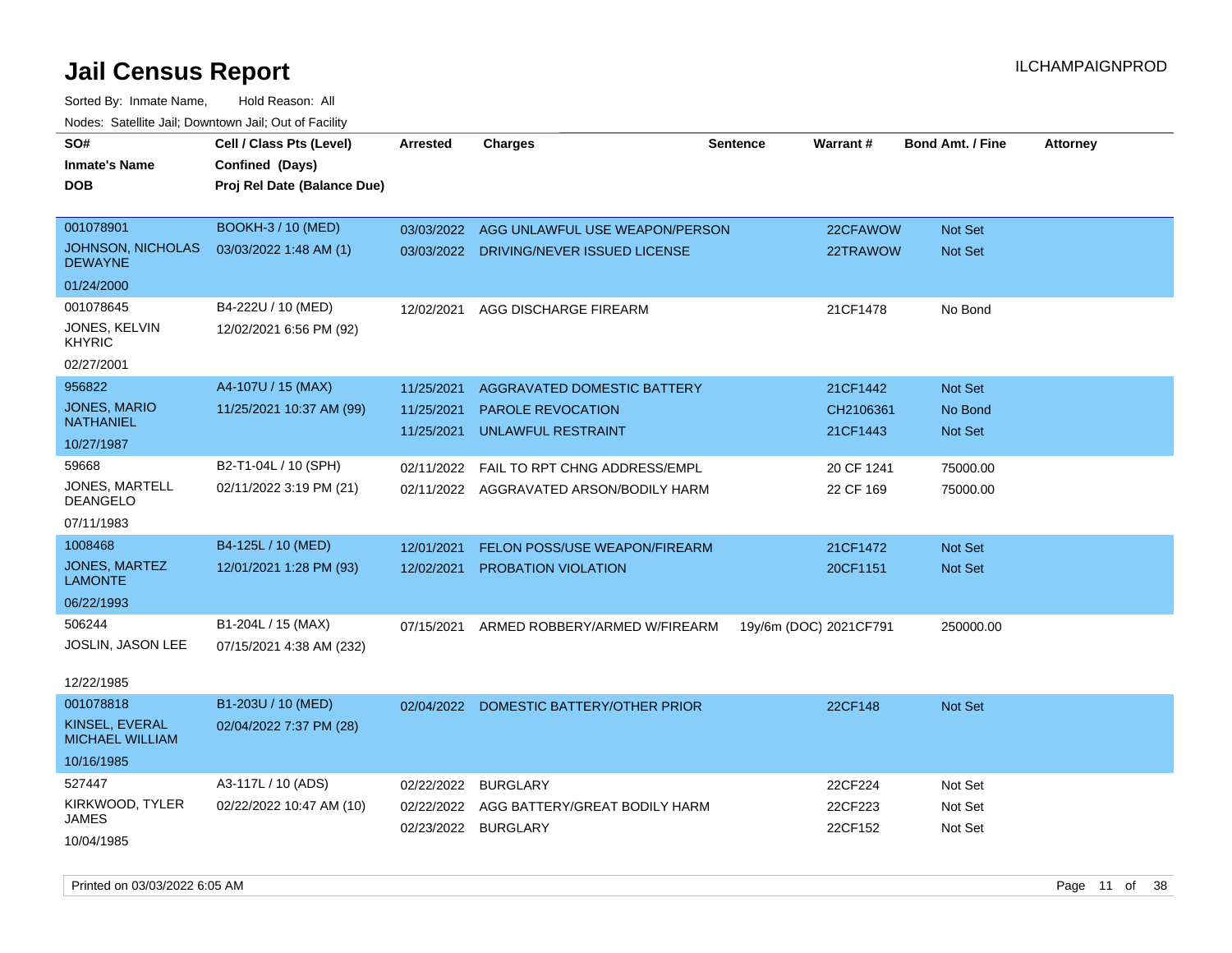| ivuutos. Saltiilit Jali, Duwilluwii Jali, Oul of Facility |                             |            |                                           |                 |                          |                         |                 |
|-----------------------------------------------------------|-----------------------------|------------|-------------------------------------------|-----------------|--------------------------|-------------------------|-----------------|
| SO#                                                       | Cell / Class Pts (Level)    | Arrested   | <b>Charges</b>                            | <b>Sentence</b> | Warrant#                 | <b>Bond Amt. / Fine</b> | <b>Attorney</b> |
| <b>Inmate's Name</b>                                      | Confined (Days)             |            |                                           |                 |                          |                         |                 |
| <b>DOB</b>                                                | Proj Rel Date (Balance Due) |            |                                           |                 |                          |                         |                 |
|                                                           |                             |            |                                           |                 |                          |                         |                 |
| 001078693                                                 | B3-W4-16L / 5 (MIN)         | 12/19/2021 | <b>RETAIL THEFT</b>                       |                 | 20CF422                  | 20000.00                |                 |
| LARGE, JOSHUA DALE 12/19/2021 4:54 AM (75)                |                             | 12/19/2021 | <b>RETAIL THEFT</b>                       |                 | 2021CM216                | 5000.00                 |                 |
|                                                           |                             |            |                                           |                 |                          |                         |                 |
| 10/27/1985                                                |                             |            |                                           |                 |                          |                         |                 |
| 1070011                                                   | B4-124U / 15 (MAX)          | 08/03/2021 | AGG DISCH FIREARM/1ST AID PERS            |                 | 21CF929                  | Not Set                 |                 |
| LAWS, WILLIAM                                             | 08/03/2021 3:53 PM (213)    |            |                                           |                 |                          |                         |                 |
| ZARAK, Third                                              |                             |            |                                           |                 |                          |                         |                 |
| 07/06/1999                                                |                             |            |                                           |                 |                          |                         |                 |
| 001078797                                                 | <b>BOOKH-6 / 5 (ADS)</b>    |            | 01/26/2022 VIO STALKING NO CONTACT ORDER  |                 | 22CM31                   | Not Set                 |                 |
| LEVIN, DANIEL DAVID                                       | 01/26/2022 3:00 PM (37)     |            |                                           |                 |                          |                         |                 |
| 08/08/1984                                                |                             |            |                                           |                 |                          |                         |                 |
| 548089                                                    | B1-204U / 15 (MAX)          | 12/04/2020 | ATTEMPT (FIRST DEGREE MURDER)             |                 | 20CF1378                 | Not Set                 |                 |
| LEWIS, LAWRENCE                                           | 12/04/2020 4:42 AM (455)    | 12/04/2020 | METH DELIVERY/100<400 GRAMS               |                 | 20CF1481                 | Not Set                 |                 |
| PAUL, Third                                               |                             | 12/04/2020 | AGG DOMESTIC BATTERY/STRANGLE             |                 | 18CF1507                 | 10000.00                |                 |
| 02/08/1993                                                |                             |            |                                           |                 |                          |                         |                 |
| 63639                                                     | A4-106U / 5 (ADS)           |            | 01/31/2022 FELON POSS/USE WEAPON/FIREARM  | 5y (DOC)        | 22CF110                  | No Bond                 |                 |
| LINDSEY, ANTHONY                                          | 01/28/2022 10:06 PM (35)    |            |                                           |                 |                          |                         |                 |
| <b>MARTEZ</b>                                             |                             |            |                                           |                 |                          |                         |                 |
| 03/18/1985                                                |                             |            |                                           |                 |                          |                         |                 |
| 41428                                                     | BOOKH-7 / 10 (MED)          |            | 03/02/2022 MFG UNAUTHD SUBSTANCE/1ST      |                 | 22CFAWOW                 | Not Set                 |                 |
| LINDSEY, DERRICK                                          | 03/02/2022 8:03 AM (2)      |            |                                           |                 |                          |                         |                 |
| <b>LAMONT</b>                                             |                             |            |                                           |                 |                          |                         |                 |
| 06/19/1975                                                |                             |            |                                           |                 |                          |                         |                 |
| 001078817                                                 | B1-207U / 10 (MED)          |            | 02/03/2022 AGG UUW/PERSON/PREV CONVICTION |                 | 22CF143                  | Not Set                 |                 |
| LIPSCOMB, LADAROL<br><b>ANTHONY</b>                       | 02/03/2022 11:33 PM (29)    |            |                                           |                 |                          |                         |                 |
| 10/01/2000                                                |                             |            |                                           |                 |                          |                         |                 |
| 1065002                                                   | B3-W7-26L / 10 (MED)        | 11/16/2021 | DOMESTIC BTRY/CONTACT/VIO O/P             |                 | 2y/6m (DOC) 2019CF001781 | 25000.00                |                 |
| LOVELESS, DUSTIN                                          | 11/16/2021 11:41 AM (108)   |            |                                           |                 |                          |                         |                 |
| DEE                                                       |                             |            |                                           |                 |                          |                         |                 |
| 06/17/1982                                                |                             |            |                                           |                 |                          |                         |                 |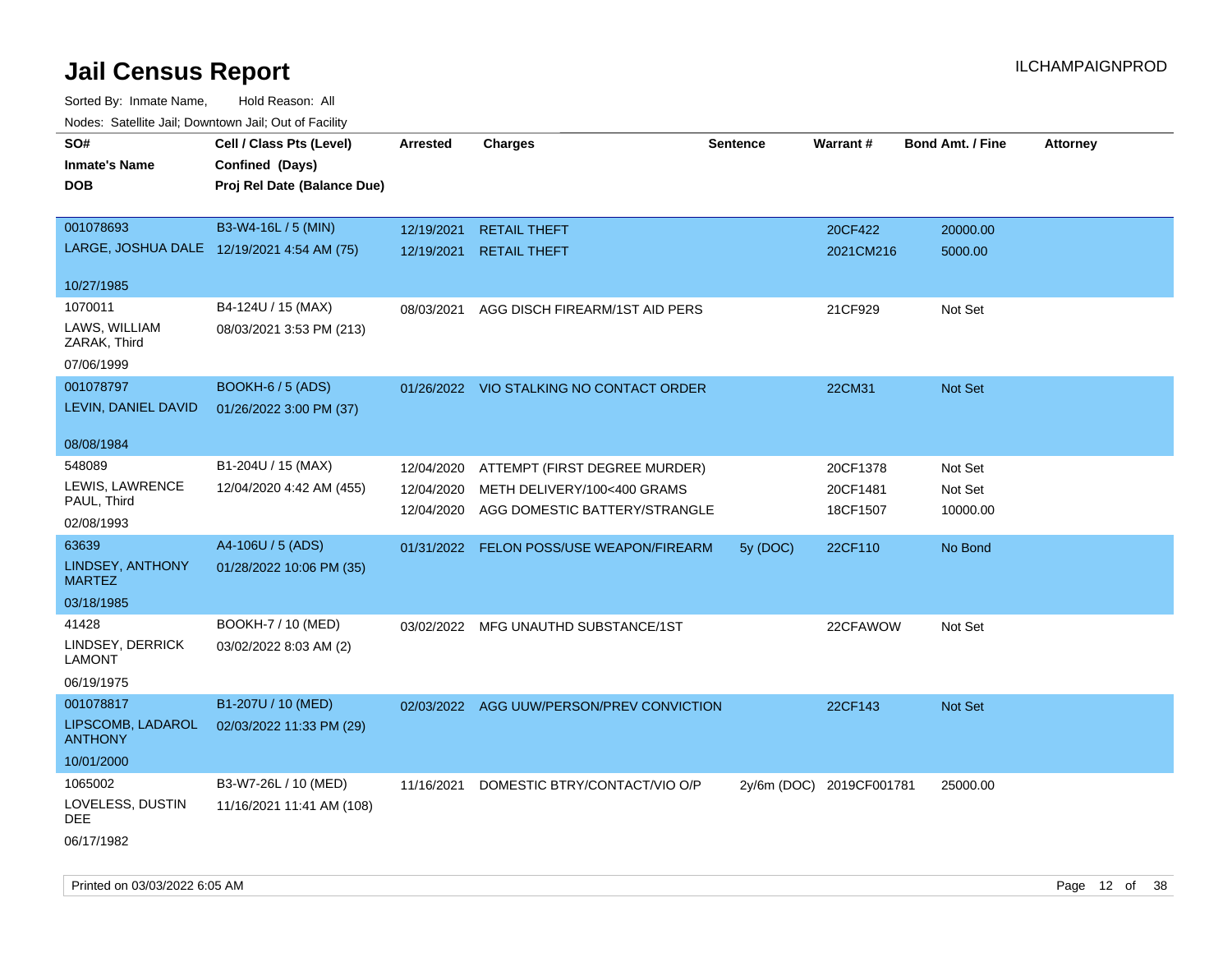| SO#<br><b>Inmate's Name</b><br><b>DOB</b>                        | Cell / Class Pts (Level)<br>Confined (Days)<br>Proj Rel Date (Balance Due) | <b>Arrested</b>                        | <b>Charges</b>                                                                                    | <b>Sentence</b> | <b>Warrant#</b>                   | <b>Bond Amt. / Fine</b>        | <b>Attorney</b> |
|------------------------------------------------------------------|----------------------------------------------------------------------------|----------------------------------------|---------------------------------------------------------------------------------------------------|-----------------|-----------------------------------|--------------------------------|-----------------|
| 001078896<br>MANN, DAVID<br><b>WILBERT, Junior</b><br>04/02/1976 | A3-111U / 15 (MAX)<br>03/01/2022 4:35 AM (3)                               |                                        | 03/01/2022 ARMED HABITUAL CRIMINAL                                                                |                 | 22CF239                           | Not Set                        |                 |
| 539496<br>MARSHALL, JAMIE<br><b>ELIZABETH</b><br>07/01/1986      | A2-221L / 5 (MIN)<br>03/01/2022 4:59 PM (3)                                | 03/01/2022<br>03/01/2022               | POSSESSION OF METH< 5 GRAMS<br>03/01/2022 WARRANT OUT OF COUNTY<br>POSS AMT CON SUB EXCEPT(A)/(D) |                 | 20CF1415<br>18-CF-121<br>20CF1342 | 5000.00<br>20000.00<br>5000.00 |                 |
| 1076591<br>MATTHEWS,<br><b>CHRISTIAN ANTHONY</b><br>03/15/1989   | A3-115U / 5 (ADS)<br>02/22/2022 7:42 PM (10)                               | 02/22/2022                             | DELIVERY OF OR POSSESSION OF W/INT<br>02/23/2022 MAIL FRAUD                                       |                 | 20CF961<br>2:21CR173              | 500000.00<br>No Bond           |                 |
| 1038892<br>MCCAULEY, TIMOTHY<br><b>WILLIAM</b><br>03/05/1989     | A3-216L / 10 (ADS)<br>02/16/2022 8:49 PM (16)                              |                                        | 02/16/2022 PRED CRIM SEX ASLT/BODILY HARM                                                         |                 | 22CF199                           | No Bond                        |                 |
| 48792<br><b>MCCLAIN, HURCHEL</b><br><b>JOSEPH</b><br>05/01/1979  | B4-127L / 10 (MED)<br>11/20/2021 4:11 AM (104)                             | 11/19/2021                             | AGG BATTERY/DISCHARGE FIREARM                                                                     |                 | 21CF1425                          | <b>Not Set</b>                 |                 |
| 1004137<br>11/08/1992                                            | A4-207L / 15 (MAX)<br>MCDONALD, DAVON D 02/14/2022 4:21 PM (18)            | 02/14/2022                             | AGG CRIM SEX ABUSE/VIC 13-17                                                                      |                 | 22CF165                           | 250000.00                      |                 |
| 001077938<br>MCGAHA,<br><b>CHRISTOPHER D</b><br>07/27/1991       | <b>BOOKH-2 / 15 (ADS)</b><br>05/10/2021 7:02 PM (298)                      | 05/10/2021<br>05/11/2021<br>05/27/2021 | AGG KIDNAPING DISCH FIR/HARM<br><b>MURDER</b><br><b>ESCAPE FROM DEPT OF CORRECTION</b>            |                 | 21CF532<br>2021-CF-215<br>21CF600 | Not Set<br>No Bond<br>Not Set  |                 |
| 66710<br><b>MEEKS, CASSARIOUS</b><br><b>MONTE</b><br>06/22/1984  | A4-101L / 15 (ADS)<br>01/20/2022 11:40 AM (43)                             | 01/19/2022                             | ARMED VIOLENCE/CATEGORY I                                                                         |                 | 22CF88                            | Not Set                        |                 |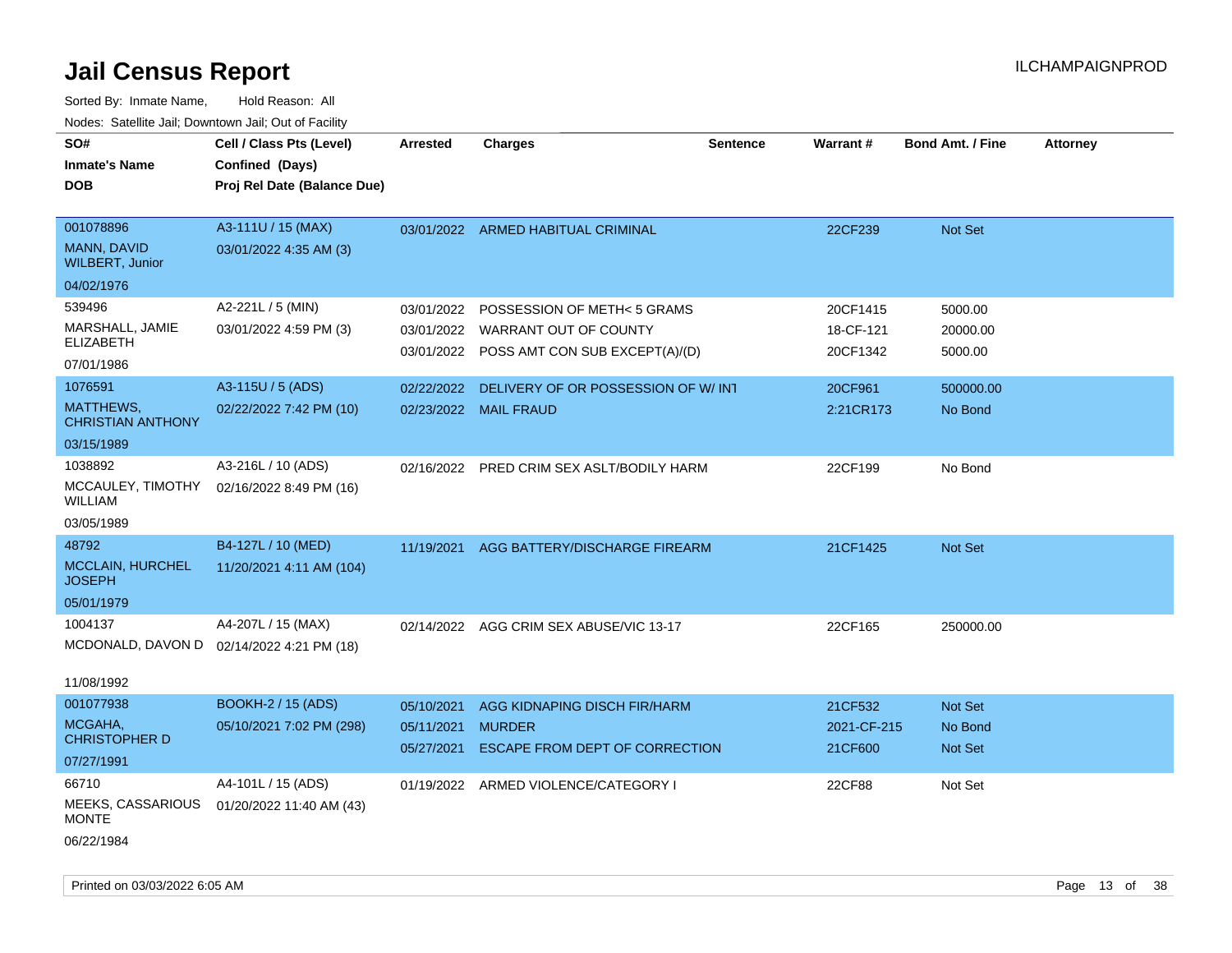| <u>Rodos.</u> Odiolino dali, Downtown dali, Odi of Fabilit |                                             |                      |                                         |                 |              |                         |                 |
|------------------------------------------------------------|---------------------------------------------|----------------------|-----------------------------------------|-----------------|--------------|-------------------------|-----------------|
| SO#                                                        | Cell / Class Pts (Level)                    | Arrested             | <b>Charges</b>                          | <b>Sentence</b> | Warrant#     | <b>Bond Amt. / Fine</b> | <b>Attorney</b> |
| <b>Inmate's Name</b>                                       | Confined (Days)                             |                      |                                         |                 |              |                         |                 |
| <b>DOB</b>                                                 | Proj Rel Date (Balance Due)                 |                      |                                         |                 |              |                         |                 |
|                                                            |                                             |                      |                                         |                 |              |                         |                 |
| 1043071                                                    | A2-120L / 10 (MED)                          |                      | 11/08/2021 CRIM DMG/GOVT PROP/<\$500    |                 | 21CF1378     | Not Set                 |                 |
| <b>MERRELL-</b><br>SUTHERLAND, ALICIA                      | 11/08/2021 2:22 AM (116)                    |                      |                                         |                 |              |                         |                 |
| 11/26/1972                                                 |                                             |                      |                                         |                 |              |                         |                 |
| 001077278                                                  | A3-114U / 15 (MAX)                          | 10/06/2020           | MURDER/INTENT TO KILL/INJURE            |                 | 2020CF146    | 2000000.00              |                 |
| MILLER, D'ANDRE                                            | 10/06/2020 12:49 PM (514)                   | 10/06/2020           | AGG FLEEING POLICE/21 MPH OVER          |                 | 2019CF1171   | 50000.00                |                 |
| 09/08/1986                                                 |                                             |                      |                                         |                 |              |                         |                 |
| 41584                                                      | B4-227L / 15 (MAX)                          | 12/01/2021           | ARMED HABITUAL CRIMINAL                 |                 | 21CF1467     | Not Set                 |                 |
|                                                            | MILLER, JOSE LOVELL 12/02/2021 1:04 AM (92) |                      |                                         |                 |              |                         |                 |
| 10/07/1975                                                 |                                             |                      |                                         |                 |              |                         |                 |
|                                                            |                                             |                      |                                         |                 |              |                         |                 |
| 001077902                                                  | A2-121L / 5 (ADS)                           | 11/23/2021           | BATTERY/CAUSE BODILY HARM               |                 | 21CM187      | Not Set                 |                 |
| MOFFETT, CAROLYN<br>REENE                                  | 11/21/2021 10:31 AM (103)                   |                      |                                         |                 |              |                         |                 |
| 10/23/1988                                                 |                                             |                      |                                         |                 |              |                         |                 |
| 1042168                                                    | A3-212U / 5 (ADS)                           | 02/26/2022 AGG DUI/4 |                                         |                 | 22CF238      | Not Set                 |                 |
| MONTALVO, ANTONIO 02/26/2022 6:14 AM (6)                   |                                             |                      |                                         |                 |              |                         |                 |
| 05/03/1976                                                 |                                             |                      |                                         |                 |              |                         |                 |
| 39106                                                      | B3-W3-10L / 10 (MED)                        |                      | 10/12/2021 DOMESTIC BATTERY/OTHER PRIOR |                 | 21CF1217     | Not Set                 |                 |
| Junior                                                     | MOORE, ANDREW LEE, 10/12/2021 1:02 AM (143) |                      |                                         |                 |              |                         |                 |
| 04/12/1973                                                 | 4/10/2022 (0.00)                            |                      |                                         |                 |              |                         |                 |
| 1068340                                                    | <b>BOOKF-2 / 5 (MIN)</b>                    | 03/02/2022           | DUI INTOXICATING COMPOUND               |                 | 2020DT000067 | 1500.00                 |                 |
| MORROW, TIANNA                                             | 03/02/2022 11:49 AM (2)                     |                      | 03/02/2022 CITY OV ARREST               |                 | 18-OV-0138   | 1000.00                 |                 |
| 03/18/1995                                                 |                                             |                      |                                         |                 |              |                         |                 |
| 539294                                                     | B1-205L / 10 (MED)                          | 01/11/2022           | AGG DUI/NO VALID DL                     |                 | 22CF49       | Not Set                 |                 |
| MOSLEY, JAMES<br>CALVIN                                    | 01/11/2022 9:43 PM (52)                     |                      | 01/11/2022 PAROLE REVOCATION            |                 | CH2200227    | No Bond                 |                 |
| 12/11/1985                                                 |                                             |                      |                                         |                 |              |                         |                 |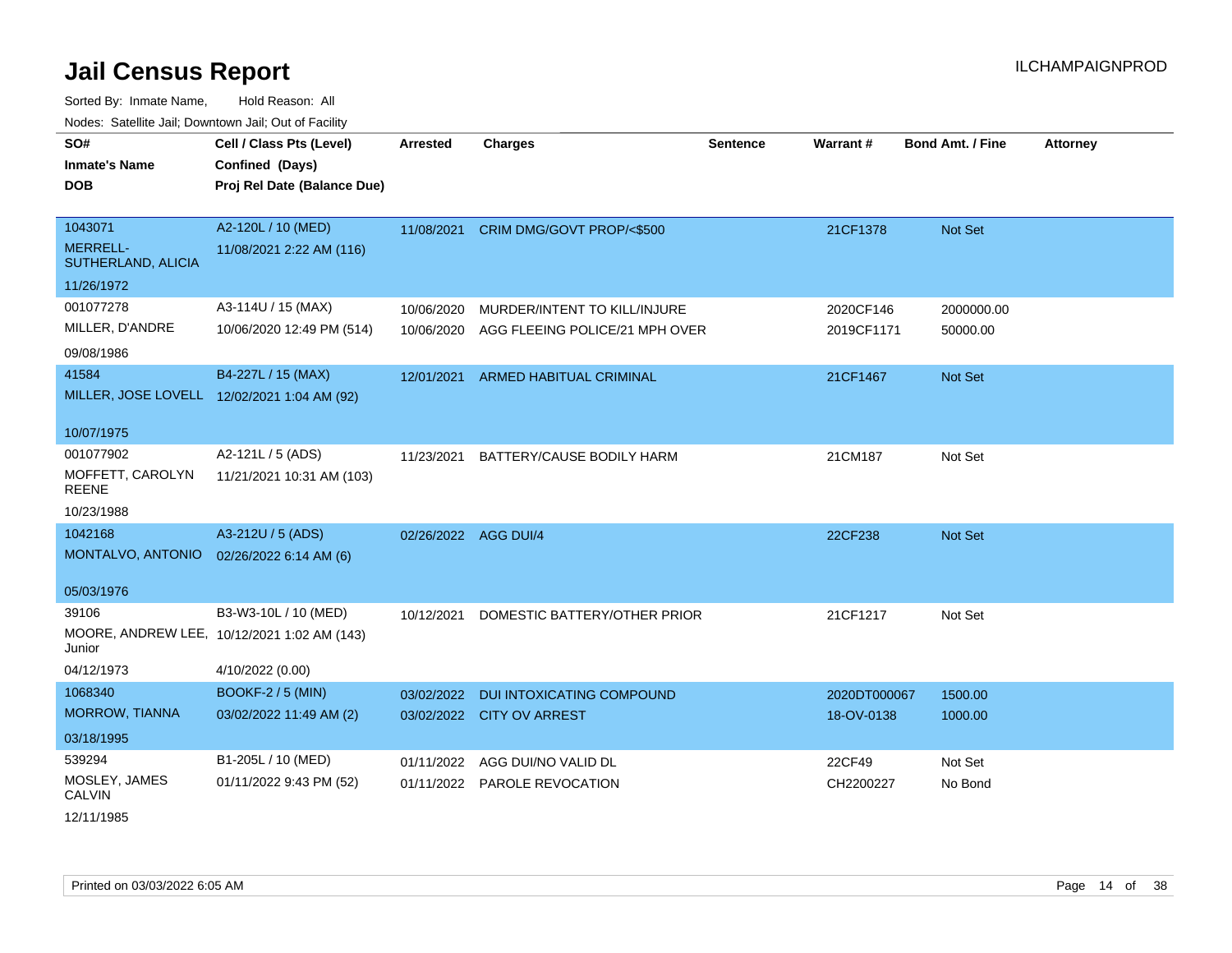| roaco. Catolino dall, Downtown dall, Out of Fability |                                              |                 |                                           |                 |            |                         |                 |
|------------------------------------------------------|----------------------------------------------|-----------------|-------------------------------------------|-----------------|------------|-------------------------|-----------------|
| SO#                                                  | Cell / Class Pts (Level)                     | <b>Arrested</b> | <b>Charges</b>                            | <b>Sentence</b> | Warrant#   | <b>Bond Amt. / Fine</b> | <b>Attorney</b> |
| <b>Inmate's Name</b>                                 | Confined (Days)                              |                 |                                           |                 |            |                         |                 |
| <b>DOB</b>                                           | Proj Rel Date (Balance Due)                  |                 |                                           |                 |            |                         |                 |
|                                                      |                                              |                 |                                           |                 |            |                         |                 |
| 1073670                                              | <b>BOOKF-2 / 5 (MIN)</b>                     | 03/03/2022      | AGG DUI/LIC SUSP OR REVOKED               |                 | 19CF1091   | 5000.00                 |                 |
| MURPHY, SHELBIE LEE 03/03/2022 12:47 AM (1)          |                                              |                 | 03/03/2022 CRIM DAMAGE TO PROPERTY <\$500 |                 | 21CM110    | 5000.00                 |                 |
|                                                      |                                              |                 |                                           |                 |            |                         |                 |
| 08/06/1997                                           |                                              |                 |                                           |                 |            |                         |                 |
| 001078517                                            | B1-102L / 15 (MAX)                           |                 | 10/19/2021 ATTEMPT (FIRST DEGREE MURDER)  |                 | 21CF1267   | Not Set                 |                 |
| NELSON, RORY                                         | 10/19/2021 3:55 AM (136)                     |                 |                                           |                 |            |                         |                 |
| <b>DEMOND</b>                                        |                                              |                 |                                           |                 |            |                         |                 |
| 08/14/1984                                           |                                              |                 |                                           |                 |            |                         |                 |
| 001078854                                            | B2-T2-05U / 15 (MAX)                         |                 | 02/15/2022 ARMED VIOLENCE/CATEGORY I      |                 | 22CF190    | <b>Not Set</b>          |                 |
| PATNAUDE, MARTY                                      | 02/15/2022 5:12 PM (17)                      |                 |                                           |                 |            |                         |                 |
| <b>WW</b>                                            |                                              |                 |                                           |                 |            |                         |                 |
| 08/26/2003                                           |                                              |                 |                                           |                 |            |                         |                 |
| 1030954                                              | B4-223U / 15 (MAX)                           | 01/14/2022      | ARMED VIOLENCE/CATEGORY I                 |                 | 22CF76     | Not Set                 |                 |
| PETTIGREW,                                           | 01/15/2022 4:35 AM (48)                      |                 | 01/14/2022 MFG/DEL CANNABIS/10-30 GRAMS   |                 | 2020CF9    | 15000.00                |                 |
| <b>MALCOME JAMIESON</b>                              |                                              |                 |                                           |                 |            |                         |                 |
| 02/20/1995                                           |                                              |                 |                                           |                 |            |                         |                 |
| 1059394                                              | B3-W1-03U / 5 (ADS)                          |                 | 02/16/2022 AGG DUI/NO VALID DL            |                 | 2020CF1396 | No Bond                 |                 |
| PHILLIPS, ISAAC<br><b>TERRELL</b>                    | 02/16/2022 9:00 AM (16)                      |                 |                                           |                 |            |                         |                 |
| 12/27/1996                                           | 5/15/2022 (0.00)                             |                 |                                           |                 |            |                         |                 |
| 1063325                                              | A3-217L / 10 (MED)                           |                 | 03/01/2022 VIO BAIL BOND/FAMILY MEMBER    |                 | 22CM51     | Not Set                 |                 |
| PICKENS, JOSEPH<br><b>PARNELL</b>                    | 03/01/2022 1:19 AM (3)                       |                 |                                           |                 |            |                         |                 |
| 04/27/1978                                           |                                              |                 |                                           |                 |            |                         |                 |
| 001078841                                            | B1-205U / 10 (MED)                           |                 | 02/13/2022 DEFACE FIREARM ID MARKINGS     |                 | 22CF174    | Not Set                 |                 |
|                                                      | PIERRE, JALEN JAMES 02/13/2022 12:47 AM (19) |                 |                                           |                 |            |                         |                 |
|                                                      |                                              |                 |                                           |                 |            |                         |                 |
| 06/07/2002                                           |                                              |                 |                                           |                 |            |                         |                 |
| 1069524                                              | B3-W5-18L / 10 (MED)                         | 08/08/2021      | MFG/DEL CANNABIS/30-500 GRAMS             |                 | 21CF953    | Not Set                 |                 |
| RAY-DAVIS, KAMARI<br><b>DAYVON</b>                   | 08/09/2021 2:44 AM (207)                     |                 |                                           |                 |            |                         |                 |
| 03/30/2000                                           |                                              |                 |                                           |                 |            |                         |                 |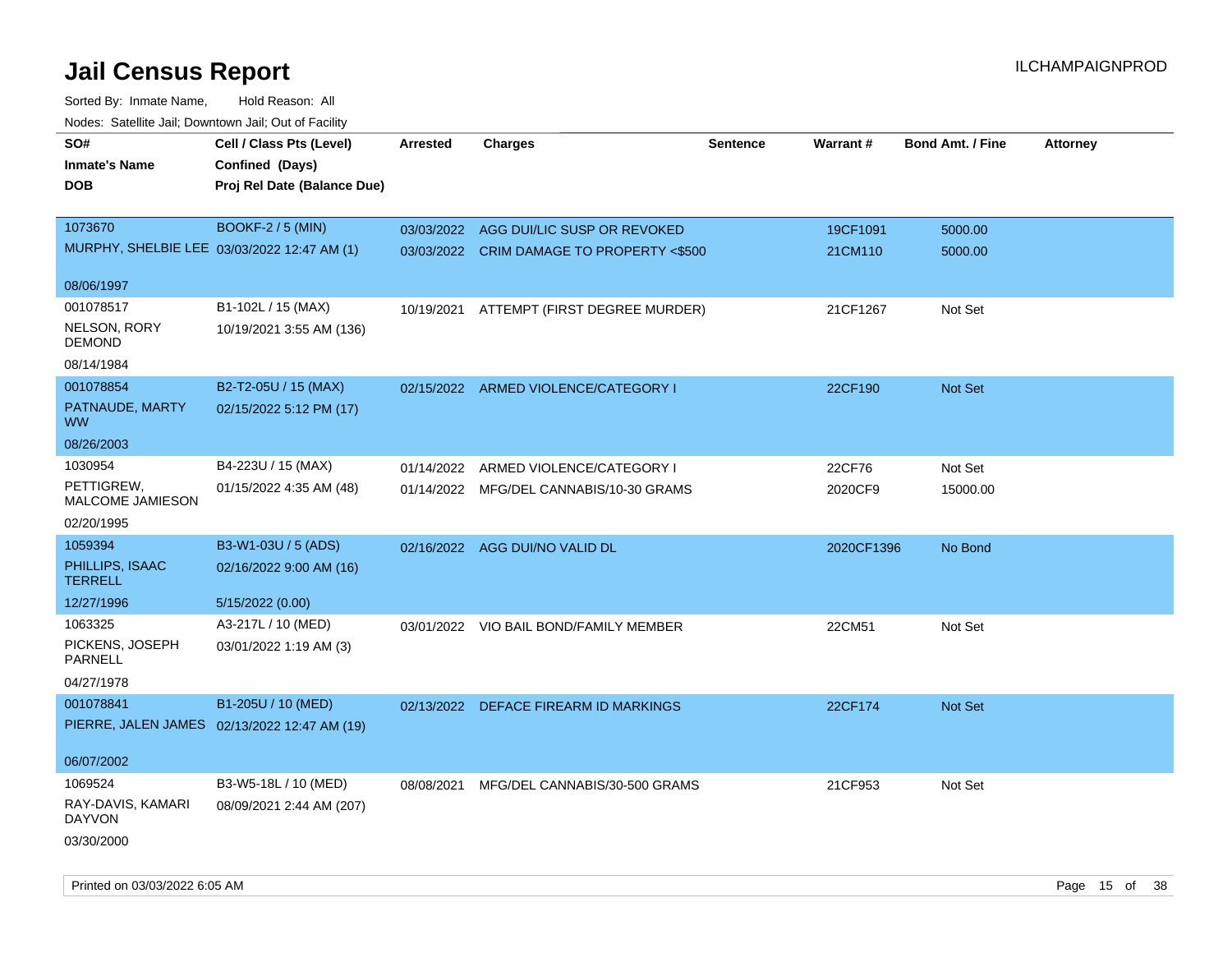| SO#<br><b>Inmate's Name</b><br><b>DOB</b>                   | Cell / Class Pts (Level)<br>Confined (Days)<br>Proj Rel Date (Balance Due) | <b>Arrested</b>          | <b>Charges</b>                                                      | <b>Sentence</b> | Warrant#            | <b>Bond Amt. / Fine</b> | <b>Attorney</b> |
|-------------------------------------------------------------|----------------------------------------------------------------------------|--------------------------|---------------------------------------------------------------------|-----------------|---------------------|-------------------------|-----------------|
| 45473<br>REXROAD, CALVIN<br>ALLEN                           | B2-T1-03U / 15 (SPH)<br>11/23/2021 6:27 PM (101)                           | 11/23/2021<br>11/23/2021 | CHIL SEX OFFEN/RESIDE DAY CARE<br><b>VIOLATE SEX OFFENDER REGIS</b> |                 | 21CF1275<br>21CF546 | 10000.00<br>50000.00    |                 |
| 10/04/1970                                                  |                                                                            |                          |                                                                     |                 |                     |                         |                 |
| 979485<br>RODRIGUEZ, JOSHUA<br><b>ANTHONY</b>               | B2-T4-16L / 15 (SPH)<br>03/12/2021 1:57 PM (357)                           | 03/12/2021               | <b>PRED CRIM SEX ASLT/VICTIM &lt;13</b>                             |                 | 21CF282             | Not Set                 |                 |
| 04/06/1990                                                  |                                                                            |                          |                                                                     |                 |                     |                         |                 |
| 61330                                                       | B4-123L / 15 (MAX)                                                         | 12/01/2021               | ARMED HABITUAL CRIMINAL                                             |                 | 21CF1473            | <b>Not Set</b>          |                 |
| <b>RUFFIN, JONATHON</b><br><b>CECIL</b>                     | 12/01/2021 5:34 AM (93)                                                    | 12/01/2021               | <b>PAROLE REVOCATION</b>                                            |                 | CH2107545           | No Bond                 |                 |
| 05/10/1984                                                  |                                                                            |                          |                                                                     |                 |                     |                         |                 |
| 1071161                                                     | B4-124L / 15 (MAX)                                                         | 08/18/2021               | DELIVERY OF OR POSSESSION OF W/INT                                  |                 | 21CF1008            | No Bond                 |                 |
| SANDERS, MARKELL<br>LAMAR                                   | 08/18/2021 6:18 PM (198)                                                   |                          |                                                                     |                 |                     |                         |                 |
| 02/02/2000                                                  |                                                                            |                          |                                                                     |                 |                     |                         |                 |
| 001078898                                                   | <b>BOOKH-3 / 15 (MAX)</b>                                                  |                          | 03/02/2022 AGG DISCHARGE FIREARM                                    |                 | 2022CFAWOW          | <b>Not Set</b>          |                 |
| SAROLAS, JONATHAN<br>E.                                     | 03/02/2022 9:20 AM (2)                                                     |                          |                                                                     |                 |                     |                         |                 |
| 07/16/1988                                                  |                                                                            |                          |                                                                     |                 |                     |                         |                 |
| 1000820                                                     | A4-101U / 15 (ADS)                                                         | 01/24/2022               | FELON POSS/USE WEAPON/FIREARM                                       |                 | 22CF105             | Not Set                 |                 |
| SCHNEIDER, SONGAN 01/24/2022 8:20 AM (39)<br><b>MICHAEL</b> |                                                                            |                          | 01/24/2022 AGGRAVATED DOMESTIC BATTERY                              |                 | 21CF1433            | 25000.00                |                 |
| 08/18/1992                                                  |                                                                            |                          |                                                                     |                 |                     |                         |                 |
| 001078748                                                   | B3-W4-14L / 10 (MED)                                                       |                          | 01/10/2022 AGGRAVATED BATTERY                                       |                 | 21CF151             | No Bond                 |                 |
| SCHROEDER, JOSHUA 01/10/2022 9:34 AM (53)<br><b>CURTIS</b>  |                                                                            |                          |                                                                     |                 |                     |                         |                 |
| 09/04/1980                                                  | 3/8/2022 (0.00)                                                            |                          |                                                                     |                 |                     |                         |                 |
| 001078698                                                   | B3-W1-04L / 5 (ADS)                                                        | 12/20/2021               | DIRECT CRIMINAL CONTEMPT                                            |                 | 2019F44             | No Bond                 |                 |
| SIDES, BRIAN KEITH                                          | 12/20/2021 4:23 PM (74)                                                    |                          |                                                                     |                 |                     |                         |                 |
| 12/08/1969                                                  | 3/4/2022 (0.00)                                                            |                          |                                                                     |                 |                     |                         |                 |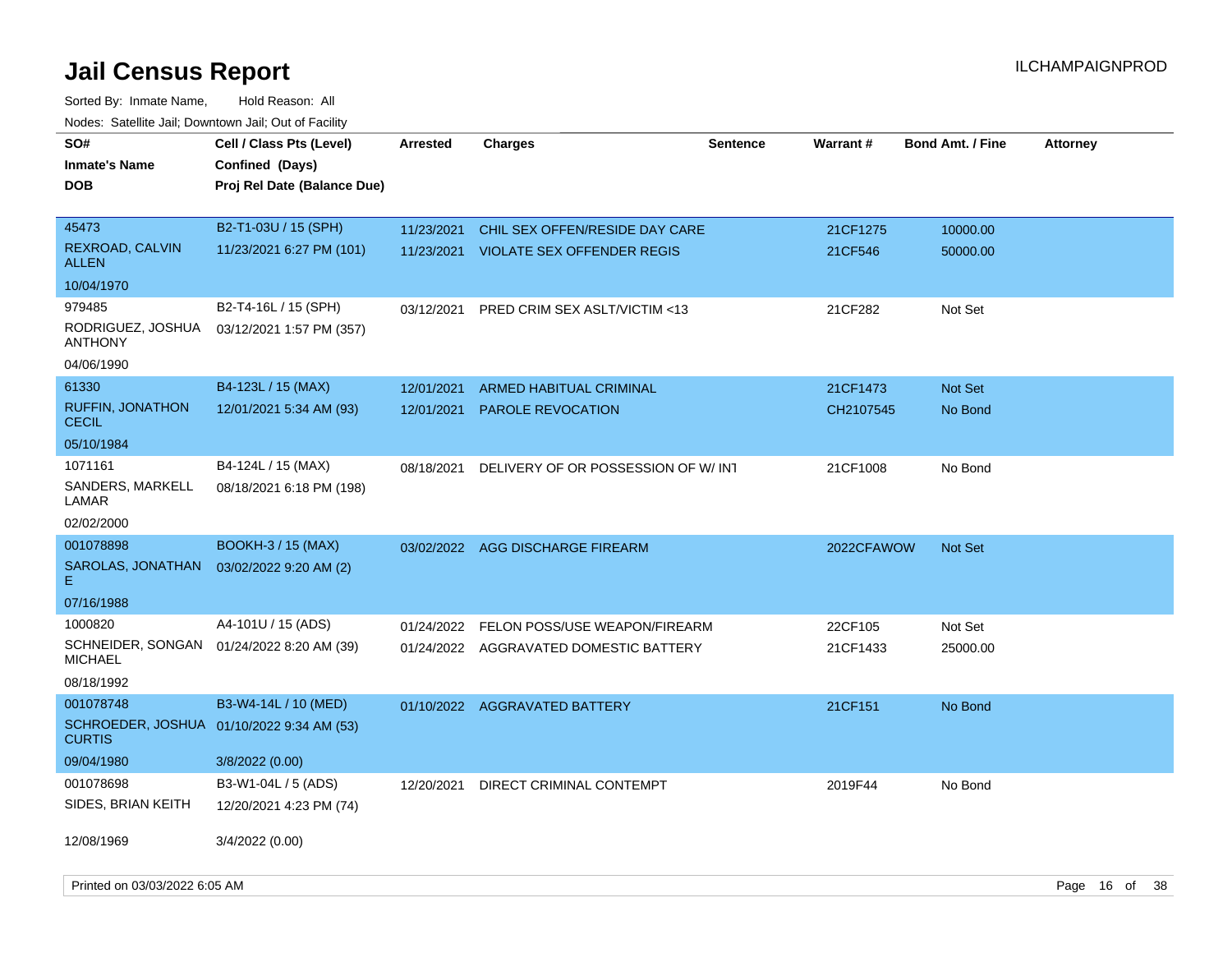| rouce. Calcillic Jali, Downtown Jali, Out of Facility |                             |                 |                                          |                 |                 |                         |                 |
|-------------------------------------------------------|-----------------------------|-----------------|------------------------------------------|-----------------|-----------------|-------------------------|-----------------|
| SO#                                                   | Cell / Class Pts (Level)    | <b>Arrested</b> | <b>Charges</b>                           | <b>Sentence</b> | <b>Warrant#</b> | <b>Bond Amt. / Fine</b> | <b>Attorney</b> |
| <b>Inmate's Name</b>                                  | Confined (Days)             |                 |                                          |                 |                 |                         |                 |
| <b>DOB</b>                                            | Proj Rel Date (Balance Due) |                 |                                          |                 |                 |                         |                 |
|                                                       |                             |                 |                                          |                 |                 |                         |                 |
| 001078441                                             | BOOKF-3 / 15 (ADS)          | 10/01/2021      | ARMED HABITUAL CRIMINAL                  |                 | 21CF1182        | Not Set                 |                 |
| SINGLETON, CORRIE<br><b>DERRELL</b>                   | 10/01/2021 12:36 PM (154)   |                 | 12/20/2021 SPEEDING 26-34 MPH OVER LIMIT |                 | 2021TR2701      | 1000.00                 |                 |
| 05/07/1983                                            |                             |                 |                                          |                 |                 |                         |                 |
| 001078765                                             | B4-223L / 10 (MED)          |                 | 01/13/2022 FELON POSS/USE WEAPON/FIREARM |                 | 22CF66          | Not Set                 |                 |
| SMITH, COREY ADRIAN 01/13/2022 7:32 PM (50)           |                             |                 |                                          |                 |                 |                         |                 |
|                                                       |                             |                 |                                          |                 |                 |                         |                 |
| 09/01/1987                                            |                             |                 |                                          |                 |                 |                         |                 |
| 1038158                                               | A4-205L / 10 (MED)          |                 | 02/04/2022 CRIMINAL SEX ASSAULT/CONSENT  |                 | 22CF146         | Not Set                 |                 |
| <b>SMITH, RASHAD</b><br><b>JARECE</b>                 | 02/04/2022 11:42 PM (28)    |                 |                                          |                 |                 |                         |                 |
| 09/16/1995                                            |                             |                 |                                          |                 |                 |                         |                 |
| 001077770                                             | A1-226L / 5 (MIN)           |                 | 01/06/2022 RESIDENTIAL BURGLARY          |                 | 21CF319         | Not Set                 |                 |
| STOFFLE, KELLY ANNE 01/06/2022 3:14 PM (57)           |                             |                 |                                          |                 |                 |                         |                 |
|                                                       |                             |                 |                                          |                 |                 |                         |                 |
| 04/12/1989                                            |                             |                 |                                          |                 |                 |                         |                 |
| 38305                                                 | B2-T2-06L / 10 (SPH)        |                 | 03/18/2020 CRIMINAL SEXUAL ABUSE         |                 | 20CF-343        | 500000.00               |                 |
| STOVER, JOSH<br><b>ANDREW</b>                         | 03/18/2020 10:24 AM (716)   |                 |                                          |                 |                 |                         |                 |
| 08/18/1973                                            |                             |                 |                                          |                 |                 |                         |                 |
| 001078182                                             | B3-W2-06L / 5 (MIN)         | 12/20/2021      | DRIVING ON REVOKED LICENSE               |                 | 2021CF800       | No Bond                 |                 |
| STRONG, KEVIN<br><b>GARDNER</b>                       | 12/20/2021 4:34 PM (74)     |                 |                                          |                 |                 |                         |                 |
| 02/12/1963                                            | 3/19/2022 (0.00)            |                 |                                          |                 |                 |                         |                 |
| 1062701                                               | B1-107L / 15 (MAX)          |                 | 01/20/2022 UNLAWFUL USE OF A WEAPON      | 10y (DOC)       | 2021CF114       | No Bond                 |                 |
| TAYLOR, CODY EARL                                     | 01/20/2022 11:31 AM (43)    |                 |                                          |                 |                 |                         |                 |
|                                                       |                             |                 |                                          |                 |                 |                         |                 |
| 10/22/1997                                            |                             |                 |                                          |                 |                 |                         |                 |
| 1036650                                               | B4-225U / 10 (MED)          |                 | 02/16/2022 ARMED VIOLENCE/CATEGORY I     |                 | 21CF845         | 250000.00               |                 |
| TAYLOR, KORRION<br>VELEZ                              | 02/16/2022 4:33 PM (16)     |                 |                                          |                 |                 |                         |                 |
| 03/18/1997                                            |                             |                 |                                          |                 |                 |                         |                 |
|                                                       |                             |                 |                                          |                 |                 |                         |                 |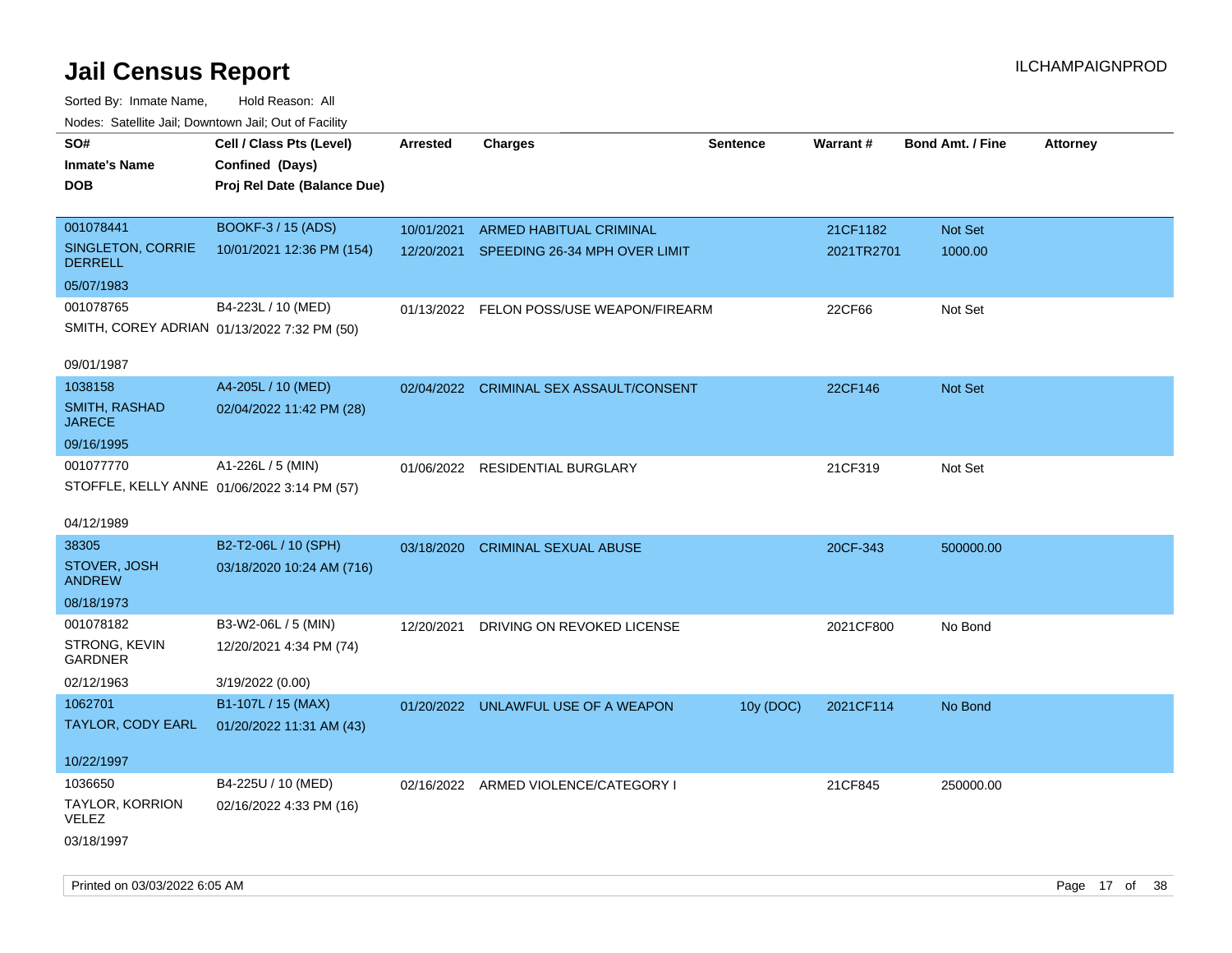Sorted By: Inmate Name, Hold Reason: All

Nodes: Satellite Jail; Downtown Jail; Out of Facility

| rouce. Calcillic Jali, Downtown Jali, Out of Facility |                             |                 |                                         |                 |           |                         |                 |
|-------------------------------------------------------|-----------------------------|-----------------|-----------------------------------------|-----------------|-----------|-------------------------|-----------------|
| SO#                                                   | Cell / Class Pts (Level)    | <b>Arrested</b> | <b>Charges</b>                          | <b>Sentence</b> | Warrant#  | <b>Bond Amt. / Fine</b> | <b>Attorney</b> |
| <b>Inmate's Name</b>                                  | Confined (Days)             |                 |                                         |                 |           |                         |                 |
| <b>DOB</b>                                            | Proj Rel Date (Balance Due) |                 |                                         |                 |           |                         |                 |
|                                                       |                             |                 |                                         |                 |           |                         |                 |
| 001078471                                             | B4-221U / 10 (MED)          | 10/11/2021      | AGG UUW/VEHICLE/<21                     |                 | 21CF1210  | 100.00                  |                 |
| <b>THATCH, OMARION</b><br><b>DIAMONTE</b>             | 10/11/2021 1:26 AM (144)    |                 |                                         |                 |           |                         |                 |
| 09/05/2003                                            |                             |                 |                                         |                 |           |                         |                 |
| 32058                                                 | B4-123U / 15 (MAX)          | 06/14/2021      | AGG DISCH FIREARM                       |                 | 21CF690   | Not Set                 |                 |
| THOMPSON, STEVEN<br><b>ONEAL</b>                      | 06/14/2021 6:44 AM (263)    |                 |                                         |                 |           |                         |                 |
| 03/14/1969                                            |                             |                 |                                         |                 |           |                         |                 |
| 001078792                                             | A4-105L / 15 (ADS)          | 01/24/2022      | <b>FUGITIVE FROM JUSTICE</b>            |                 | 22CF99    | <b>Not Set</b>          |                 |
| TRAMBLE, TOM                                          | 01/24/2022 10:24 AM (39)    | 01/24/2022      | <b>FUGITIVE FROM JUSTICE</b>            |                 | 22CF100   | Not Set                 |                 |
| <b>MARCUS</b>                                         |                             |                 | 01/24/2022 ARMED VIOLENCE/CATEGORY I    |                 | 22CF101   | <b>Not Set</b>          |                 |
| 02/28/1985                                            |                             |                 |                                         |                 |           |                         |                 |
| 32910                                                 | B3-W1-02L / 10 (MED)        | 10/04/2021      | DOM BTRY/HARM/1-2 PRECONV               |                 | 21CF1189  | Not Set                 |                 |
| TULL, CHRISTOPHER<br><b>MICHAEL</b>                   | 10/04/2021 10:53 PM (151)   |                 |                                         |                 |           |                         |                 |
| 04/02/1971                                            |                             |                 |                                         |                 |           |                         |                 |
| 1070737                                               | A1-126L / 15 (MAX)          | 10/14/2021      | AGG KIDNAPG/<13/INTEL DISABL            | (DHS)           | 2020CF418 | 250000.00               |                 |
| <b>WASHINGTON,</b><br><b>JASTINA VIRGINIA</b>         | 10/14/2021 12:02 PM (141)   |                 |                                         |                 |           |                         |                 |
| 04/11/2000                                            |                             |                 |                                         |                 |           |                         |                 |
| 977140                                                | B1-203L / 10 (MED)          | 10/24/2021      | ARMED HABITUAL CRIMINAL                 |                 | 21CF1289  | Not Set                 |                 |
| WEBSTER, DERRIAL<br><b>DEVON</b>                      | 10/24/2021 2:46 AM (131)    |                 |                                         |                 |           |                         |                 |
| 01/14/1990                                            |                             |                 |                                         |                 |           |                         |                 |
| 001078328                                             | B1-105L / 15 (MAX)          | 08/30/2021      | <b>FELON POSS/USE WEAPON/FIREARM</b>    |                 | 21CF1045  | <b>Not Set</b>          |                 |
| <b>WHITE, JUSTIN</b><br><b>STEVEN</b>                 | 08/30/2021 10:48 AM (186)   |                 |                                         |                 |           |                         |                 |
| 10/25/1995                                            |                             |                 |                                         |                 |           |                         |                 |
| 1075313                                               | A4-102L / 15 (ADS)          | 01/29/2022      | POSSESSION OF STOLEN FIREARM            |                 | 22CF132   | Not Set                 |                 |
| WILLIAMS, EARDIS                                      | 01/29/2022 1:23 AM (34)     | 01/29/2022      | MFG/DEL CANNABIS/30-500 GRAMS           |                 | 20CF51    | 5000.00                 |                 |
| ANTONIO, Junior                                       |                             |                 | 01/29/2022 POSSESSION OF STOLEN FIREARM |                 | 20CF1048  | 500000.00               |                 |
| 01/21/1999                                            |                             |                 |                                         |                 |           |                         |                 |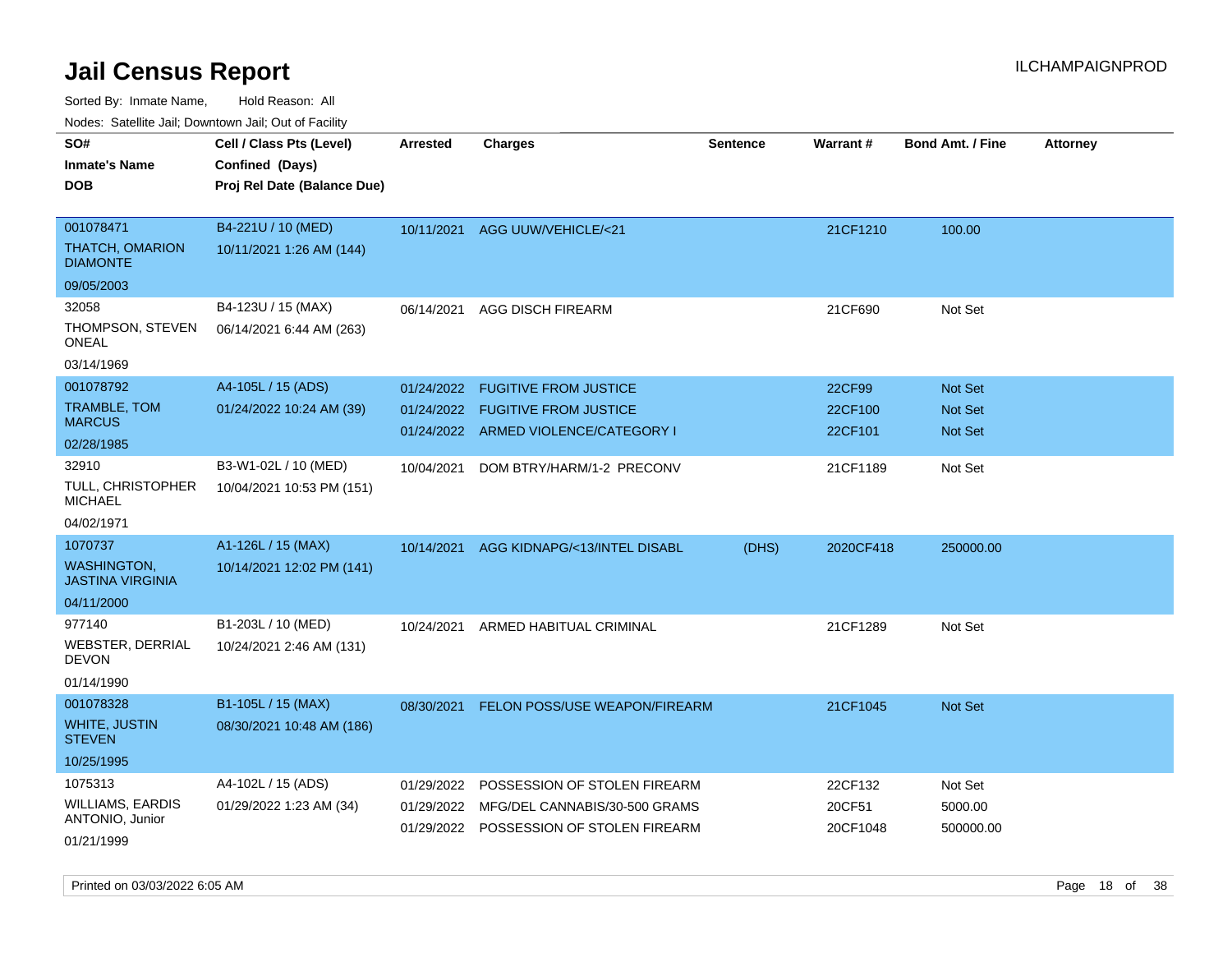| SO#                                        | Cell / Class Pts (Level)    | Arrested          | Charges                        | <b>Sentence</b> | Warrant#    | <b>Bond Amt. / Fine</b> | <b>Attorney</b> |
|--------------------------------------------|-----------------------------|-------------------|--------------------------------|-----------------|-------------|-------------------------|-----------------|
| <b>Inmate's Name</b>                       | Confined (Days)             |                   |                                |                 |             |                         |                 |
| <b>DOB</b>                                 | Proj Rel Date (Balance Due) |                   |                                |                 |             |                         |                 |
|                                            |                             |                   |                                |                 |             |                         |                 |
| 1067830                                    | BOOKH-3/5 (MIN)             | 03/02/2022        | POSS AMT CON SUB EXCEPT(A)/(D) |                 | 2017CF1703  | 15000.00                |                 |
| <b>WILLIAMS, MATTHEW</b><br><b>MICHAEL</b> | 03/02/2022 11:15 AM (2)     | 03/02/2022        | <b>FUGITIVE FROM JUSTICE</b>   |                 | 2022CFAWOW  | No Bond                 |                 |
| 03/27/1996                                 |                             |                   |                                |                 |             |                         |                 |
| 638552                                     | B2-T2-08L / 5 (SPH)         | 10/07/2021        | CHILD PORNOGRAPHY/PHOTOGRAPH   |                 | 2021CF1207  | No Bond                 |                 |
| <b>WILLIAMS, MICHAEL</b><br><b>JAMES</b>   | 10/07/2021 12:20 PM (148)   |                   |                                |                 |             |                         |                 |
| 03/29/1964                                 |                             |                   |                                |                 |             |                         |                 |
| 1066370                                    | B1-101L / 15 (MAX)          | 07/28/2021        | ARMED VIOLENCE/CATEGORY III    |                 | 2021 CF 882 | <b>Not Set</b>          |                 |
| <b>WILLIAMS, REONTE</b><br><b>REMIR</b>    | 07/28/2021 5:40 AM (219)    |                   |                                |                 |             |                         |                 |
| 05/14/1999                                 |                             |                   |                                |                 |             |                         |                 |
| 1051953                                    | A1-125U / 10 (ADS)          | 02/02/2022        | DOMESTIC BATTERY/OTHER PRIOR   |                 | 22CF144     | Not Set                 |                 |
| WINSTON, ALYSSIA<br><b>LETEECE</b>         | 02/02/2022 4:29 AM (30)     |                   |                                |                 |             |                         |                 |
| 03/17/1996                                 |                             |                   |                                |                 |             |                         |                 |
| <b>Total Satellite Jail: 144</b>           |                             | <b>Males: 123</b> | Females: 21<br>Unknown: 0      |                 |             |                         |                 |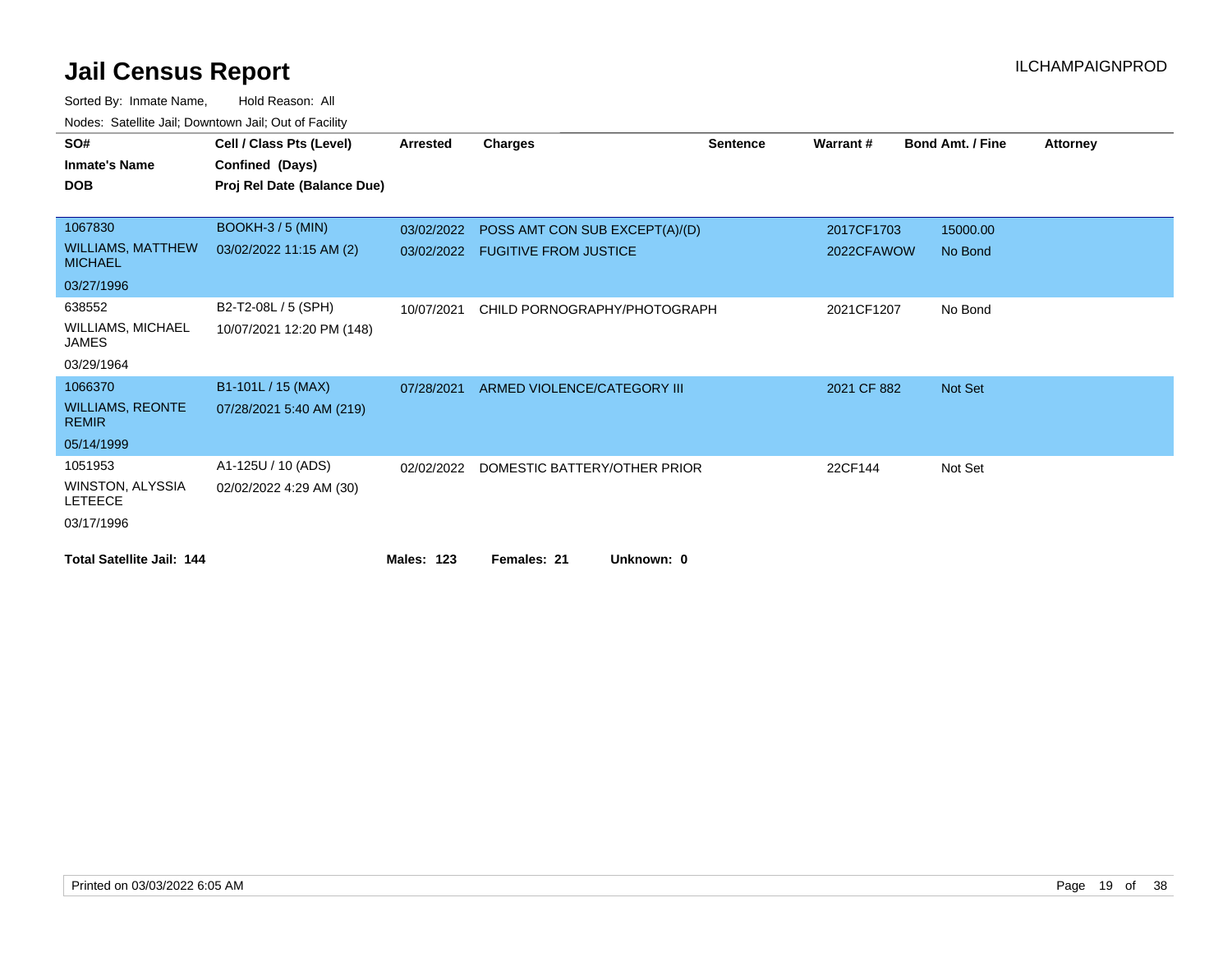| <b>Downtown Jail</b>                      |                                           |            |                                 |          |                 |                         |                 |
|-------------------------------------------|-------------------------------------------|------------|---------------------------------|----------|-----------------|-------------------------|-----------------|
| SO#                                       | Cell / Class Pts (Level)                  | Arrested   | <b>Charges</b>                  | Sentence | <b>Warrant#</b> | <b>Bond Amt. / Fine</b> | <b>Attorney</b> |
| <b>Inmate's Name</b>                      | Confined (Days)                           |            |                                 |          |                 |                         |                 |
| <b>DOB</b>                                | Proj Rel Date (Balance Due)               |            |                                 |          |                 |                         |                 |
|                                           |                                           |            |                                 |          |                 |                         |                 |
| 1073165                                   | G4L / 5 (MIN)                             | 04/30/2021 | FORGERY/ISSUE/DELIVER DOCUMENT  |          | 19CF143         | 75000.00                |                 |
| <b>ACKERMAN, CODY</b>                     | 04/30/2021 4:48 PM (308)                  | 04/30/2021 | <b>BURGLARY</b>                 | 9y (DOC) | 21CF516         | Not Set                 |                 |
| <b>JAMES</b>                              |                                           | 05/03/2021 | FORGERY/ISSUE/DELIVER DOCUMENT  |          | 2018CF689       | 2500.00 / 75.00         |                 |
| 02/01/1989                                |                                           |            |                                 |          |                 |                         |                 |
| 47897                                     | J5L / 15 (ADS)                            | 01/19/2022 | <b>VIOLATE ORDER PROTECTION</b> |          | 22CF85          | Not Set                 |                 |
| BRANAMAN,<br><b>CLIFFORD EARL</b>         | 01/19/2022 9:21 PM (44)                   | 01/19/2022 | DRVG REVOKED/2+/PERS INJ/DEATH  |          | 22CF84          | Not Set                 |                 |
|                                           |                                           | 01/19/2022 | PAROLE REVOCATION               |          | VA2201139       | No Bond                 |                 |
| 03/09/1975                                |                                           | 02/08/2022 | DRIVE REVOKED/RECK HOMIC/3      |          | 21CF1280        | Not Set                 |                 |
|                                           |                                           | 02/08/2022 | DRIVING ON REVOKED LICENSE      |          | 21TR8305        | Not Set                 |                 |
| 990633                                    | G7L / 5 (MIN)                             | 02/15/2022 | POSS AMT CON SUB EXCEPT(A)/(D)  | 5y (DOC) | 2017CF598       | No Bond                 |                 |
| <b>BRIFFORD, WILLIE</b><br>Junior         | 02/15/2022 8:56 AM (17)                   |            | 02/15/2022 CIVIL FTA WARRANT    |          | 019F154         | 2500.00                 |                 |
| 09/13/1987                                |                                           |            |                                 |          |                 |                         |                 |
| 1027929                                   | F6L / 15 (MAX)                            | 12/18/2021 | HOME INVASION/CAUSE INJURY      |          | 21CF1560        | No Bond                 |                 |
| <b>BROUGHTON, MARK</b><br>ANTHONY, Junior | 12/18/2021 2:55 AM (76)                   |            |                                 |          |                 |                         |                 |
| 02/15/1990                                |                                           |            |                                 |          |                 |                         |                 |
| 1067476                                   | F7U / 10 (MED)                            | 11/13/2021 | AGG DOMESTIC BATTERY/STRANGLE   |          | 20CF575         | 5000.00                 |                 |
| <b>BROWN, JAMES</b><br><b>BRONELL</b>     | 11/13/2021 2:35 AM (111)                  | 11/13/2021 | <b>RESIDENTIAL BURGLARY</b>     |          | 21CF385         | 25000.00                |                 |
| 01/08/1996                                |                                           |            |                                 |          |                 |                         |                 |
| 995432<br>BROWN, JAVON<br><b>SHANTEZ</b>  | H5L / 10 (ADS)<br>12/20/2021 2:06 AM (74) | 12/20/2021 | FAIL TO RPT WKLY/NO FIXED ADDR  |          | 21CF1559        | Not Set                 |                 |
|                                           |                                           |            |                                 |          |                 |                         |                 |
| 10/14/1991                                |                                           |            |                                 |          |                 |                         |                 |
| 1075941                                   | G2L / 5 (MIN)                             | 10/08/2021 | AGG UNLAWFUL USE OF WEAPON/VEH  | 2y (DOC) | 20CF360         | No Bond                 |                 |
| <b>BROWN, LIONEL</b><br><b>TERRELL</b>    | 10/08/2021 5:16 PM (147)                  |            |                                 |          |                 |                         |                 |
| 10/19/1981                                |                                           |            |                                 |          |                 |                         |                 |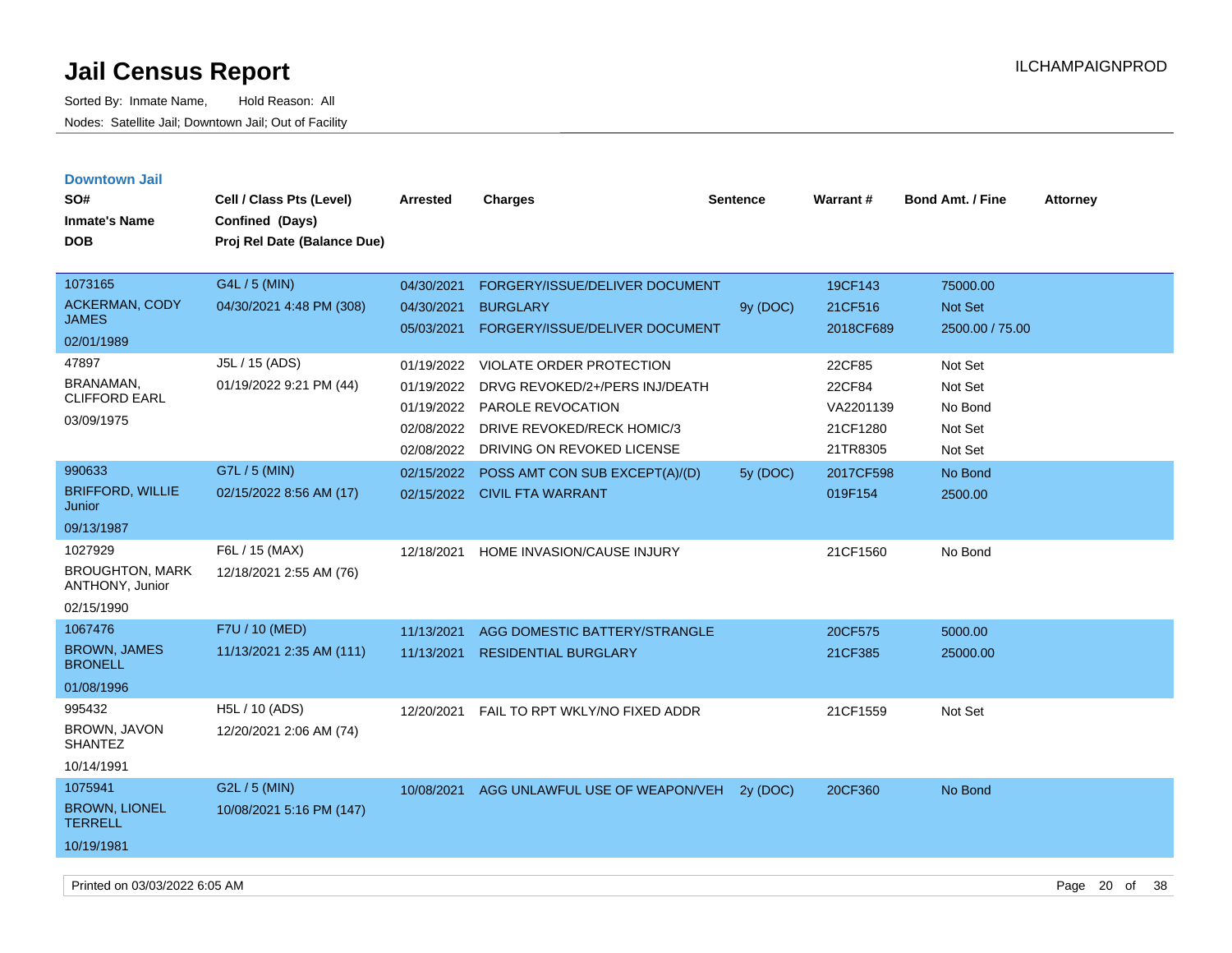Sorted By: Inmate Name, Hold Reason: All

Nodes: Satellite Jail; Downtown Jail; Out of Facility

| SO#<br><b>Inmate's Name</b><br><b>DOB</b>                            | Cell / Class Pts (Level)<br>Confined (Days)<br>Proj Rel Date (Balance Due) | <b>Arrested</b>          | <b>Charges</b>                                             | <b>Sentence</b> | <b>Warrant#</b>          | <b>Bond Amt. / Fine</b> | <b>Attorney</b> |
|----------------------------------------------------------------------|----------------------------------------------------------------------------|--------------------------|------------------------------------------------------------|-----------------|--------------------------|-------------------------|-----------------|
| 001078092<br><b>WILLIAM</b>                                          | H2U / 10 (ADS)<br>CHOUNARD, STANLEY 12/27/2021 10:47 PM (67)               | 12/27/2021               | AGG BATTERY/PUBLIC PLACE                                   |                 | 2021CF1042               | 5000.00                 |                 |
| 06/25/1986<br>56241<br>CLARK, DAMON<br><b>GILLMORE</b><br>12/21/1976 | E1L / 5 (MIN)<br>01/13/2022 4:36 AM (50)                                   |                          | 01/13/2022 VIOLATE ORDER/PRIOR DOM BTRY                    |                 | 22CF59                   | Not Set                 |                 |
| 001078838<br><b>CLAYTON, KAREEM</b><br><b>JAMAL</b><br>02/03/1974    | K <sub>2</sub> / 15 (ADS)<br>02/12/2022 8:55 AM (20)                       |                          | 02/12/2022 PRED CRIM SEX ASLT/BODILY HARM                  |                 | 21CF30                   | 150000.00               |                 |
| 1075361<br><b>COWART, TORREY</b><br>BENJAMEN, Junior<br>11/22/1987   | J6L / 5 (ADS)<br>04/16/2021 9:17 PM (322)                                  | 04/16/2021               | <b>BURGLARY</b>                                            |                 | 21CF414                  | Not Set                 |                 |
| 1067370<br><b>DAVIS, AUSTIN</b><br><b>CHRISTOPHER</b><br>08/11/1997  | E6L / 15 (ADS)<br>11/06/2021 12:23 AM (118)                                | 11/05/2021               | FIREARM/FOID INVALID/NOT ELIG                              |                 | 21CF1370                 | <b>Not Set</b>          |                 |
| 001077214<br>DAVIS-MURDOCK,<br>ERION VASSHAD<br>06/22/1998           | 15 / 15 (ADS)<br>12/21/2021 10:13 AM (73)                                  | 12/20/2021<br>12/22/2021 | <b>MURDER</b><br>PAROLE REVOCATION                         |                 | 21CF1572<br>CH2107977    | Not Set<br>Not Set      |                 |
| 001078223<br>DIEGO-MATEO,<br><b>JOAQUIN</b><br>01/23/2002            | G6L / 5 (MIN)<br>11/09/2021 10:52 PM (115)                                 | 11/09/2021               | AGG DUI/NO VALID DL                                        |                 | 21CF1382                 | Not Set                 |                 |
| 571307<br>DOMINGO-<br>CASTANEDA,<br>09/29/1989                       | J3L / 15 (ADS)<br>09/14/2020 11:19 PM (536)                                | 09/14/2020<br>09/14/2020 | CRIM SEXUAL ABUSE/CONSENT<br>PRED CRIM SEX ASLT/VICTIM <13 |                 | 2020CF1026<br>2020CF1025 | Not Set<br>Not Set      |                 |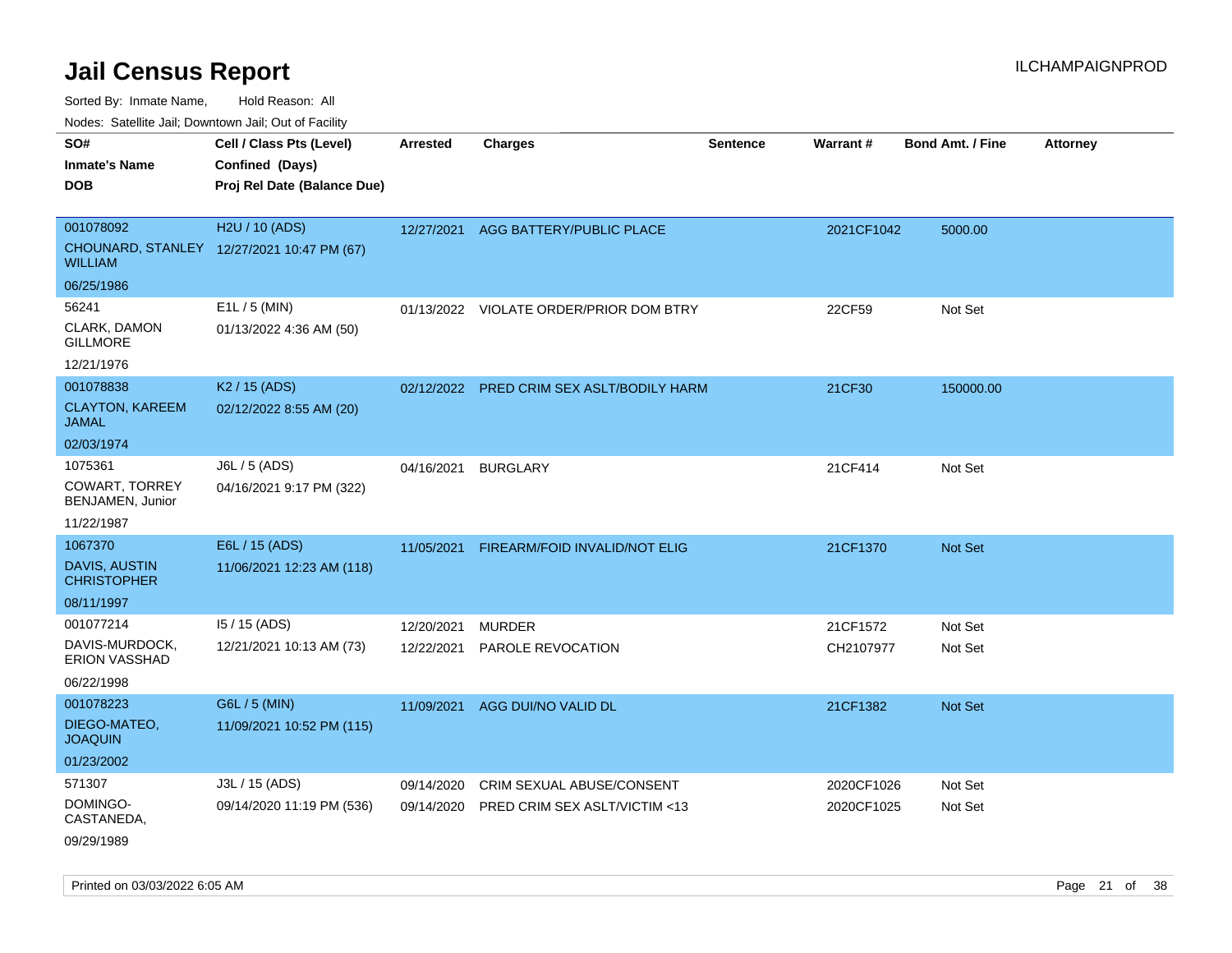| roaco. Catolino dall, Downtown dall, Out of Fability |                             |                 |                                          |                 |            |                         |                 |
|------------------------------------------------------|-----------------------------|-----------------|------------------------------------------|-----------------|------------|-------------------------|-----------------|
| SO#                                                  | Cell / Class Pts (Level)    | <b>Arrested</b> | <b>Charges</b>                           | <b>Sentence</b> | Warrant#   | <b>Bond Amt. / Fine</b> | <b>Attorney</b> |
| <b>Inmate's Name</b>                                 | Confined (Days)             |                 |                                          |                 |            |                         |                 |
| <b>DOB</b>                                           | Proj Rel Date (Balance Due) |                 |                                          |                 |            |                         |                 |
|                                                      |                             |                 |                                          |                 |            |                         |                 |
| 527379                                               | D6 / 15 (ADS)               | 10/25/2021      | ARMED HABITUAL CRIMINAL                  |                 | 21CF1297   | Not Set                 |                 |
| DRAKE, MARCELL<br><b>DEON</b>                        | 10/25/2021 5:05 PM (130)    |                 | 10/27/2021 AGG DOMESTIC BATTERY/STRANGLE |                 | 21CF1245   | Not Set                 |                 |
| 04/20/1987                                           |                             |                 |                                          |                 |            |                         |                 |
| 959292                                               | K1 / 15 (ADS)               | 04/01/2021      | ATTEMPT (FIRST DEGREE MURDER)            |                 | 2020CF565  | 2000000.00              |                 |
| DUNCAN, COREYON<br><b>ANTHONY</b>                    | 04/01/2021 8:46 PM (337)    | 12/17/2021      | <b>MURDER</b>                            |                 | 21CF1542   | Not Set                 |                 |
| 01/17/1989                                           |                             |                 |                                          |                 |            |                         |                 |
| 1053207                                              | K3 / 15 (SPH)               |                 | 06/06/2019 MURDER/INTENT TO KILL/INJURE  |                 | 2019-CF849 | 2000000.00              |                 |
| FAUST, JAQUAVEON<br><b>LAVELL</b>                    | 06/06/2019 2:24 PM (1,002)  |                 |                                          |                 |            |                         |                 |
| 07/25/1996                                           |                             |                 |                                          |                 |            |                         |                 |
| 524764                                               | G3L / 5 (MIN)               | 09/18/2021      | METH DELIVERY/15<100 GRAMS               |                 | 21CF627    | 50000.00                |                 |
| <b>FISCUS, ROBERT</b><br><b>LOWELL</b>               | 09/18/2021 10:50 AM (167)   |                 |                                          |                 |            |                         |                 |
| 02/17/1986                                           |                             |                 |                                          |                 |            |                         |                 |
| 1063104                                              | G1U / 5 (MIN)               | 01/10/2022      | <b>VIOLATE ORDER PROTECTION</b>          |                 | 21CF1258   | 25000.00                |                 |
| <b>FUSON, KEITH</b><br><b>EDWARD</b>                 | 01/10/2022 9:14 PM (53)     |                 | 01/10/2022 VIOLATE ORDER PROTECTION      |                 | 21CF1259   | 25000.00                |                 |
| 05/07/1987                                           |                             |                 |                                          |                 |            |                         |                 |
| 1003785                                              | C9L / 5 (MIN)               |                 | 01/31/2022 THEFT CON INTENT <\$500 PRIOR | 4y (DOC)        | 19CF1558   | No Bond                 |                 |
| <b>GENTRY, SIDNEY</b><br><b>RAYNARD</b>              | 01/31/2022 8:44 AM (32)     |                 |                                          |                 |            |                         |                 |
| 05/27/1971                                           |                             |                 |                                          |                 |            |                         |                 |
| 32913                                                | I1 / 15 (ADS)               | 12/03/2021      | PRED CRIM SEX ASLT/VICTIM <13            |                 | 21CF1481   | Not Set                 |                 |
| GROB, WARREN A,<br>Junior                            | 12/03/2021 4:24 PM (91)     |                 |                                          |                 |            |                         |                 |
| 12/07/1950                                           |                             |                 |                                          |                 |            |                         |                 |
| 1073611                                              | G3U / 5 (MIN)               | 02/09/2021      | DELIVERY OF OR POSSESSION OF W/INT       |                 | 21CF160    | Not Set                 |                 |
| HAYES, CAMERON<br><b>TAYLOR MALEEK</b>               | 02/09/2021 3:10 PM (388)    | 02/09/2021      | MFG 15>100 GR ECSTASY/ANALOG             |                 | 21CF121    | 500000.00               |                 |
| 08/10/1998                                           |                             |                 |                                          |                 |            |                         |                 |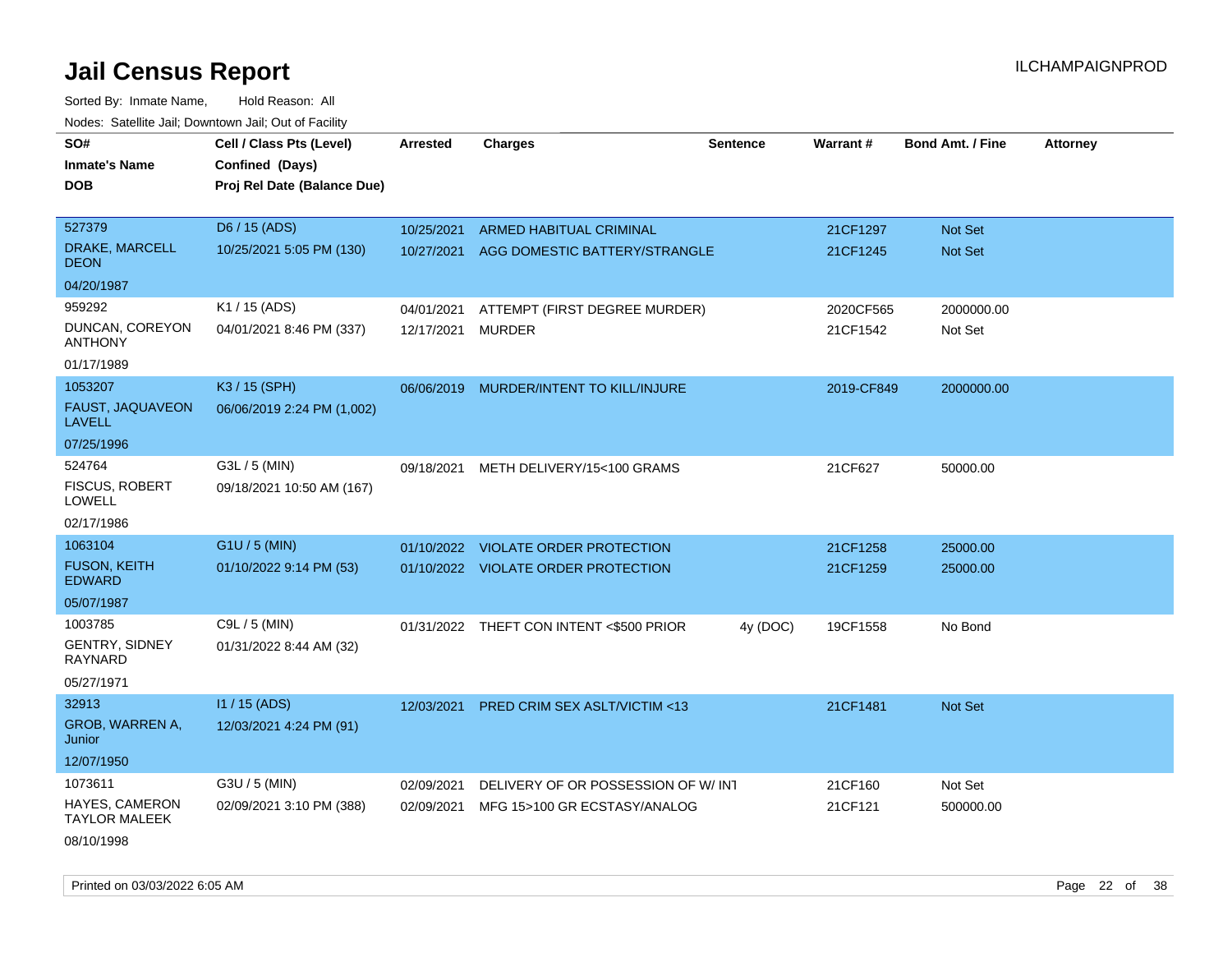| SO#                                    | Cell / Class Pts (Level)    | <b>Arrested</b>     | <b>Charges</b>                                             | <b>Sentence</b> | Warrant#  | <b>Bond Amt. / Fine</b> | <b>Attorney</b> |
|----------------------------------------|-----------------------------|---------------------|------------------------------------------------------------|-----------------|-----------|-------------------------|-----------------|
| <b>Inmate's Name</b>                   | Confined (Days)             |                     |                                                            |                 |           |                         |                 |
| <b>DOB</b>                             | Proj Rel Date (Balance Due) |                     |                                                            |                 |           |                         |                 |
|                                        |                             |                     |                                                            |                 |           |                         |                 |
| 544770                                 | D3 / 10 (MED)               | 08/14/2021          | AGG DOMESTIC BATTERY/STRANGLE                              |                 | 2021CF514 | 25000.00                |                 |
| HAYES, DEVON<br><b>JERMAINE</b>        | 08/14/2021 2:56 AM (202)    |                     | 08/14/2021 AGGRAVATED DOMESTIC BATTERY                     |                 | 21CF977   | No Bond                 |                 |
| 11/07/1987                             |                             |                     |                                                            |                 |           |                         |                 |
| 953555                                 | C4U / 15 (MAX)              | 03/10/2021          | CRIM TRESPASS TO RESIDENCE                                 |                 | 21CF272   | Not Set                 |                 |
| HUNT, TAVARIS EARL                     | 03/10/2021 4:58 AM (359)    | 04/14/2021          | AGG FLEEING POLICE/21 MPH OVER                             | 3y (DOC)        | 2020CF94  | 10000.00                |                 |
|                                        |                             |                     |                                                            |                 |           |                         |                 |
| 12/29/1987                             |                             |                     |                                                            |                 |           |                         |                 |
| 518711                                 | G5L / 5 (MIN)               | 01/30/2022 THEFT    |                                                            |                 | 22CF133   | Not Set                 |                 |
| <b>INGERSON, LUCUS</b><br><b>JAMES</b> | 01/30/2022 4:57 PM (33)     |                     |                                                            |                 |           |                         |                 |
| 09/16/1979                             |                             |                     |                                                            |                 |           |                         |                 |
| 63110                                  | C7L / 10 (ADS)              |                     | 02/16/2022 CRIM DAMAGE TO PROPERTY <\$500                  | 2y (DOC)        | 21CF1548  | No Bond                 |                 |
| JAMES, DOMINIQUE<br><b>JULIUS</b>      | 02/16/2022 5:24 PM (16)     |                     |                                                            |                 |           |                         |                 |
| 03/04/1983                             |                             |                     |                                                            |                 |           |                         |                 |
| 53058                                  | G4U / 5 (MIN)               |                     | 01/31/2022 DELIVERY OF OR POSSESSION OF W/ IN1 5y/6m (DOC) |                 |           | Not Set                 |                 |
| JOHNSON, DEMARIO<br><b>LACONTE</b>     | 01/31/2022 11:12 AM (32)    |                     |                                                            |                 |           |                         |                 |
| 06/14/1981                             |                             |                     |                                                            |                 |           |                         |                 |
| 001078766                              | I3 / 5 (ADS)                | 02/08/2022          | AGGRAVATED BATTERY                                         |                 | 22CF160   | Not Set                 |                 |
| JOHNSON, IYONZI                        | 02/08/2022 11:56 AM (24)    | 02/08/2022 BURGLARY |                                                            |                 | 22CF63    | 3000.00                 |                 |
| 07/16/1994                             |                             |                     |                                                            |                 |           |                         |                 |
| 1068501                                | G7U / 5 (MIN)               |                     | 02/07/2022 VIO ORDER/NOTICE/PRIOR VIO O/P                  |                 | 22CF156   | No Bond                 |                 |
| <b>KING, JULIUS</b><br><b>EMANUEL</b>  | 02/07/2022 7:06 PM (25)     |                     |                                                            |                 |           |                         |                 |
| 04/08/1985                             |                             |                     |                                                            |                 |           |                         |                 |
| 24308                                  | D <sub>2</sub> / 15 (MAX)   | 06/03/2021          | <b>ROBBERY</b>                                             |                 | 21CF625   | No Bond                 |                 |
| <b>KWIATKOWSKI,</b><br>ROBERT JOHN     | 06/03/2021 10:40 PM (274)   |                     |                                                            |                 |           |                         |                 |
| 08/08/1963                             |                             |                     |                                                            |                 |           |                         |                 |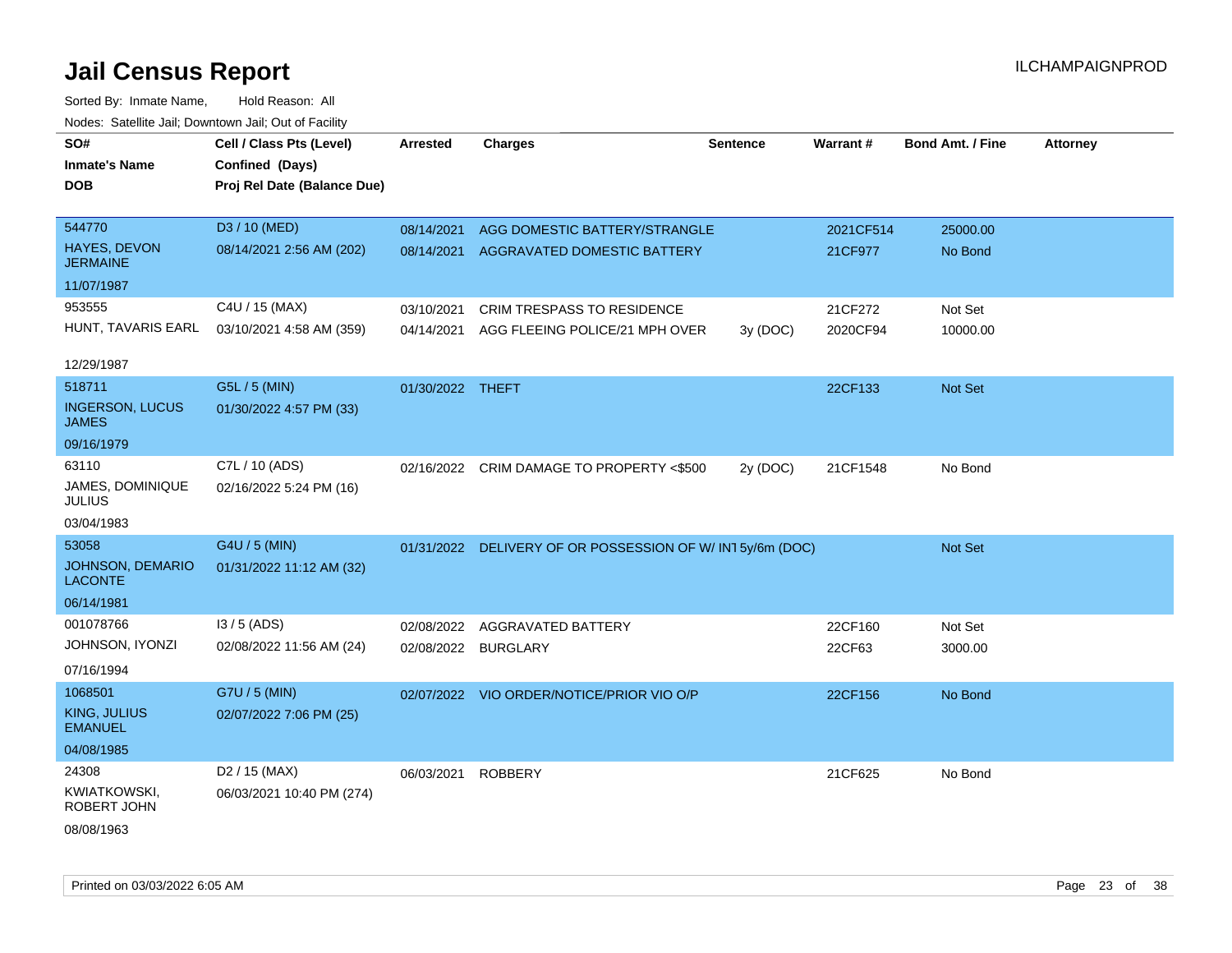| rougs. Calcing Jan, Downtown Jan, Out of Facility |                                                                            |                 |                                    |                 |              |                         |                 |
|---------------------------------------------------|----------------------------------------------------------------------------|-----------------|------------------------------------|-----------------|--------------|-------------------------|-----------------|
| SO#<br><b>Inmate's Name</b><br><b>DOB</b>         | Cell / Class Pts (Level)<br>Confined (Days)<br>Proj Rel Date (Balance Due) | <b>Arrested</b> | <b>Charges</b>                     | <b>Sentence</b> | Warrant#     | <b>Bond Amt. / Fine</b> | <b>Attorney</b> |
|                                                   |                                                                            |                 |                                    |                 |              |                         |                 |
| 1041648                                           | C8L / 15 (MAX)                                                             |                 | 01/11/2022 ARMED HABITUAL CRIMINAL |                 | 22CF41       | Not Set                 |                 |
| LANE, DEMETRIUS<br>LAQUAN                         | 01/11/2022 5:27 AM (52)                                                    |                 | 01/11/2022 PAROLE REVOCATION       |                 | CH2200221    | <b>Not Set</b>          |                 |
| 07/04/1996                                        |                                                                            |                 |                                    |                 |              |                         |                 |
| 29681                                             | J2L / 15 (ADS)                                                             | 07/14/2020      | PREDATORY CRIMINAL SEX ASSLT/CHILE |                 | 20CF-781     | 250000.00               |                 |
| LENOIR, JOHN<br><b>CHRISTOPHER</b>                | 07/14/2020 12:51 PM (598)                                                  |                 |                                    |                 |              |                         |                 |
| 04/20/1966                                        |                                                                            |                 |                                    |                 |              |                         |                 |
| 001077524                                         | D1 / 10 (SPH)                                                              | 12/14/2020      | <b>RESIDENTIAL ARSON</b>           | 6y (DOC)        | 2020-CF-1388 | 150000.00               |                 |
| LEWIS, TREVOR<br><b>DANIEL</b>                    | 12/14/2020 5:16 PM (445)                                                   |                 |                                    |                 |              |                         |                 |
| 06/03/2002                                        |                                                                            |                 |                                    |                 |              |                         |                 |
| 45113                                             | E2L / 15 (MAX)                                                             | 11/20/2021      | ARMED HABITUAL CRIMINAL            |                 | 21CF1424     | No Bond                 |                 |
| MARTIN, JEREMIAH<br><b>FRANCIS</b>                | 11/20/2021 1:18 AM (104)                                                   |                 |                                    |                 |              |                         |                 |
| 01/18/1977                                        |                                                                            |                 |                                    |                 |              |                         |                 |
| 1063030                                           | H4L / 15 (ADS)                                                             | 12/20/2021      | <b>MURDER</b>                      |                 | 21CF1571     | <b>Not Set</b>          |                 |
|                                                   | MASON, RYAN ONEIAL 12/21/2021 9:30 AM (73)                                 | 12/22/2021      | <b>PAROLE REVOCATION</b>           |                 | CH2107979    | <b>Not Set</b>          |                 |
| 02/22/1991                                        |                                                                            |                 |                                    |                 |              |                         |                 |
| 1066623                                           | G6U / 5 (MIN)                                                              | 11/17/2021      | MFG/DEL 15<100 GR COCA/ANALOG      |                 | 17CF1093     | 75000.00                |                 |
| MATA-OROZCO.<br>OLEGARIO                          | 11/17/2021 5:08 PM (107)                                                   |                 |                                    |                 |              |                         |                 |
| 03/06/1995                                        |                                                                            |                 |                                    |                 |              |                         |                 |
| 001078249                                         | B3 / 10 (MED)                                                              | 08/07/2021      | FELON POSS/USE WEAPON/FIREARM      | 4y (DOC)        | 21CF947      | Not Set                 |                 |
| MCCLENDON, CALVIN<br>м                            | 08/07/2021 8:56 AM (209)                                                   |                 |                                    |                 |              |                         |                 |
| 04/29/1990                                        |                                                                            |                 |                                    |                 |              |                         |                 |
| 40235                                             | G9L / 5 (MIN)                                                              | 10/04/2021      | AGG DUI/4                          |                 | 2021CF1145   | 35000.00                |                 |
| MERRIWEATHER,<br><b>MARCUS TODD</b>               | 10/04/2021 4:41 PM (151)                                                   |                 |                                    |                 |              |                         |                 |
| 11/28/1967                                        |                                                                            |                 |                                    |                 |              |                         |                 |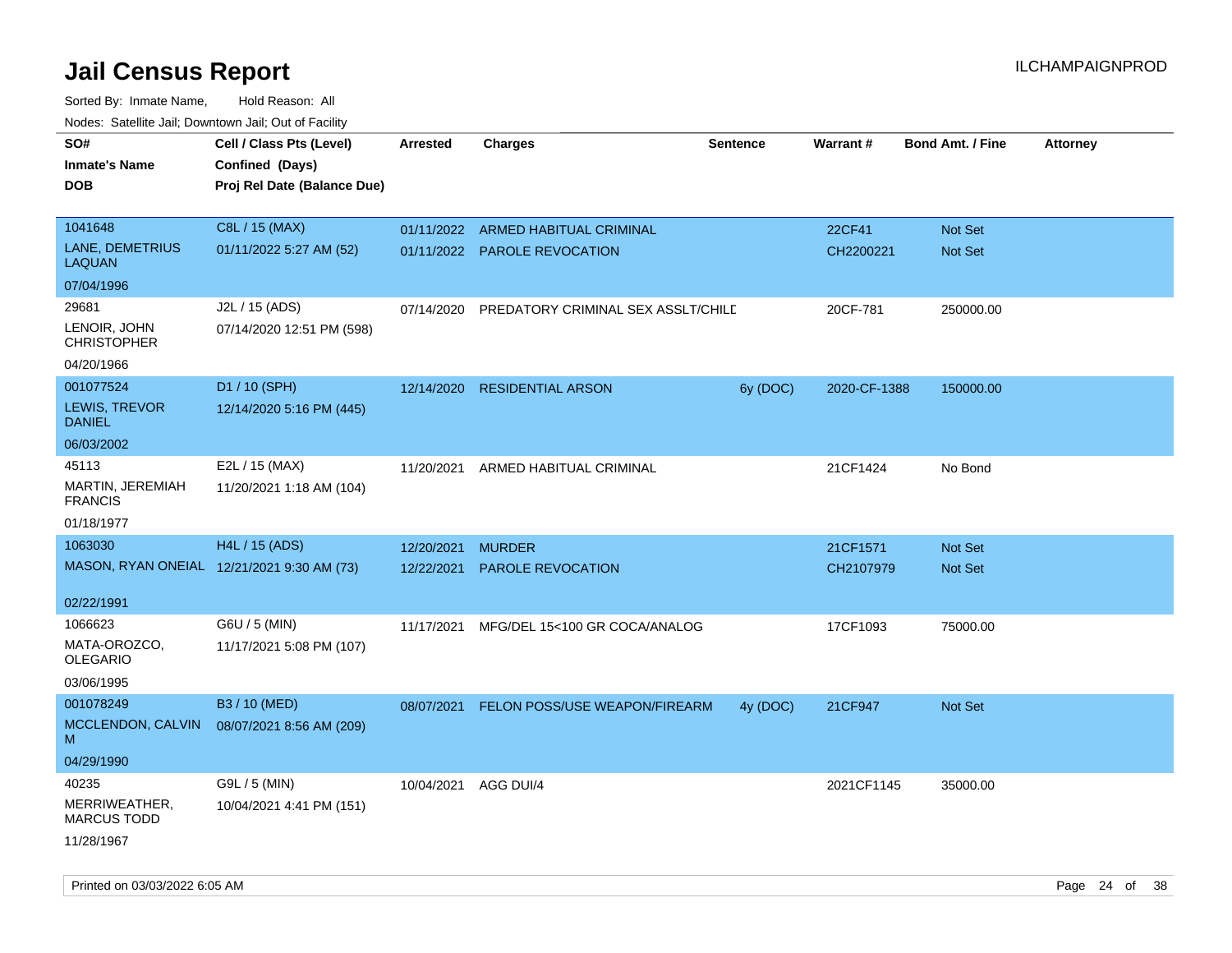Sorted By: Inmate Name, Hold Reason: All Nodes: Satellite Jail; Downtown Jail; Out of Facility

| SO#                                   | Cell / Class Pts (Level)    | <b>Arrested</b>   | <b>Charges</b>                           | <b>Sentence</b> | Warrant#     | <b>Bond Amt. / Fine</b> | <b>Attorney</b> |
|---------------------------------------|-----------------------------|-------------------|------------------------------------------|-----------------|--------------|-------------------------|-----------------|
| <b>Inmate's Name</b>                  |                             |                   |                                          |                 |              |                         |                 |
|                                       | Confined (Days)             |                   |                                          |                 |              |                         |                 |
| <b>DOB</b>                            | Proj Rel Date (Balance Due) |                   |                                          |                 |              |                         |                 |
|                                       |                             |                   |                                          |                 |              |                         |                 |
| 1040273                               | E5U / 15 (ADS)              |                   | 09/30/2021 PRED CRIM SEX ASLT/VICTIM <13 |                 | 21CF329      | 500000.00               |                 |
| METCALFE, LANELL<br><b>JARON</b>      | 09/30/2021 11:32 PM (155)   |                   |                                          |                 |              |                         |                 |
| 09/22/1988                            |                             |                   |                                          |                 |              |                         |                 |
| 1075635                               | B <sub>2</sub> / 10 (ADS)   | 05/11/2021        | AGG DISCHARGE FIREARM/OCC VEH            |                 | 21CF538      | Not Set                 |                 |
| MILES, DEVLON VON,                    | 05/11/2021 10:39 PM (297)   | 05/11/2021        | MFG/DEL CANNABIS/30-500 GRAMS            |                 | 20CF1402     | 100000.00               |                 |
| Junior                                |                             | 02/23/2022 MURDER |                                          |                 | 22CF219      | Not Set                 |                 |
| 11/04/2000                            |                             |                   |                                          |                 |              |                         |                 |
| 1007239                               | J1L / 10 (ADS)              | 12/29/2021        | <b>DOMESTIC BATTERY</b>                  | 3y (DOC)        | 21CF1607     | Not Set                 |                 |
| <b>MOORE, ANDREW</b><br><b>VIRGIL</b> | 12/29/2021 8:40 PM (65)     |                   |                                          |                 |              |                         |                 |
| 08/20/1972                            |                             |                   |                                          |                 |              |                         |                 |
| 1069209                               | H <sub>1</sub> L / 10 (ADS) | 04/07/2021        | AGG BATTERY/GREAT BODILY HARM            |                 | 21CF376      | Not Set                 |                 |
| MOORE, DEVONTE<br><b>JAMAL</b>        | 04/07/2021 6:25 PM (331)    |                   |                                          |                 |              |                         |                 |
| 09/24/1995                            |                             |                   |                                          |                 |              |                         |                 |
| 61251                                 | E4L / 15 (ADS)              | 12/27/2021        | <b>PRED CRIM SEX ASLT/VICTIM &lt;13</b>  |                 | 21CF651      | No Bond                 |                 |
| PETMECKY, JOHN<br><b>ROBERT</b>       | 12/27/2021 1:52 PM (67)     |                   |                                          |                 |              |                         |                 |
| 03/09/1983                            |                             |                   |                                          |                 |              |                         |                 |
| 001078357                             | A2L / 15 (SPH)              | 09/17/2021        | ARMED ROBBERY/ARMED W/FIREARM            |                 | 21CF1128     | Not Set                 |                 |
| PETTIGREW, CAREY                      | 09/17/2021 9:56 AM (168)    | 09/17/2021        | ARMED ROBBERY/ARMED W/FIREARM            |                 | 21CF1129     | Not Set                 |                 |
| <b>CORNITRIAS DEOBLO</b>              |                             | 09/17/2021        | ARMED ROBBERY/ARMED W/FIREARM            |                 | 21CF1230     | Not Set                 |                 |
| 08/31/1986                            |                             |                   |                                          |                 |              |                         |                 |
| 1022441                               | C3L / 10 (ADS)              | 10/27/2021        | AGG BATTERY/PEACE OFFICER                |                 | 2021 CF 12   | No Bond                 |                 |
| PICKENS, DONTRELL<br><b>DEMAR</b>     | 10/27/2021 1:39 PM (128)    | 10/27/2021        | AGG BATTERY/PEACE OFFICER                |                 | 2020 CF 1488 | No Bond                 |                 |
| 12/10/1993                            |                             |                   |                                          |                 |              |                         |                 |
| 001077783                             | H6L / 10 (ADS)              |                   | 01/05/2022 AGGRAVATED BATTERY            |                 | 21CF325      | Not Set                 |                 |
| RIVERA, DARYL<br><b>ANTONIO</b>       | 01/05/2022 4:20 PM (58)     |                   |                                          |                 |              |                         |                 |
| 11/14/1981                            |                             |                   |                                          |                 |              |                         |                 |

Printed on 03/03/2022 6:05 AM Page 25 of 38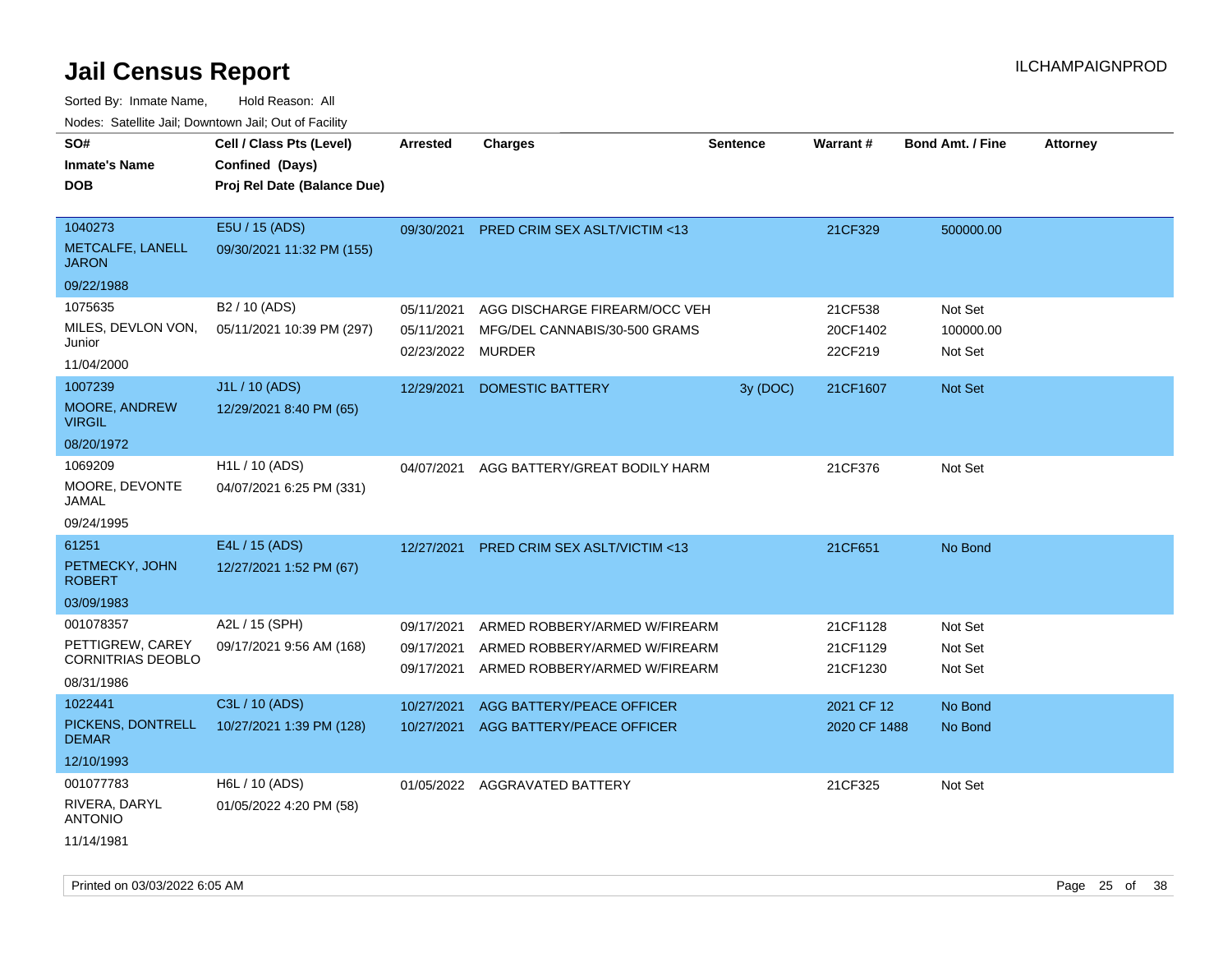Sorted By: Inmate Name, Hold Reason: All Nodes: Satellite Jail; Downtown Jail; Out of Facility

| SO#                                     | Cell / Class Pts (Level)    | Arrested   | <b>Charges</b>                          | <b>Sentence</b> | Warrant#   | <b>Bond Amt. / Fine</b> | <b>Attorney</b> |
|-----------------------------------------|-----------------------------|------------|-----------------------------------------|-----------------|------------|-------------------------|-----------------|
| <b>Inmate's Name</b>                    | Confined (Days)             |            |                                         |                 |            |                         |                 |
| <b>DOB</b>                              | Proj Rel Date (Balance Due) |            |                                         |                 |            |                         |                 |
|                                         |                             |            |                                         |                 |            |                         |                 |
| 1072114                                 | A1U / 15 (SPH)              | 01/17/2021 | ATTEMPT (FIRST DEGREE MURDER)           |                 | 2021CF65   | Not Set                 |                 |
| ROBINSON, DONNELL                       | 01/17/2021 2:40 PM (411)    | 01/17/2021 | ARMED ROBBERY/NO FIREARM                |                 | 2020CF824  | 75000.00                |                 |
| <b>LEVON</b>                            |                             | 02/17/2021 | <b>AGGRAVATED BATTERY</b>               | 4y (DOC)        |            | 250000.00               |                 |
| 10/23/2000                              |                             |            |                                         |                 |            |                         |                 |
| 1068592                                 | J7L / 15 (ADS)              | 11/12/2021 | <b>BURGLARY</b>                         | 2y (DOC)        | 21CF1393   | Not Set                 |                 |
| ROSS, TEVONTAE<br><b>TERRANCE</b>       | 11/12/2021 8:41 AM (112)    |            |                                         |                 |            |                         |                 |
| 12/15/1998                              |                             |            |                                         |                 |            |                         |                 |
| 47195                                   | G8L / 5 (MIN)               | 12/27/2021 | <b>RESIDENTIAL BURGLARY</b>             |                 | 2020CF1222 | 10000.00                |                 |
| SIMMONS, JAMES<br><b>ROBERT</b>         | 12/27/2021 8:42 AM (67)     | 12/28/2021 | <b>RESIDENTIAL BURGLARY</b>             |                 | 2021CF1596 | Not Set                 |                 |
| 03/13/1975                              |                             |            |                                         |                 |            |                         |                 |
| 1064798                                 | B1 / 15 (ADS)               | 01/17/2022 | <b>MURDER</b>                           |                 | 2021CF695  | 1500000.00              |                 |
| STENNIS, BRUCE<br><b>DEONTAY</b>        | 01/17/2022 1:29 PM (46)     |            | 01/17/2022 MFG/DEL 1<15 GR COCAINE/ANLG |                 | 21CF520    | 50000.00                |                 |
| 08/12/1998                              |                             |            |                                         |                 |            |                         |                 |
| 1068839                                 | F4L / 15 (MAX)              | 08/07/2020 | <b>HOMICIDE</b>                         | 28y (DOC)       | 2020-CF851 | 1000000.00              |                 |
| <b>TAYLOR, LONDON</b><br><b>JAVON</b>   | 08/07/2020 10:30 AM (574)   |            |                                         |                 |            |                         |                 |
| 08/16/1999                              |                             |            |                                         |                 |            |                         |                 |
| 1056971                                 | D4 / 10 (ADS)               | 08/07/2021 | FELON POSS/USE WEAPON/FIREARM           |                 | 21CF948    | No Bond                 |                 |
| TRAVIS, DENZEL<br><b>DANTRELL</b>       | 08/07/2021 7:36 AM (209)    | 08/08/2021 | AGG BATTERY/PUBLIC PLACE                |                 | 2020CF647  | 25000.00                |                 |
| 03/21/1993                              |                             |            |                                         |                 |            |                         |                 |
| 001078250                               | F2L / 10 (MED)              | 08/07/2021 | FELON POSS WEAPON/BODY ARMOR            |                 | 21CF950    | Not Set                 |                 |
| <b>TRAVIS, JORDAN</b><br><b>TESHAUN</b> | 08/07/2021 10:27 AM (209)   |            |                                         |                 |            |                         |                 |
| 03/03/1996                              |                             |            |                                         |                 |            |                         |                 |
| 56994                                   | A1L / 15 (SPH)              | 12/09/2021 | STALKING/CAUSE FEAR FOR SAFETY          |                 | 21CF1514   | Not Set                 |                 |
| <b>TURNER, ROBERT</b><br>EARL, Senior   | 12/09/2021 9:23 PM (85)     | 12/13/2021 | <b>PAROLE REVOCATION</b>                |                 | CH2107735  | Not Set                 |                 |
| 09/07/1982                              |                             |            |                                         |                 |            |                         |                 |

Printed on 03/03/2022 6:05 AM Page 26 of 38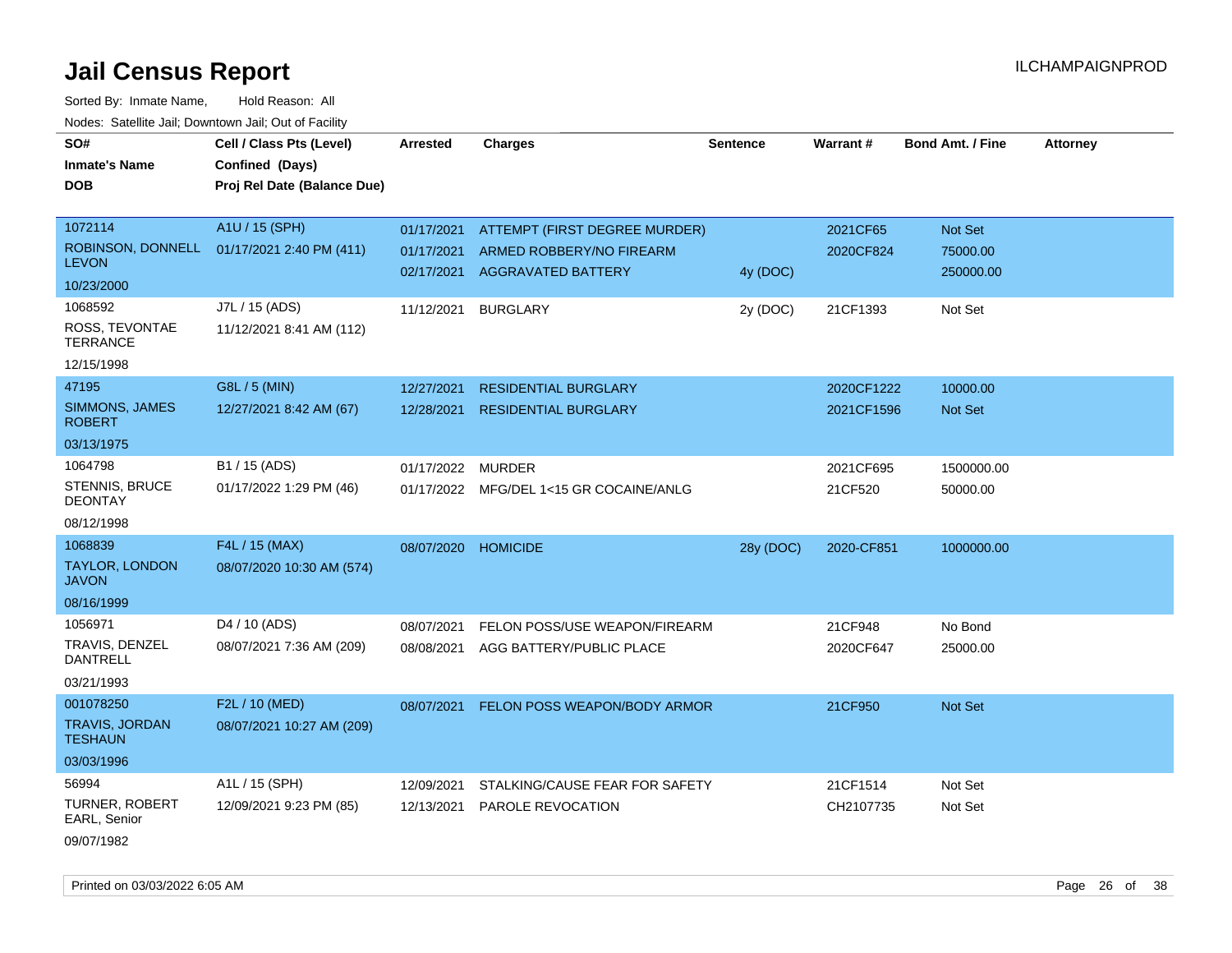| SO#                                        | Cell / Class Pts (Level)    | Arrested   | <b>Charges</b>                  | <b>Sentence</b> | Warrant#    | <b>Bond Amt. / Fine</b> | <b>Attorney</b> |
|--------------------------------------------|-----------------------------|------------|---------------------------------|-----------------|-------------|-------------------------|-----------------|
| <b>Inmate's Name</b>                       | Confined (Days)             |            |                                 |                 |             |                         |                 |
| <b>DOB</b>                                 | Proj Rel Date (Balance Due) |            |                                 |                 |             |                         |                 |
|                                            |                             |            |                                 |                 |             |                         |                 |
| 30108                                      | J4L / 15 (ADS)              | 07/30/2021 | <b>MURDER</b>                   |                 | 21CF902     | 2000000.00              |                 |
| VANDYKE, DARYL<br><b>ANTHONY</b>           | 07/30/2021 8:29 PM (217)    |            |                                 |                 |             |                         |                 |
| 10/04/1965                                 |                             |            |                                 |                 |             |                         |                 |
| 968681                                     | D5 / 15 (ADS)               | 08/27/2021 | AGG CRIM SX AB/VIC 13<18/TRUST  |                 | 2020CF499   | 250000.00               |                 |
| WADE, DEMETRIUS<br><b>DARYL</b>            | 08/27/2021 2:25 AM (189)    | 08/27/2021 | INDIRECT CRIMINAL CONTEMPT      | 3y (DOC)        | 2021CC16    | No Bond                 |                 |
| 01/07/1987                                 |                             |            |                                 |                 |             |                         |                 |
| 1070971                                    | H3L / 5 (ADS)               | 12/07/2021 | <b>IDENTITY THEFT/&lt;\$300</b> |                 | 20CF922     | Not Set                 |                 |
| <b>WEIR, CLINTON</b><br><b>HOWARD</b>      | 12/08/2021 3:45 AM (86)     | 12/07/2021 | <b>RECKLESS DRIVING</b>         |                 | 19TR2348    | <b>Not Set</b>          |                 |
| 03/15/1983                                 |                             |            |                                 |                 |             |                         |                 |
| 54212                                      | E3U / 10 (ADS)              | 12/21/2021 | ARMED VIOLENCE/CATEGORY I       |                 | 21CF1576    | Not Set                 |                 |
| <b>WHITLOCK, GEORGE</b>                    | 12/21/2021 1:20 PM (73)     | 12/21/2021 | RECEIVE/POSS/SELL STOLEN VEH    |                 | 2021CF669   | 10000.00                |                 |
| ABRAM                                      |                             | 12/21/2021 | <b>VIOLATE ORDER PROTECTION</b> |                 | 2021CM391   | 1000.00                 |                 |
| 11/10/1978                                 |                             |            |                                 |                 |             |                         |                 |
| 1058072                                    | A2U / 15 (SPH)              | 02/25/2021 | <b>ARMED HABITUAL CRIMINAL</b>  |                 |             | Not Set                 |                 |
| <b>WILLIAMS, KENNETH</b><br><b>BERNARD</b> | 02/25/2021 3:24 PM (372)    |            |                                 |                 |             |                         |                 |
| 10/04/1985                                 |                             |            |                                 |                 |             |                         |                 |
| 9326                                       | $12/5$ (ADS)                | 06/14/2021 | <b>BURGLARY</b>                 |                 | 2020-CF-625 | Not Set                 |                 |
| YOUNG, ANTHONY<br>PAUL                     | 06/14/2021 12:07 PM (263)   |            |                                 |                 |             |                         |                 |
| 03/13/1954                                 |                             |            |                                 |                 |             |                         |                 |
| <b>Total Downtown Jail: 61</b>             |                             | Males: 61  | Females: 0<br>Unknown: 0        |                 |             |                         |                 |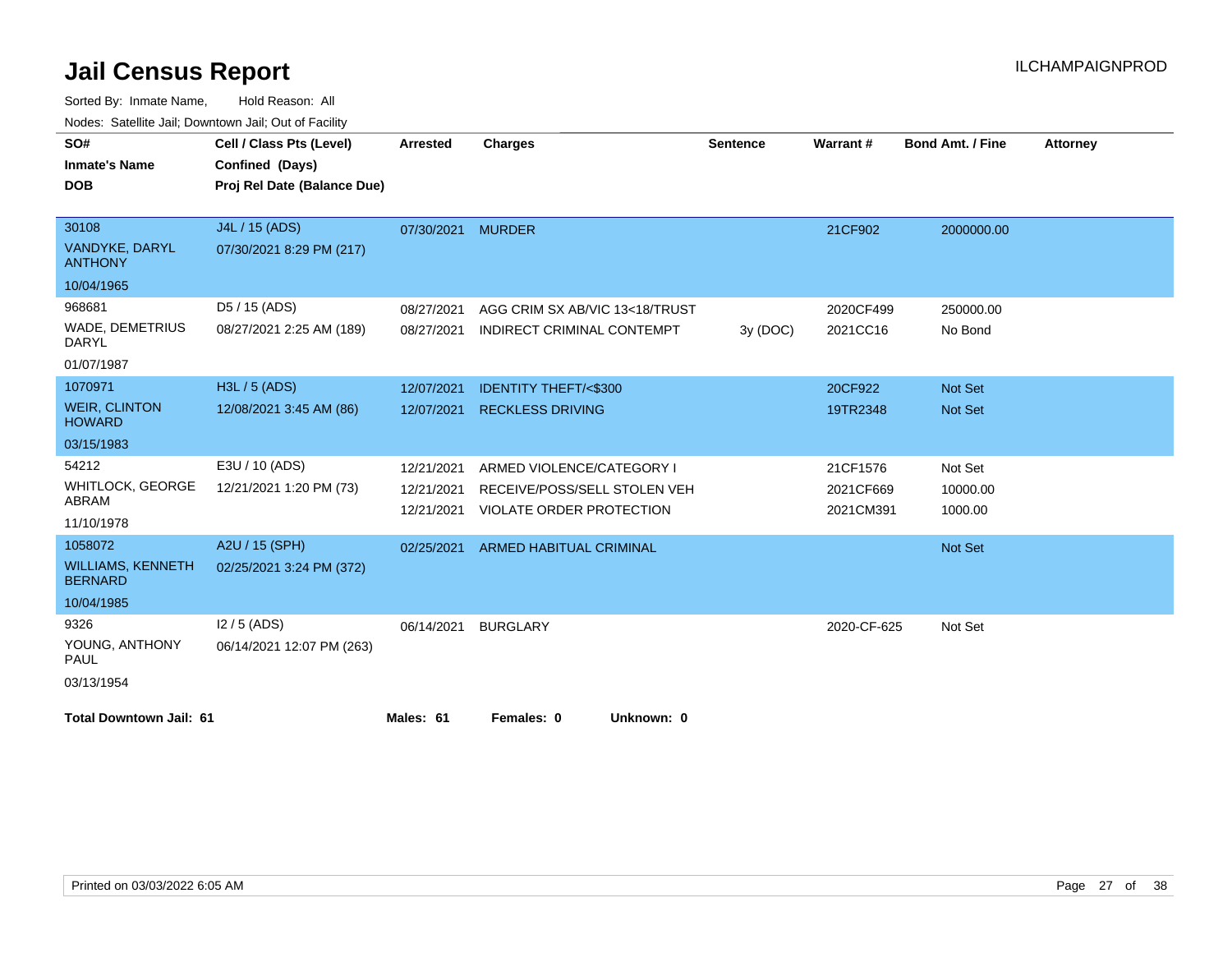|         | <b>Out of Facility</b> |  |  |
|---------|------------------------|--|--|
| <b></b> |                        |  |  |

| SO#                                     | Cell / Class Pts (Level)                     | <b>Arrested</b> | <b>Charges</b>                 | <b>Sentence</b> | Warrant#   | Bond Amt. / Fine | <b>Attorney</b> |
|-----------------------------------------|----------------------------------------------|-----------------|--------------------------------|-----------------|------------|------------------|-----------------|
| <b>Inmate's Name</b>                    | Confined (Days)                              |                 |                                |                 |            |                  |                 |
| <b>DOB</b>                              | Proj Rel Date (Balance Due)                  |                 |                                |                 |            |                  |                 |
|                                         |                                              |                 |                                |                 |            |                  |                 |
| 61095                                   | <b>KAN / 10 (ADS)</b>                        | 05/02/2021      | HOME INVASION/CAUSE INJURY     |                 | 2021CF323  | 100000.00        |                 |
| <b>AMOS, DERRICK</b><br><b>JAMES</b>    | 05/02/2021 9:02 PM (306)                     |                 |                                |                 |            |                  |                 |
| 06/12/1985                              |                                              |                 |                                |                 |            |                  |                 |
| 001078621                               | KAN / 10 (MED)                               | 12/23/2021      | <b>RESIDENTIAL BURGLARY</b>    |                 | 21CF1582   | Not Set          |                 |
|                                         | BAILEY, DANIEL SCOTT 12/23/2021 9:44 AM (71) |                 | 01/14/2022 PROBATION VIOLATION |                 | 21CF1445   | Not Set          |                 |
|                                         |                                              |                 |                                |                 |            |                  |                 |
| 05/09/1999                              |                                              |                 |                                |                 |            |                  |                 |
| 19971                                   | <b>EHD</b>                                   | 11/09/2021      | DRIVING RVK/SUSP DUI/SSS 4-9   |                 | 2021CF968  | Not Set          |                 |
| <b>LYNN</b>                             | BARNESKE, RAYMOND 11/09/2021 9:32 AM (115)   |                 |                                |                 |            |                  |                 |
| 08/17/1961                              | 5/6/2022 (0.00)                              |                 |                                |                 |            |                  |                 |
| 516062                                  | KAN / 15 (MAX)                               | 02/22/2021      | PHONE HARASSMENT/2+            |                 | 20CF194    | 5000.00          |                 |
| BENNETT, JOHN<br><b>MICHAEL</b>         | 02/22/2021 10:47 AM (375)                    | 02/22/2021      | AGG DISCH FIR/VEH/PC OFF/FRMAN |                 | 21CF210    | No Bond          |                 |
| 04/30/1986                              |                                              |                 |                                |                 |            |                  |                 |
| 38273                                   | EHD                                          |                 | 02/23/2022 AGG DUI/NO VALID DL |                 | 2020CF1371 | Not Set          |                 |
| <b>BRADLEY,</b><br><b>CHRISTOPHER</b>   | 02/23/2022 9:14 AM (9)                       |                 |                                |                 |            |                  |                 |
| 02/24/1974                              | 4/7/2022 (0.00)                              |                 |                                |                 |            |                  |                 |
| 1074315                                 | KAN / 15 (MAX)                               | 07/27/2021      | AGG DISCHARGE FIREARM/VEH/SCH  |                 | 21CF927    | Not Set          |                 |
| <b>BRIGGS, PATRICK</b><br><b>MONTAY</b> | 08/03/2021 4:56 PM (213)                     |                 |                                |                 |            |                  |                 |
| 08/05/2001                              |                                              |                 |                                |                 |            |                  |                 |
| 001078065                               | <b>KAN / 10 (ADS)</b>                        | 06/17/2021      | AGG BATTERY/DISCHARGE FIREARM  |                 | 21CF704    | 1000000.00       |                 |
| <b>BROWN, CHARMAN</b><br><b>LAKEEF</b>  | 06/17/2021 12:32 PM (260)                    |                 |                                |                 |            |                  |                 |
| 11/30/2002                              |                                              |                 |                                |                 |            |                  |                 |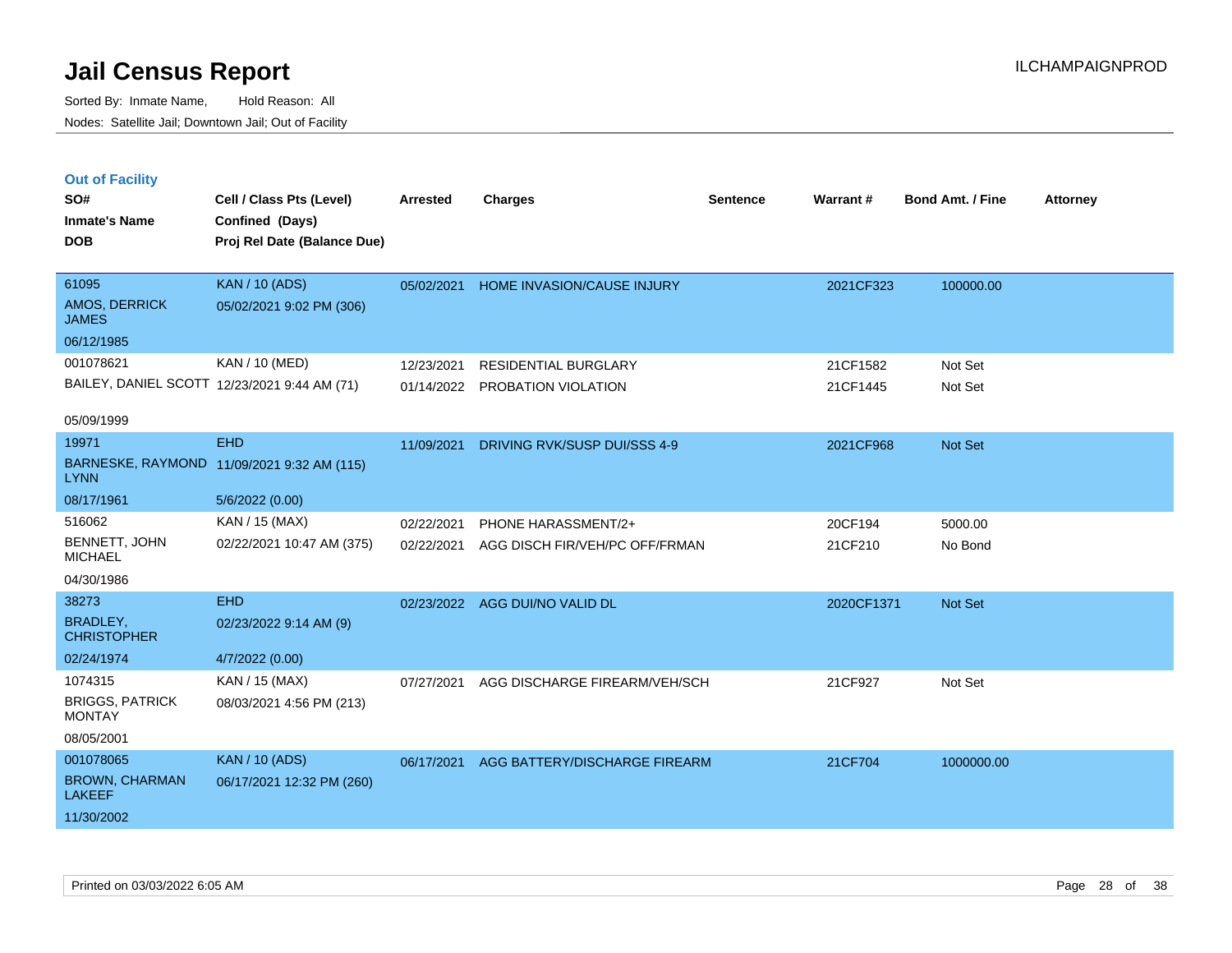| roaco. Catolino dall, Downtown dall, Out of Fability |                                             |                 |                                    |                 |            |                         |                 |
|------------------------------------------------------|---------------------------------------------|-----------------|------------------------------------|-----------------|------------|-------------------------|-----------------|
| SO#                                                  | Cell / Class Pts (Level)                    | <b>Arrested</b> | <b>Charges</b>                     | <b>Sentence</b> | Warrant#   | <b>Bond Amt. / Fine</b> | <b>Attorney</b> |
| <b>Inmate's Name</b>                                 | Confined (Days)                             |                 |                                    |                 |            |                         |                 |
| <b>DOB</b>                                           | Proj Rel Date (Balance Due)                 |                 |                                    |                 |            |                         |                 |
|                                                      |                                             |                 |                                    |                 |            |                         |                 |
| 1038554                                              | <b>KAN / 15 (MAX)</b>                       | 08/18/2021      | ARMED HABITUAL CRIMINAL            |                 | 21CF1162   | Not Set                 |                 |
| <b>BROWN, CORRION</b><br><b>DEVONTAE</b>             | 08/18/2021 5:40 PM (198)                    | 08/18/2021      | DELIVERY OF OR POSSESSION OF W/INT |                 | 21CF1009   | No Bond                 |                 |
| 04/19/1995                                           |                                             |                 |                                    |                 |            |                         |                 |
| 1038579                                              | KAN / 15 (MAX)                              | 08/18/2021      | FELON POSS/USE WEAPON/FIREARM      |                 | 21CF1010   | Not Set                 |                 |
| <b>BROWN, MARKEL</b><br><b>RIKKI</b>                 | 08/18/2021 2:05 PM (198)                    |                 |                                    |                 |            |                         |                 |
| 01/06/1995                                           |                                             |                 |                                    |                 |            |                         |                 |
| 1003006                                              | <b>KAN / 15 (MAX)</b>                       | 08/19/2021      | FELON POSS/USE MACHINE GUN         |                 | 21CF1011   | No Bond                 |                 |
| <b>BROWN, ROCKEITH</b><br><b>JAVONTE</b>             | 08/19/2021 12:55 AM (197)                   |                 |                                    |                 |            |                         |                 |
| 07/23/1991                                           |                                             |                 |                                    |                 |            |                         |                 |
| 1068812                                              | KAN / 15 (MAX)                              | 12/21/2021      | FELON POSS/USE FIREARM PRIOR       |                 | 21CF1568   | Not Set                 |                 |
| BRYANT, DANNY<br><b>EUGENE</b>                       | 12/21/2021 1:50 PM (73)                     | 12/21/2021      | AGG DISCHARGE FIREARM/OCC VEH      |                 | 21CF741    | Not Set                 |                 |
| 11/22/1989                                           |                                             |                 |                                    |                 |            |                         |                 |
| 995894                                               | <b>KAN / 10 (ADS)</b>                       | 12/28/2021      | FELON POSSESS WEAPON/2ND+          | 5y (DOC)        | 2020CF709  | No Bond                 |                 |
|                                                      | BUTLER, JAMES LYNN 12/28/2021 11:05 AM (66) |                 |                                    |                 |            |                         |                 |
|                                                      |                                             |                 |                                    |                 |            |                         |                 |
| 12/04/1991                                           |                                             |                 |                                    |                 |            |                         |                 |
| 987334                                               | KAN / 15 (MAX)                              | 03/10/2021      | ATTEMPT (FIRST DEGREE MURDER)      |                 | 19CF689    | Not Set                 |                 |
| CAIN, ISAIAH<br><b>DEPRIEST</b>                      | 03/10/2021 2:22 PM (359)                    |                 |                                    |                 |            |                         |                 |
| 12/23/1990                                           |                                             |                 |                                    |                 |            |                         |                 |
| 992962                                               | <b>KAN / 15 (ADS)</b>                       | 05/25/2021      | MURDER/INTENT TO KILL/INJURE       |                 | 2018CF1045 | 1000000.00              |                 |
| CAMPBELL, KEITH<br><b>KNAQEEB</b>                    | 05/25/2021 1:19 PM (283)                    |                 |                                    |                 |            |                         |                 |
| 07/22/1991                                           |                                             |                 |                                    |                 |            |                         |                 |
| 001078576                                            | KAN / 15 (MAX)                              | 11/09/2021      | UNLAWFUL USE OF A WEAPON           |                 | 21CF1383   | Not Set                 |                 |
| CARTER, DEMONDRE<br>DAVON                            | 11/09/2021 6:01 PM (115)                    |                 |                                    |                 |            |                         |                 |
| 05/27/2001                                           |                                             |                 |                                    |                 |            |                         |                 |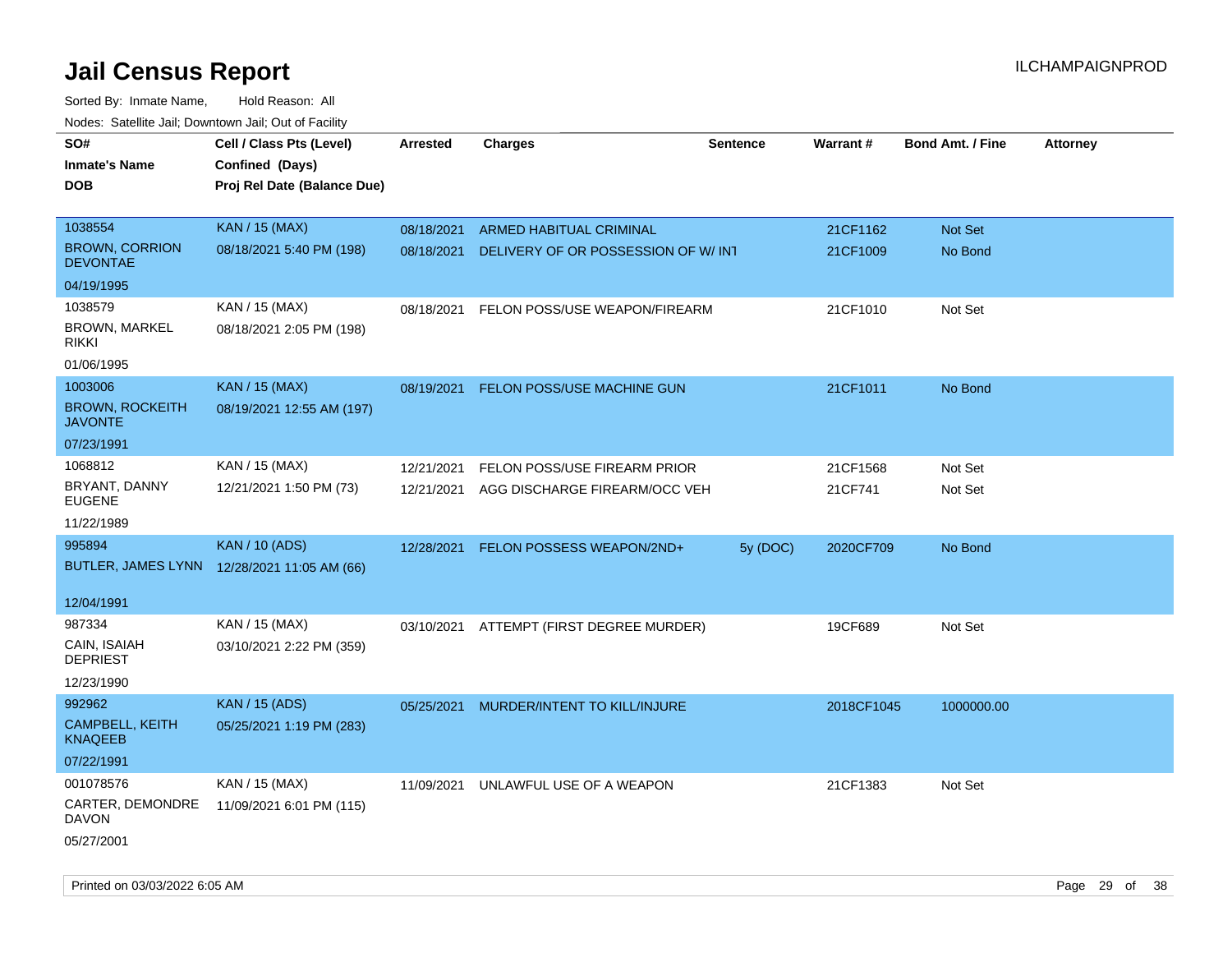| ivouss. Satellite Jali, Downtown Jali, Out of Facility<br>SO# | Cell / Class Pts (Level)    | <b>Arrested</b> | <b>Charges</b>                          | <b>Sentence</b> | Warrant#    | <b>Bond Amt. / Fine</b> | <b>Attorney</b> |
|---------------------------------------------------------------|-----------------------------|-----------------|-----------------------------------------|-----------------|-------------|-------------------------|-----------------|
| <b>Inmate's Name</b>                                          | Confined (Days)             |                 |                                         |                 |             |                         |                 |
| <b>DOB</b>                                                    | Proj Rel Date (Balance Due) |                 |                                         |                 |             |                         |                 |
|                                                               |                             |                 |                                         |                 |             |                         |                 |
| 1064992                                                       | <b>KAN / 15 (MAX)</b>       | 09/20/2021      | ARMED VIOLENCE/CATEGORY I               |                 | 21CF1137    | <b>Not Set</b>          |                 |
| <b>CARTER, KEJUAN</b><br><b>JAVONTE</b>                       | 09/20/2021 11:42 PM (165)   |                 |                                         |                 |             |                         |                 |
| 06/27/1998                                                    |                             |                 |                                         |                 |             |                         |                 |
| 001078729                                                     | KAN / 15 (ADS)              |                 | 01/02/2022 MURDER/INTENT TO KILL/INJURE |                 | 20CF396     | 1000000.00              |                 |
| CARTER, TROY<br><b>DEMON</b>                                  | 01/02/2022 10:29 AM (61)    |                 |                                         |                 |             |                         |                 |
| 01/02/2004                                                    |                             |                 |                                         |                 |             |                         |                 |
| 001078461                                                     | <b>KAN / 10 (MED)</b>       | 10/07/2021      | AGG UNLAWFUL USE WEAPON/PERSON          |                 | 2021CF1209  | No Bond                 |                 |
| COLE, ERIC JOSE                                               | 10/08/2021 12:25 AM (147)   | 10/07/2021      | AGG DOMESTIC BATTERY/STRANGLE           |                 | 2021CF1208  | <b>Not Set</b>          |                 |
| 01/24/2002                                                    |                             | 10/08/2021      | HARASS WITNESS/FAMILY MBR/REP           |                 | 21CF1218    | Not Set                 |                 |
| 1048488                                                       | KAN / 10 (ADS)              | 12/30/2021      | ARMED VIOLENCE/CATEGORY I               |                 | 2022CF4     | Not Set                 |                 |
| COLSON, WAYNE<br><b>ARTHUR, Third</b>                         | 12/30/2021 8:27 AM (64)     |                 |                                         |                 |             |                         |                 |
| 10/14/1995                                                    |                             |                 |                                         |                 |             |                         |                 |
| 57733                                                         | <b>KAN / 15 (SPH)</b>       | 02/25/2020      | <b>HOMICIDE</b>                         |                 | 2020-CF250  | 2000000.00              |                 |
| <b>CRAIG, ANTOINE</b><br><b>DARRELL</b>                       | 02/25/2020 4:08 PM (738)    | 02/25/2020      | <b>FELON POSS/USE WEAPON/FIREARM</b>    |                 | 19CF-1827   | 80000.00                |                 |
| 10/09/1982                                                    |                             |                 |                                         |                 |             |                         |                 |
| 001077939                                                     | KAN / 10 (MED)              | 05/10/2021      | FIREARM/FOID INVALID/NOT ELIG           |                 | 21CF526     | No Bond                 |                 |
| <b>CROSS, PATRICK</b><br><b>DONTRELLE</b>                     | 05/10/2021 7:31 PM (298)    | 06/02/2021      | POSS STOLEN VEHICLE > \$25,000          |                 | 21CF612     | Not Set                 |                 |
| 11/07/2001                                                    |                             |                 |                                         |                 |             |                         |                 |
| 1061304                                                       | <b>KAN</b> / 15 (MAX)       | 10/11/2021      | ARMED HABITUAL CRIMINAL                 |                 | 21CF1226    | No Bond                 |                 |
| DORRIS, KEMION                                                | 10/11/2021 7:30 PM (144)    | 10/11/2021      | ARMED HABITUAL CRIMINAL                 |                 | 21CF1227    | No Bond                 |                 |
| <b>DAETOCE</b>                                                |                             | 10/11/2021      | <b>HOME INVASION/FIREARM</b>            |                 | 21CF1228    | No Bond                 |                 |
| 11/19/1997                                                    |                             |                 |                                         |                 |             |                         |                 |
| 1059194                                                       | <b>EHD</b>                  | 02/08/2022      | DRIVING ON SUSPENDED LICENSE            |                 | 2019TR10596 | Not Set                 |                 |
| ELAM, NICKOLAS<br><b>VONTRELL</b>                             | 02/08/2022 10:13 AM (24)    |                 |                                         |                 |             |                         |                 |
| 10/23/1990                                                    | 3/9/2022 (0.00)             |                 |                                         |                 |             |                         |                 |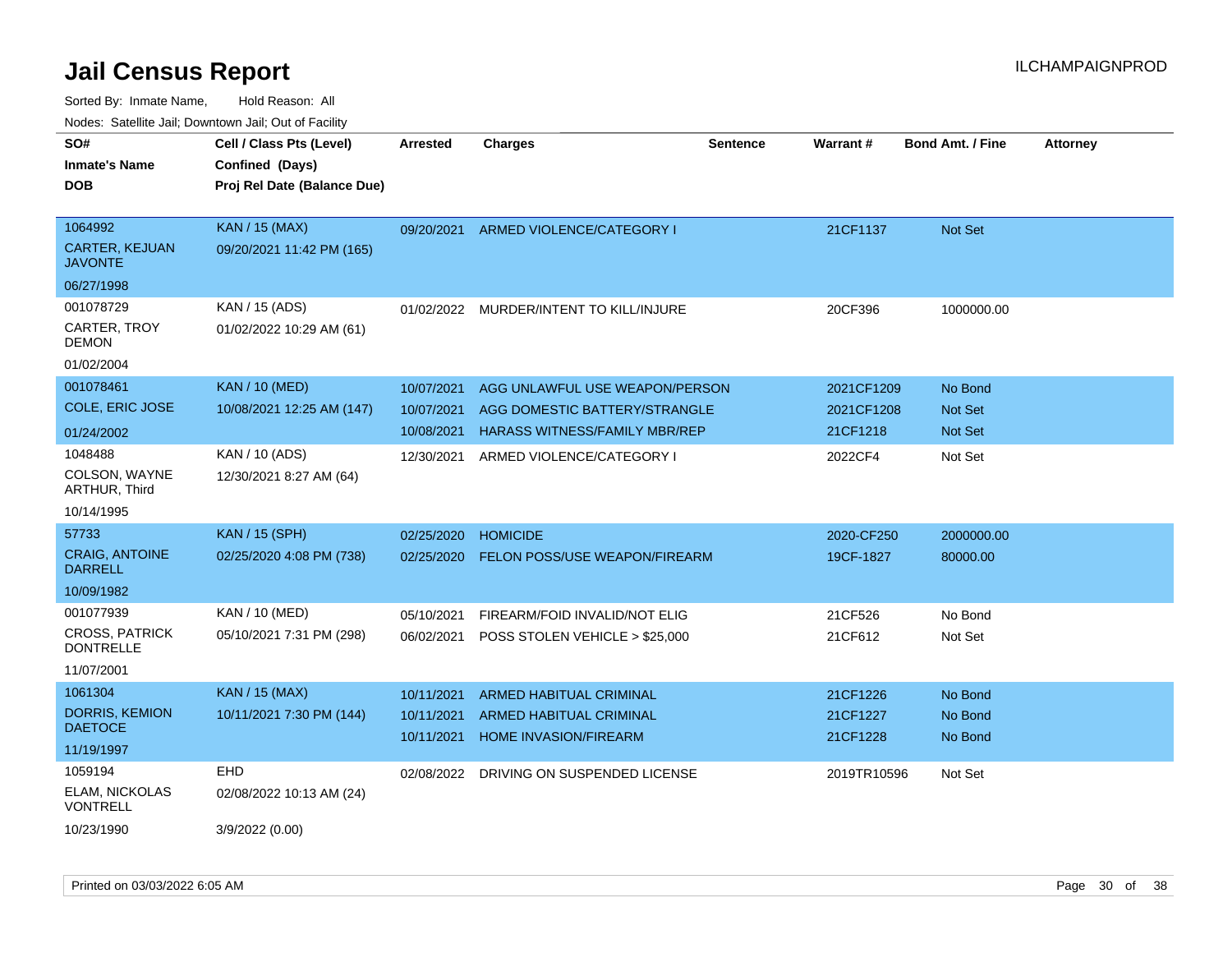| SO#<br><b>Inmate's Name</b><br>DOB             | Cell / Class Pts (Level)<br>Confined (Days)<br>Proj Rel Date (Balance Due) | <b>Arrested</b>                        | <b>Charges</b>                                                                                | <b>Sentence</b> | <b>Warrant#</b>                   | <b>Bond Amt. / Fine</b>           | <b>Attorney</b> |
|------------------------------------------------|----------------------------------------------------------------------------|----------------------------------------|-----------------------------------------------------------------------------------------------|-----------------|-----------------------------------|-----------------------------------|-----------------|
| 001077363<br>GARY, DAKOTA<br><b>TREVON</b>     | <b>KAN / 25 (SPH)</b><br>10/30/2020 10:41 AM (490)                         | 10/30/2020                             | <b>HOME INVASION/FIREARM</b>                                                                  | 10y (DOC)       | 20CF1202                          | 500000.00                         |                 |
| 12/31/2001                                     |                                                                            |                                        |                                                                                               |                 |                                   |                                   |                 |
| 1013012<br>GARY, XAVIER LAMAR                  | KAN / 15 (MAX)<br>07/08/2021 9:24 AM (239)                                 | 07/08/2021<br>07/08/2021<br>07/08/2021 | FELON POSS/USE FIREARM PRIOR<br>ATTEMPT (FIRST DEGREE MURDER)<br>FELON POSS/USE FIREARM PRIOR |                 | 21CF798<br>2021CF790<br>2020CF650 | Not Set<br>1000000.00<br>25000.00 |                 |
| 12/14/1991                                     |                                                                            |                                        |                                                                                               |                 |                                   |                                   |                 |
| 952666<br>Junior                               | <b>EHD</b><br>GILL, MICHAEL LAMAR, 01/25/2022 10:05 AM (38)                | 01/25/2022                             | DRIVING ON REVOKED LICENSE                                                                    |                 | 2021TR175                         | Not Set                           |                 |
| 12/07/1986                                     | 3/10/2022 (0.00)                                                           |                                        |                                                                                               |                 |                                   |                                   |                 |
| 1065946<br>GODBOLT, DESMOND<br><b>DEVONTAE</b> | KAN / 10 (MED)<br>09/04/2021 1:17 AM (181)                                 | 09/04/2021<br>09/04/2021               | AGG BATTERY/DISCHARGE FIREARM<br>RESIST/OBSTRUCTING A PEACE OFFICE                            |                 | 21CF1057<br>21CM407               | 750000.00<br>Not Set              |                 |
| 11/15/1997                                     |                                                                            |                                        |                                                                                               |                 |                                   |                                   |                 |
| 1070118                                        | <b>KAN / 15 (MAX)</b>                                                      | 08/31/2021                             | AGGRAVATED DOMESTIC BATTERY                                                                   |                 | 21CF1049                          | No Bond                           |                 |
| <b>GRAHAM, CORTEZ</b><br><b>LAMON</b>          | 08/31/2021 9:32 PM (185)                                                   | 09/02/2021                             | <b>PROBATION VIOLATION</b>                                                                    |                 | 21CF55                            | <b>Not Set</b>                    |                 |
| 03/31/1976                                     |                                                                            |                                        |                                                                                               |                 |                                   |                                   |                 |
| 1076506<br>06/21/2003                          | KAN / 15 (MAX)<br>GRAY, JAMARH EMERE 09/17/2021 10:41 AM (168)             | 09/17/2021<br>09/20/2021               | AGG UUW/PERSON/CM THREAT VIOL<br>DOMESTIC BATTERY                                             |                 | 21CF1131<br>21CM430               | Not Set<br>Not Set                |                 |
| 1055117                                        | <b>EHD</b>                                                                 |                                        | 02/15/2022 AGG BATTERY/PUBLIC PLACE                                                           |                 | 2021CM47                          | Not Set                           |                 |
| <b>GREAM, JOHN</b><br><b>ROBERT LEE</b>        | 02/15/2022 10:44 AM (17)                                                   |                                        |                                                                                               |                 |                                   |                                   |                 |
| 08/23/1996                                     | 6/13/2022 (0.00)                                                           |                                        |                                                                                               |                 |                                   |                                   |                 |
| 1037683                                        | <b>EHD</b>                                                                 | 02/23/2022                             | AGG DUI/LIC SUSP OR REVOKED                                                                   |                 | 2020CF350                         | Not Set                           |                 |
| HARRISON, HAROLD<br>RAY                        | 02/23/2022 10:01 AM (9)                                                    | 02/23/2022 AGG DUI/3                   |                                                                                               |                 | 2020CF1351                        | Not Set                           |                 |
| 11/30/1963                                     | 5/22/2022 (0.00)                                                           |                                        |                                                                                               |                 |                                   |                                   |                 |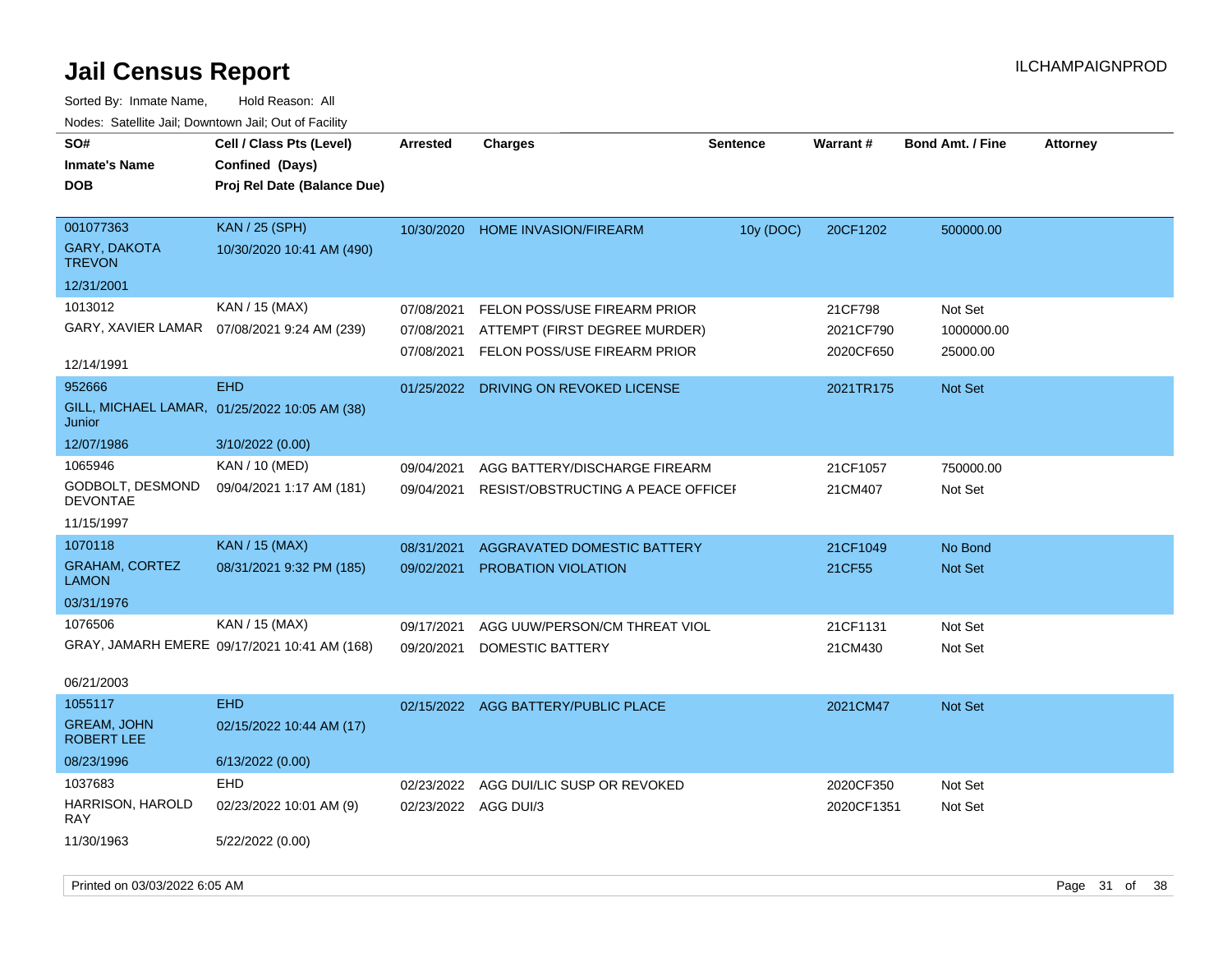| SO#<br><b>Inmate's Name</b><br><b>DOB</b>                   | Cell / Class Pts (Level)<br>Confined (Days)<br>Proj Rel Date (Balance Due) | <b>Arrested</b>                                      | <b>Charges</b>                                                                                                                | <b>Sentence</b>      | <b>Warrant#</b>                          | <b>Bond Amt. / Fine</b>                            | <b>Attorney</b> |
|-------------------------------------------------------------|----------------------------------------------------------------------------|------------------------------------------------------|-------------------------------------------------------------------------------------------------------------------------------|----------------------|------------------------------------------|----------------------------------------------------|-----------------|
| 1045186<br>HOLBROOK, JOHNNIE<br><b>MATHIS</b><br>07/19/1996 | <b>KAN / 15 (MAX)</b><br>08/16/2021 11:07 AM (200)                         | 08/16/2021<br>08/16/2021<br>08/16/2021<br>08/16/2021 | ARMED VIOLENCE/CATEGORY I<br>FELON POSS/USE WEAPON/FIREARM<br>AGG FLEEING POLICE/21 MPH OVER<br>FELON POSS/USE WEAPON/FIREARM |                      | 21CF934<br>19CF968<br>21CF988<br>21CF989 | 1000000.00<br>Not Set<br><b>Not Set</b><br>Not Set |                 |
| 972300<br>HOLT, MICHAEL<br><b>TERRELL</b><br>12/25/1989     | KAN / 10 (MED)<br>12/22/2021 8:36 AM (72)                                  | 12/22/2021<br>12/22/2021                             | <b>RESIDENTIAL BURGLARY</b><br>AGG CRIM SEX ABUSE/VICTIM <9                                                                   |                      | 18CF1691<br>19CF1277                     | 25000.00<br>250000.00                              |                 |
| 001078146<br>HUNT, TEIGAN<br><b>JAZAIREO</b><br>05/14/2003  | <b>KAN / 15 (MAX)</b><br>07/09/2021 12:41 PM (238)                         | 07/09/2021<br>07/09/2021                             | AGG BATTERY/DISCHARGE FIREARM<br>ARMED ROBBERY/ARMED W/FIREARM                                                                |                      | 21CF795<br>21CF806                       | 1000000.00<br>Not Set                              |                 |
| 989743<br>JACKSON, STEVE<br><b>ALLEN</b><br>06/04/1991      | KAN / 15 (ADS)<br>04/13/2021 2:45 AM (325)                                 | 04/13/2021                                           | AGGRAVATED DOMESTIC BATTERY                                                                                                   |                      | 21CF399                                  | Not Set                                            |                 |
| 001078788<br>08/07/1987                                     | KAN / 5 (ADS)<br>JOHNSON, BRENTON Z 01/21/2022 8:33 PM (42)                |                                                      | 01/21/2022 AGGRAVATED BATTERY                                                                                                 |                      | 22CF93                                   | <b>Not Set</b>                                     |                 |
| 001078401<br>KNIGHT, ERIC Junior<br>07/11/1991              | KAN / 10 (ADS)<br>09/19/2021 7:32 PM (166)                                 | 09/19/2021                                           | UNLAWFUL VEHICULAR INVASION                                                                                                   | 3y/6m (DOC) 21CF1134 |                                          | Not Set                                            |                 |
| 1064445<br>LARUE, TERENCE<br><b>TRAMEL</b><br>12/23/1998    | <b>KAN / 15 (MAX)</b><br>04/23/2021 11:18 AM (315)                         | 04/23/2021<br>04/23/2021<br>04/23/2021               | FELON POSS/USE FIREARM/PAROLE<br>AGG DISCHARGE FIREARM/OCC VEH<br>POSSESS 15<100 GRAMS COCAINE                                |                      | 21CF899<br>2021CF295<br>19CF1052         | Not Set<br>500000.00<br>10000.00                   |                 |
| 001078237<br>LAWS, TERON<br><b>RAMONTE</b><br>04/03/2001    | KAN / 15 (ADS)<br>08/03/2021 6:29 PM (213)                                 | 08/03/2021                                           | AGG DISCHARGE FIREARM/OCC VEH                                                                                                 |                      | 21CF928                                  | No Bond                                            |                 |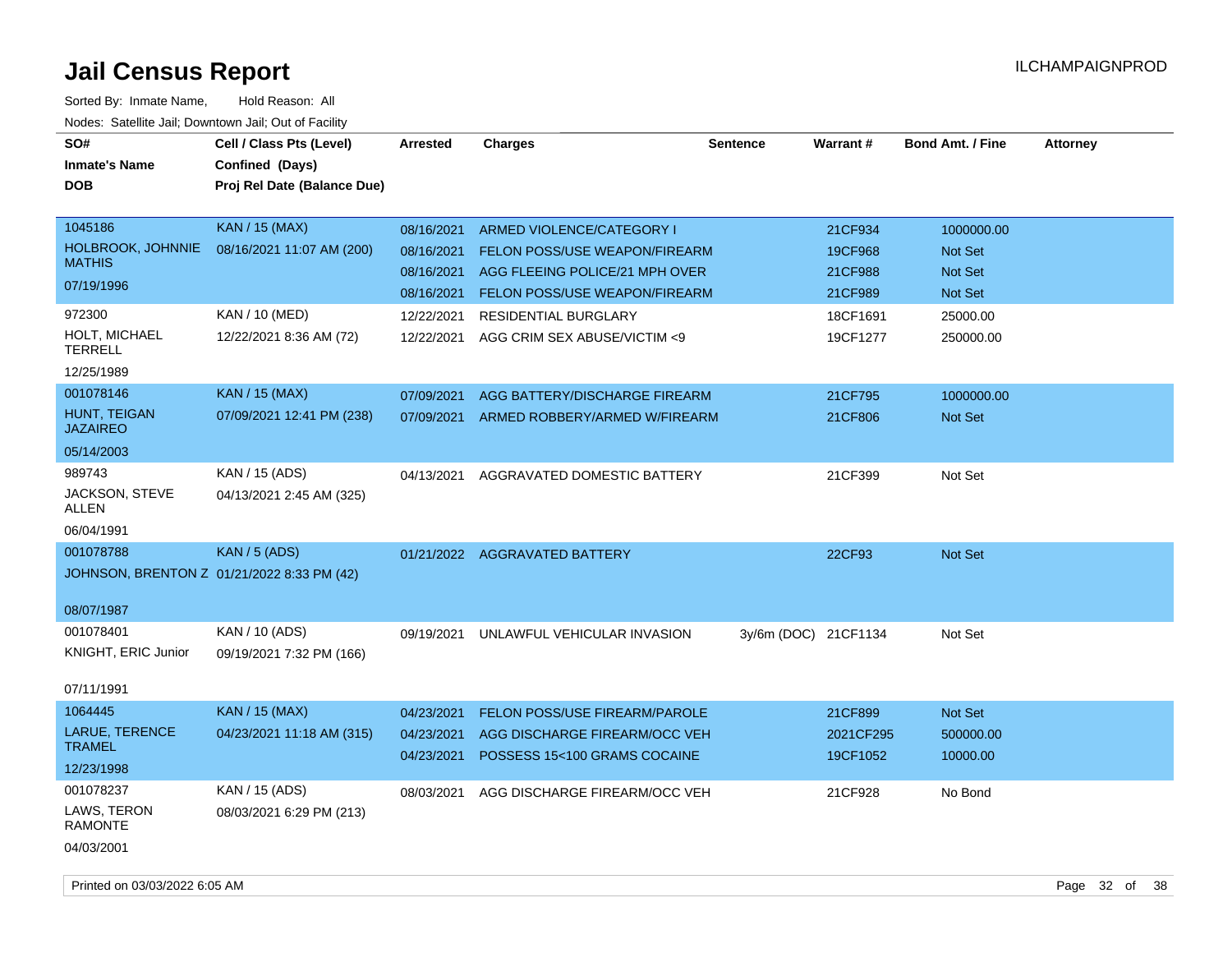Sorted By: Inmate Name, Hold Reason: All

| Nodes: Satellite Jail; Downtown Jail; Out of Facility |                             |            |                                |                 |           |                         |                 |
|-------------------------------------------------------|-----------------------------|------------|--------------------------------|-----------------|-----------|-------------------------|-----------------|
| SO#                                                   | Cell / Class Pts (Level)    | Arrested   | <b>Charges</b>                 | <b>Sentence</b> | Warrant#  | <b>Bond Amt. / Fine</b> | <b>Attorney</b> |
| <b>Inmate's Name</b>                                  | Confined (Days)             |            |                                |                 |           |                         |                 |
| <b>DOB</b>                                            | Proj Rel Date (Balance Due) |            |                                |                 |           |                         |                 |
|                                                       |                             |            |                                |                 |           |                         |                 |
| 001078470                                             | <b>KAN / 15 (MAX)</b>       | 10/10/2021 | MURDER/INTENT TO KILL/INJURE   |                 | 21CF1221  | Not Set                 |                 |
| LEE, AMAHRION<br><b>JA'MERE</b>                       | 10/10/2021 1:23 PM (145)    |            |                                |                 |           |                         |                 |
| 11/05/2002                                            |                             |            |                                |                 |           |                         |                 |
| 56792                                                 | KAN / 10 (MED)              | 02/02/2021 | ARMED HABITUAL CRIMINAL        |                 | 2021CF141 | 500000.00               |                 |
| LILLARD, LAWRENCE<br><b>TYRONE</b>                    | 02/02/2021 2:11 PM (395)    | 02/22/2021 | DRIVING ON REVOKED LICENSE     |                 | 21TR426   | 5000.00                 |                 |
| 10/20/1982                                            |                             |            |                                |                 |           |                         |                 |
| 1031656                                               | <b>EHD</b>                  | 03/01/2022 | CRIM DMG/GOVT PROP/<\$500      |                 | 2021CF604 | Not Set                 |                 |
| LOVE, DARANIECE                                       | 03/01/2022 9:23 AM (3)      |            |                                |                 |           |                         |                 |
| 04/10/1988                                            | 3/13/2022 (0.00)            |            |                                |                 |           |                         |                 |
| 40877                                                 | <b>EHD</b>                  |            | 02/01/2022 AGG DUI/3           |                 | 2020CF986 | Not Set                 |                 |
| MABRY-HALL,<br><b>REBECCA SUE</b>                     | 02/01/2022 9:32 AM (31)     |            |                                |                 |           |                         |                 |
| 03/21/1971                                            | 5/1/2022 (0.00)             |            |                                |                 |           |                         |                 |
| 001078575                                             | <b>KAN / 10 (MED)</b>       | 11/09/2021 | <b>GUNRUNNING</b>              |                 | 21CF1330  | 750000.00               |                 |
| MCLAURIN, KEYON A                                     | 11/09/2021 12:41 PM (115)   |            |                                |                 |           |                         |                 |
| 11/19/2002                                            |                             |            |                                |                 |           |                         |                 |
| 1011046                                               | KAN / 15 (ADS)              | 04/10/2021 | ATTEMPT (FIRST DEGREE MURDER)  |                 | 21CF392   | Not Set                 |                 |
| <b>MILES, DARRION</b><br><b>ANTONIO KEVONTA</b>       | 04/11/2021 12:46 AM (327)   |            |                                |                 |           |                         |                 |
| 03/18/1990                                            |                             |            |                                |                 |           |                         |                 |
| 001078712                                             | <b>KAN / 10 (MED)</b>       | 12/23/2021 | AGG DISCH FIREARM/1ST AID PERS |                 | 21CF1581  | Not Set                 |                 |
| MONTGOMERY,<br><b>RASHARD MYKI</b>                    | 12/23/2021 4:27 PM (71)     |            |                                |                 |           |                         |                 |
| 11/05/2001                                            |                             |            |                                |                 |           |                         |                 |
| 1026477                                               | KAN / 15 (ADS)              | 09/21/2021 | AGG DISCHARGE FIREARM/OCC VEH  |                 | 21CF1138  | Not Set                 |                 |
| NEWBILL, DEVONTRE<br><b>LAMONT</b>                    | 09/21/2021 2:27 AM (164)    | 09/22/2021 | PROBATION VIOLATION            |                 | 20CF577   | Not Set                 |                 |
| 11/22/1993                                            |                             |            |                                |                 |           |                         |                 |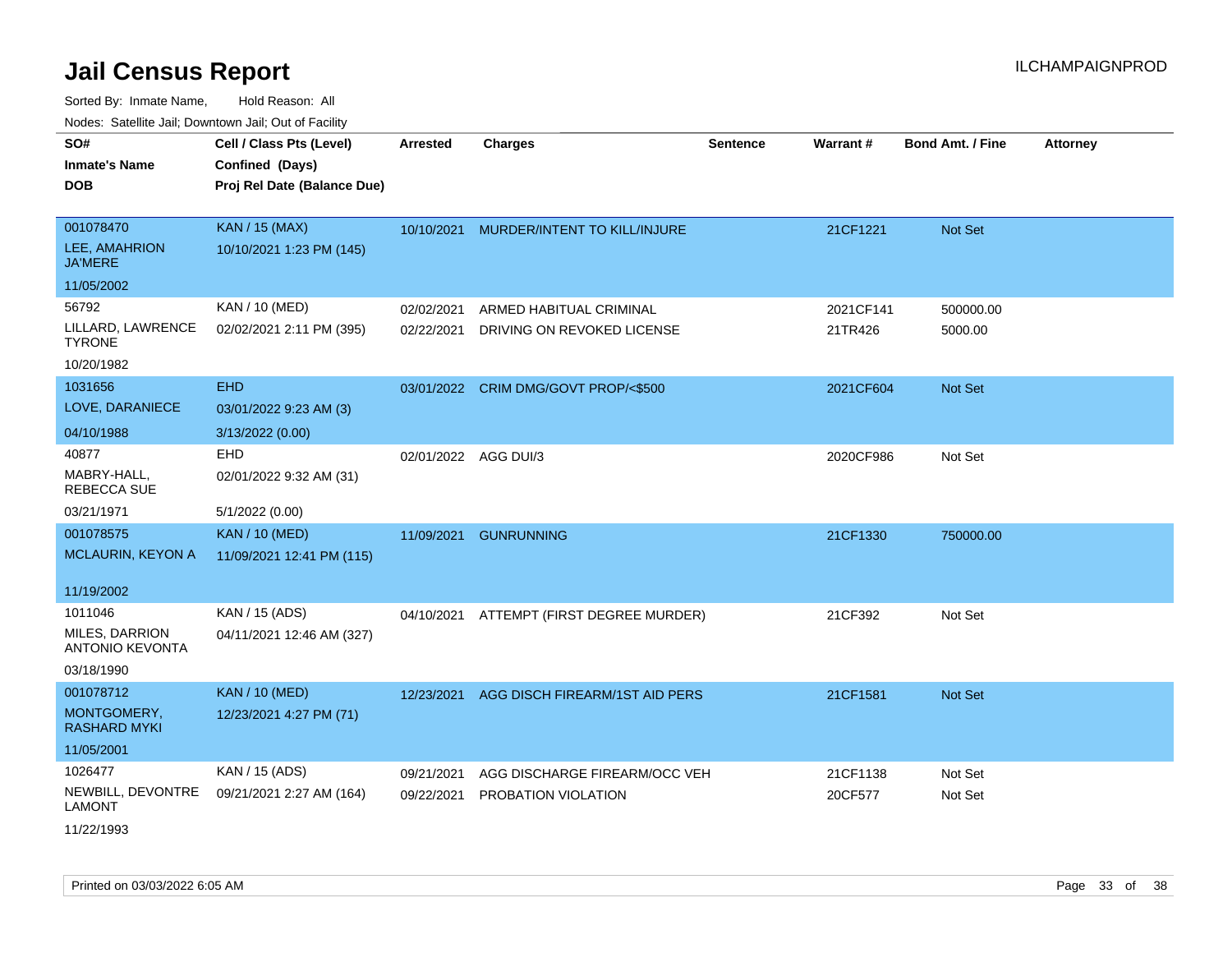| Noues. Salenne Jan, Downtown Jan, Out of Facility |                                               |                    |                                          |                 |             |                         |                 |
|---------------------------------------------------|-----------------------------------------------|--------------------|------------------------------------------|-----------------|-------------|-------------------------|-----------------|
| SO#                                               | Cell / Class Pts (Level)                      | <b>Arrested</b>    | <b>Charges</b>                           | <b>Sentence</b> | Warrant#    | <b>Bond Amt. / Fine</b> | <b>Attorney</b> |
| <b>Inmate's Name</b>                              | Confined (Days)                               |                    |                                          |                 |             |                         |                 |
| <b>DOB</b>                                        | Proj Rel Date (Balance Due)                   |                    |                                          |                 |             |                         |                 |
|                                                   |                                               |                    |                                          |                 |             |                         |                 |
| 1072907                                           | <b>KAN</b>                                    | 07/14/2021         | ATTEMPT (FIRST DEGREE MURDER)            |                 | 2021-CF-832 | 2000000.00              |                 |
|                                                   | NIKOLAEV, YEVGENIY 07/14/2021 10:10 PM (233)  | 07/14/2021         | CRIMINAL DAMAGE <\$500/SCHOOL            |                 | 2021CF840   | 5000.00                 |                 |
| 10/06/1983                                        |                                               |                    |                                          |                 |             |                         |                 |
| 001078558                                         | KAN / 10 (MED)                                | 11/03/2021         | UNLAWFUL USE OF A WEAPON                 |                 | 21CF1352    | Not Set                 |                 |
| PARRISH, DOMINIC<br>WALTER                        | 11/03/2021 1:25 PM (121)                      |                    |                                          |                 |             |                         |                 |
| 08/23/2001                                        |                                               |                    |                                          |                 |             |                         |                 |
| 001078063                                         | <b>KAN / 15 (MAX)</b>                         | 06/15/2021         | AGG CRIM SEX ASSAULT/WEAPON              |                 | 2021CF678   | 1000000.00              |                 |
|                                                   | PERRY, ROBERT Junior 06/15/2021 4:37 PM (262) | 06/15/2021         | <b>ROBBERY</b>                           |                 | 2021CF159   | 25000.00                |                 |
| 12/21/1990                                        |                                               |                    |                                          |                 |             |                         |                 |
| 1008308                                           | KAN / 10 (ADS)                                | 01/30/2022         | AGG BTRY/GREAT BOD HARM/60+              |                 | 22CF131     | No Bond                 |                 |
| PETTIGREW, MARIO<br><b>TRAVINIO</b>               | 01/30/2022 6:15 AM (33)                       | 01/30/2022 ASSAULT |                                          |                 | 19CM364     | 4000.00                 |                 |
| 08/11/1992                                        |                                               |                    |                                          |                 |             |                         |                 |
| 37559                                             | <b>EHD</b>                                    |                    | 01/12/2022 DRIVING ON REVOKED LICENSE    |                 | 2021TR2685  | <b>Not Set</b>          |                 |
| PICKENS, DAVID<br><b>EUGENE</b>                   | 01/12/2022 10:16 AM (51)                      |                    |                                          |                 |             |                         |                 |
| 02/01/1973                                        | 3/12/2022 (0.00)                              |                    |                                          |                 |             |                         |                 |
| 001078799                                         | KAN / 10 (MED)                                |                    | 01/27/2022 FIREARM/FOID INVALID/NOT ELIG |                 | 22CF116     | Not Set                 |                 |
| PURNELL, MARKISE<br><b>MONROE</b>                 | 01/27/2022 9:50 AM (36)                       |                    |                                          |                 |             |                         |                 |
| 07/13/2002                                        |                                               |                    |                                          |                 |             |                         |                 |
| 001077614                                         | <b>KAN / 15 (MAX)</b>                         |                    | 01/17/2021 ATTEMPT (FIRST DEGREE MURDER) |                 | 21CF66      | <b>Not Set</b>          |                 |
| <b>DEVON</b>                                      | ROBINSON, DONTRELL 01/17/2021 3:08 PM (411)   |                    |                                          |                 |             |                         |                 |
| 09/22/2002                                        |                                               |                    |                                          |                 |             |                         |                 |
| 1061216                                           | KAN / 10 (MED)                                | 06/22/2021         | <b>HOME INVASION/FIREARM</b>             |                 | 21CF727     | Not Set                 |                 |
| RUNGE, ANDRE<br>MARSEAN                           | 06/22/2021 4:42 PM (255)                      |                    |                                          |                 |             |                         |                 |
| 12/05/1997                                        |                                               |                    |                                          |                 |             |                         |                 |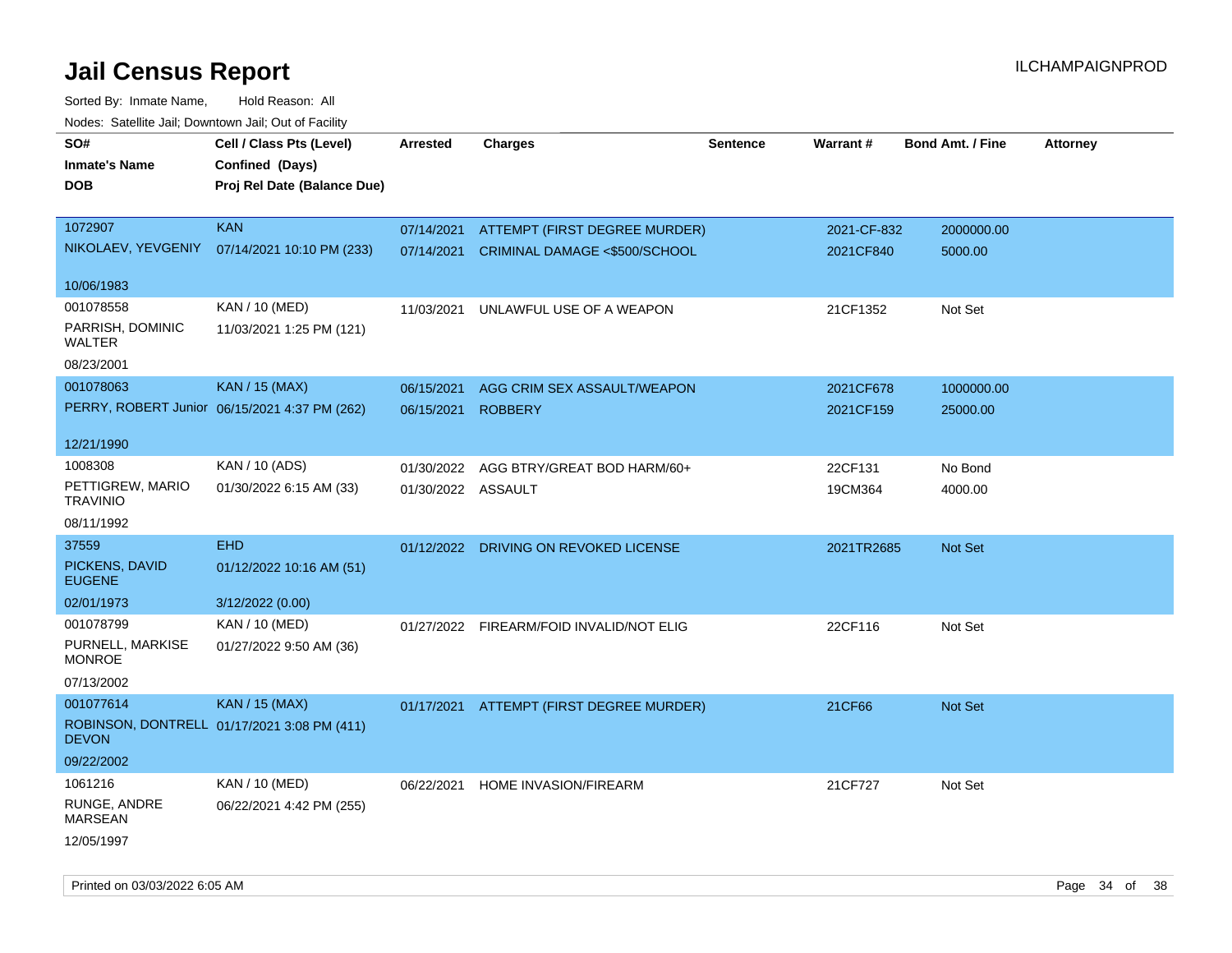| SO#<br><b>Inmate's Name</b><br><b>DOB</b> | Cell / Class Pts (Level)<br>Confined (Days)<br>Proj Rel Date (Balance Due) | <b>Arrested</b> | <b>Charges</b>                            | <b>Sentence</b> | Warrant#    | <b>Bond Amt. / Fine</b> | <b>Attorney</b> |
|-------------------------------------------|----------------------------------------------------------------------------|-----------------|-------------------------------------------|-----------------|-------------|-------------------------|-----------------|
|                                           |                                                                            |                 |                                           |                 |             |                         |                 |
| 650295                                    | <b>PIA / 50 (MAX)</b>                                                      | 04/22/2020      | <b>CRIMINAL SEXUAL ASSAULT</b>            |                 | 2020-CF407  | 750000.00               |                 |
| SANDAGE, JERALD                           | 04/22/2020 6:30 AM (681)                                                   | 04/22/2020      | <b>CRIMINAL SEXUAL ASSAULT</b>            |                 | 2020-CF408  | 750000.00               |                 |
| <b>EUGENE</b>                             |                                                                            | 04/22/2020      | <b>CRIMINAL SEXUAL ABUSE</b>              |                 | 2020-CF409  | 750000.00               |                 |
| 06/07/1971                                |                                                                            | 04/22/2020      | <b>CRIMINAL SEXUAL ASSAULT</b>            |                 | 2020-CF410  | 750000.00               |                 |
|                                           |                                                                            | 04/22/2020      | <b>OFFICIAL MISCONDUCT</b>                |                 | 2019-CF1811 | 25000.00                |                 |
| 59178                                     | KAN / 15 (MAX)                                                             | 12/13/2021      | AGG DISCHARGE FIREARM/OCC VEH             |                 | 21CF1274    | 1500000.00              |                 |
| SANDERS, MICHAEL<br><b>JEAN</b>           | 12/13/2021 4:17 PM (81)                                                    |                 |                                           |                 |             |                         |                 |
| 12/22/1967                                |                                                                            |                 |                                           |                 |             |                         |                 |
| 001078704                                 | KAN / 15 (MAX)                                                             | 12/21/2021      | MURDER/INTENT TO KILL/INJURE              |                 | 21CF1575    | Not Set                 |                 |
| SHORTER, JAQUAN<br><b>MAURICE</b>         | 12/23/2021 1:23 AM (71)                                                    |                 |                                           |                 |             |                         |                 |
| 10/08/1998                                |                                                                            |                 |                                           |                 |             |                         |                 |
| 1062194                                   | KAN / 15 (MAX)                                                             | 02/27/2020      | MURDER/OTHER FORCIBLE FELONY              |                 | 20CF-247    | 1000000.00              |                 |
| SIMMONS, MICHAEL<br><b>JAMAL</b>          | 02/27/2020 1:11 PM (736)                                                   | 09/23/2020      | AGG BATTERY/DISCHARGE FIREARM             |                 | 20CF1061    | Not Set                 |                 |
| 11/03/1997                                |                                                                            |                 |                                           |                 |             |                         |                 |
| 001078115                                 | KAN / 15 (MAX)                                                             | 07/01/2021      | ARMED VIOLENCE/CATEGORY I                 | 5y (DOC)        | 21CF772     | Not Set                 |                 |
| <b>SMITH, JAMES</b><br>NASHAUN, Junior    | 07/01/2021 2:44 PM (246)                                                   |                 |                                           |                 |             |                         |                 |
| 09/18/2000                                |                                                                            |                 |                                           |                 |             |                         |                 |
| 001077868                                 | KAN / 15 (MAX)                                                             | 04/21/2021      | ARMED ROBBERY/ARMED W/FIREARM             |                 | 21CF445     | Not Set                 |                 |
| SPEARMENT,<br><b>KENTRELL</b>             | 04/21/2021 9:48 PM (317)                                                   | 08/19/2021      | FLEEING/ATTEMPT ELUDE OFFICER             |                 | 2021TR1053  | 1000.00                 |                 |
| 01/21/2002                                |                                                                            |                 |                                           |                 |             |                         |                 |
| 11979                                     | <b>EHD</b>                                                                 |                 | 01/11/2022 AGG FLEEING POLICE/21 MPH OVER |                 | 2021CF629   | Not Set                 |                 |
| <b>STARK, JACK LYNN</b>                   | 01/11/2022 10:13 AM (52)                                                   |                 |                                           |                 |             |                         |                 |
| 12/31/1955                                | 4/9/2022 (0.00)                                                            |                 |                                           |                 |             |                         |                 |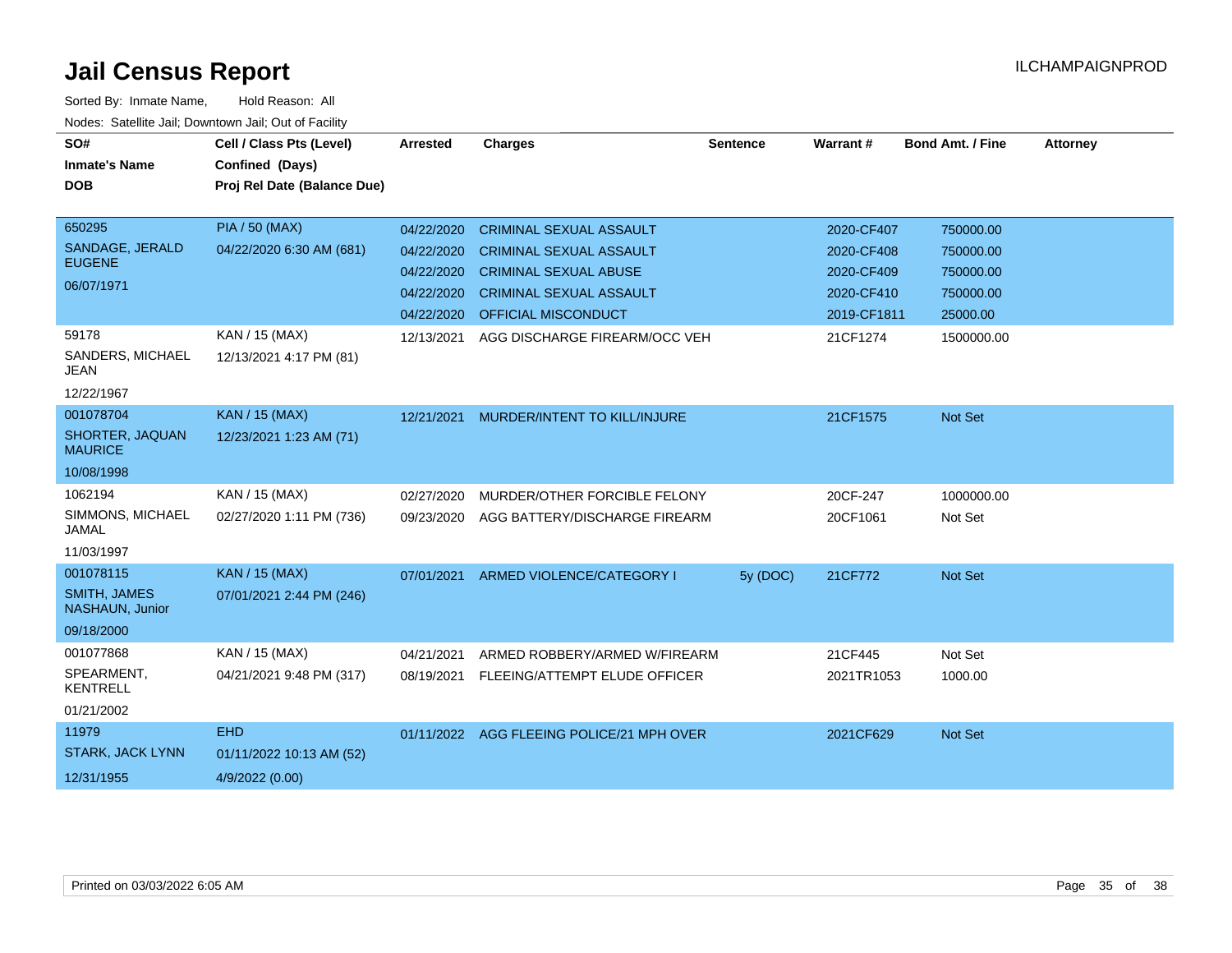| SO#<br><b>Inmate's Name</b><br><b>DOB</b>    | Cell / Class Pts (Level)<br>Confined (Days)<br>Proj Rel Date (Balance Due) | <b>Arrested</b> | <b>Charges</b>                            | <b>Sentence</b> | Warrant#   | <b>Bond Amt. / Fine</b> | Attorney |
|----------------------------------------------|----------------------------------------------------------------------------|-----------------|-------------------------------------------|-----------------|------------|-------------------------|----------|
| 001077854<br>STUKINS, DANNY RAY              | EHD<br>09/15/2021 10:17 AM (170)                                           | 09/15/2021      | DRIVING RVK/SUSP DUI/SSS 4-9              |                 | 2021CF306  | Not Set                 |          |
| 07/05/1985                                   | 3/13/2022 (0.00)                                                           |                 |                                           |                 |            |                         |          |
| 1043842<br>STURKEY, ROBERT<br>LASHAWN        | <b>EHD</b><br>03/02/2022 10:56 AM (2)                                      | 03/02/2022      | AGG DUI/NO VALID DL                       |                 | 2021CF285  | Not Set                 |          |
| 11/21/1995                                   | 3/9/2022 (0.00)                                                            |                 |                                           |                 |            |                         |          |
| 65920<br>TAPSCOTT,<br><b>CORNELIUS</b>       | <b>KAN / 15 (MAX)</b><br>12/21/2021 10:57 PM (73)                          | 12/21/2021      | ARMED ROBBERY/ARMED W/FIREARM             |                 | 21CF1543   | 100000.00               |          |
| 07/14/1985                                   |                                                                            |                 |                                           |                 |            |                         |          |
| 1046632<br>08/10/1996                        | KAN / 15 (MAX)<br>TATE, JAVON MARQUIS 09/14/2021 12:10 PM (171)            | 09/14/2021      | ARMED VIOLENCE/CATEGORY II                |                 | 21CF912    | 750000.00               |          |
| 1033031                                      | <b>KAN / 15 (MAX)</b>                                                      |                 | 08/19/2020 *AGG BATTERY W/FIREARM/PERSON  |                 | 2020-CF923 | 500000.00               |          |
| TOMS, ANDREW<br><b>CHUCKY</b><br>09/28/1978  | 08/19/2020 5:59 PM (562)                                                   |                 |                                           |                 |            |                         |          |
| 1004142                                      | KAN / 15 (MAX)                                                             |                 | 10/27/2021 POSSESSION OF METH/15<100GRAMS |                 | 2021CF1298 | 1500000.00              |          |
| TOY, KAYON LARENZ<br>09/12/1991              | 10/22/2021 1:01 PM (133)                                                   |                 |                                           |                 |            |                         |          |
| 001078386                                    | <b>KAN / 10 (MED)</b>                                                      | 09/14/2021      | POSSESSION OF STOLEN FIREARM              |                 | 2021CF1099 | 250000.00               |          |
| <b>TURNER, AMARIO</b>                        | 09/14/2021 11:42 PM (171)                                                  |                 |                                           |                 |            |                         |          |
| 09/23/2002                                   |                                                                            |                 |                                           |                 |            |                         |          |
| 1011886<br>TURNER, SHAWNTAY<br><b>EUGENE</b> | EHD<br>01/12/2022 9:25 AM (51)                                             |                 | 01/12/2022 AGG FLEEING/2+ CON DEVICES     |                 | 2021CF378  | Not Set                 |          |
| 01/09/1992                                   | 3/11/2022 (0.00)                                                           |                 |                                           |                 |            |                         |          |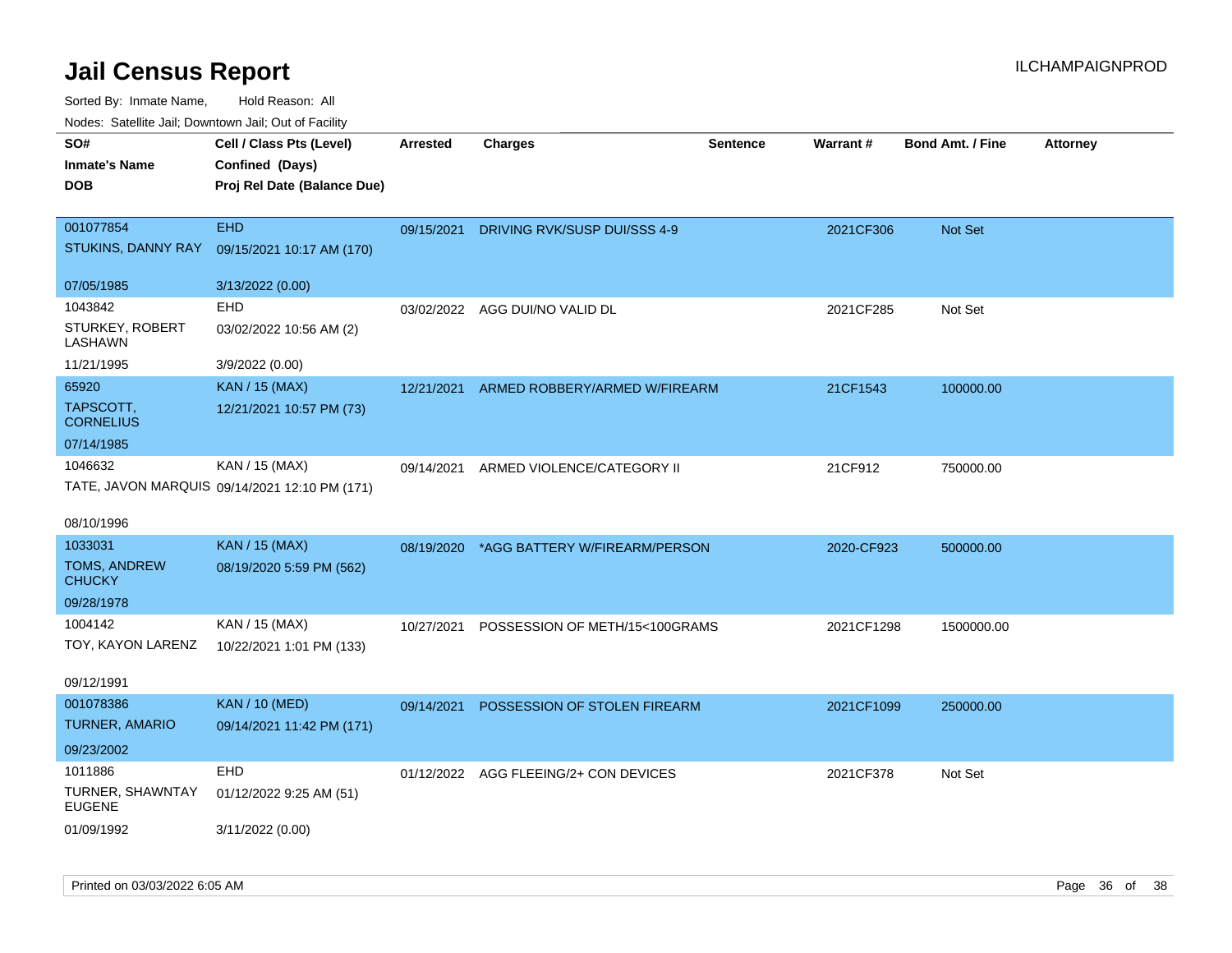| SO#                                                                 | Cell / Class Pts (Level)                           | <b>Arrested</b>                                                    | <b>Charges</b>                                                                                                                                                     | Sentence | Warrant#                                                                      | <b>Bond Amt. / Fine</b>                                                    | <b>Attorney</b> |
|---------------------------------------------------------------------|----------------------------------------------------|--------------------------------------------------------------------|--------------------------------------------------------------------------------------------------------------------------------------------------------------------|----------|-------------------------------------------------------------------------------|----------------------------------------------------------------------------|-----------------|
| <b>Inmate's Name</b><br><b>DOB</b>                                  | Confined (Days)<br>Proj Rel Date (Balance Due)     |                                                                    |                                                                                                                                                                    |          |                                                                               |                                                                            |                 |
| 961786<br><b>WARREN, DESIE</b><br><b>ARNEZ</b><br>04/28/1988        | <b>KAN / 15 (ADS)</b><br>01/24/2022 7:23 AM (39)   |                                                                    | 01/24/2022 ARMED HABITUAL CRIMINAL                                                                                                                                 |          | 22CF104                                                                       | <b>Not Set</b>                                                             |                 |
| 1062558<br><b>WELLS, JIAMANTE</b><br><b>AMORE</b><br>09/02/1995     | <b>KAN / 10 (MED)</b><br>10/02/2021 8:29 PM (153)  | 10/02/2021                                                         | FELON POSS/USE WEAPON/FIREARM                                                                                                                                      |          | 21CF1185                                                                      | Not Set                                                                    |                 |
| 1002033<br><b>WEST, ANTONIO</b><br><b>DEONTA</b><br>04/15/1992      | <b>KAN / 15 (MAX)</b><br>09/08/2021 11:01 PM (177) | 09/08/2021<br>09/08/2021<br>09/08/2021<br>09/08/2021<br>09/08/2021 | DRIVING ON SUSPENDED LICENSE<br>ARMED ROBBERY/ARMED W/FIREARM<br>AGG UNLAWFUL USE OF WEAPON/VEH<br><b>OBSTRCT JUSTICE/LEAVE STATE</b><br>ARMED VIOLENCE/CATEGORY I |          | 2019-TR-11944<br>2020-CF-1406<br>2021-CF-AWOW<br>2021-CF-AWOW<br>2021-CF-AWOW | 5000.00<br>500000.00<br><b>Not Set</b><br><b>Not Set</b><br><b>Not Set</b> |                 |
| 1022068<br><b>WILKINS, MICHAEL</b><br>CARL<br>07/10/1992            | KAN / 15 (ADS)<br>10/10/2021 5:07 AM (145)         | 10/10/2021                                                         | FELON POSS/USE WEAPON/FIREARM                                                                                                                                      |          | 21CF1212                                                                      | Not Set                                                                    |                 |
| 001078709<br>WILLIAMS, DAVID LEE<br>12/18/1989                      | <b>KAN / 15 (MAX)</b><br>12/22/2021 11:00 AM (72)  | 12/22/2021                                                         | ARMED VIOLENCE/CATEGORY I                                                                                                                                          |          | 21CF1586                                                                      | <b>Not Set</b>                                                             |                 |
| 539662<br>WILLIAMS, JAVONTAE<br><b>DEMAR</b><br>07/28/1991          | KAN / 10 (MED)<br>08/14/2021 1:28 AM (202)         | 08/14/2021<br>08/14/2021<br>08/14/2021<br>08/14/2021               | AGGRAVATED BATTERY<br>AGGRAVATED DOMESTIC BATTERY<br>DOM BTRY/CONTACT/1-2 PRECONV<br><b>CITY OV ARREST</b>                                                         |          | 21CF979<br>2020CF1098<br>2021CF770<br>2017OV893                               | No Bond<br>25000.00<br>250000.00<br>1000.00                                |                 |
| 1049234<br><b>WILLIAMS, KHAMRON</b><br><b>MARCELL</b><br>08/15/1995 | <b>KAN / 10 (MED)</b><br>01/22/2022 9:30 AM (41)   |                                                                    | 01/22/2022 AGGRAVATED DOMESTIC BATTERY                                                                                                                             |          | <b>22CF94</b>                                                                 | Not Set                                                                    |                 |